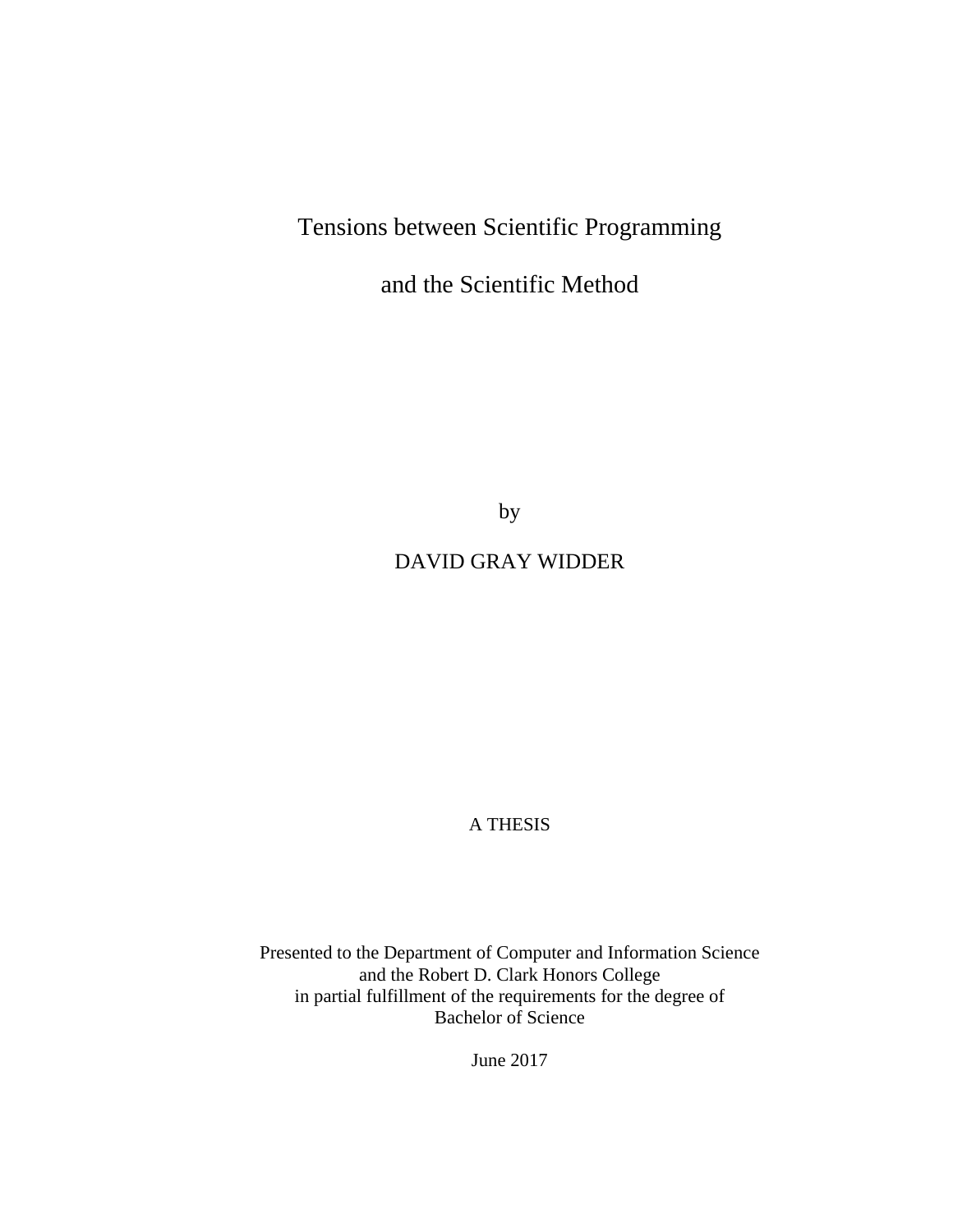## **An Abstract of the Thesis of**

David Gray Widder for the degree of Bachelor of Arts in the Department of Computer and Information Science to be taken June 2017

Title: Tensions Between Scientific Programming and the Scientific Method

Approved: \_\_\_\_\_\_\_\_\_\_\_\_\_\_\_\_\_\_\_\_\_\_\_\_\_\_\_\_\_\_\_\_\_\_\_\_\_\_\_

## Professor Stephen Fickas

This thesis evaluates eleven scientific programmers against six best practices. The six best practices extracted from literature are: 1) the presence of a Distinct Design Phase, 2) Documentation, 3) the Use of Existing, Trustworthy Code, 4) the Use of Formal Version Control, 5) a Testing procedure, and 6) the Public Release of Code. A survey and interview were conducted on eleven participants to produce a case study on each participant's purpose of their code, their self identified process difficulties, their tool use, their self identified areas for growth, and their perceptions of the importance of programming to their discipline. An evaluation of the extent to which the six best practices were followed is then presented. To conclude, three recommendations on how to increase adherence to best practices are presented: education about existing processes and tools, the adaption of existing processes and tools, and incentivizing adherence to best practices.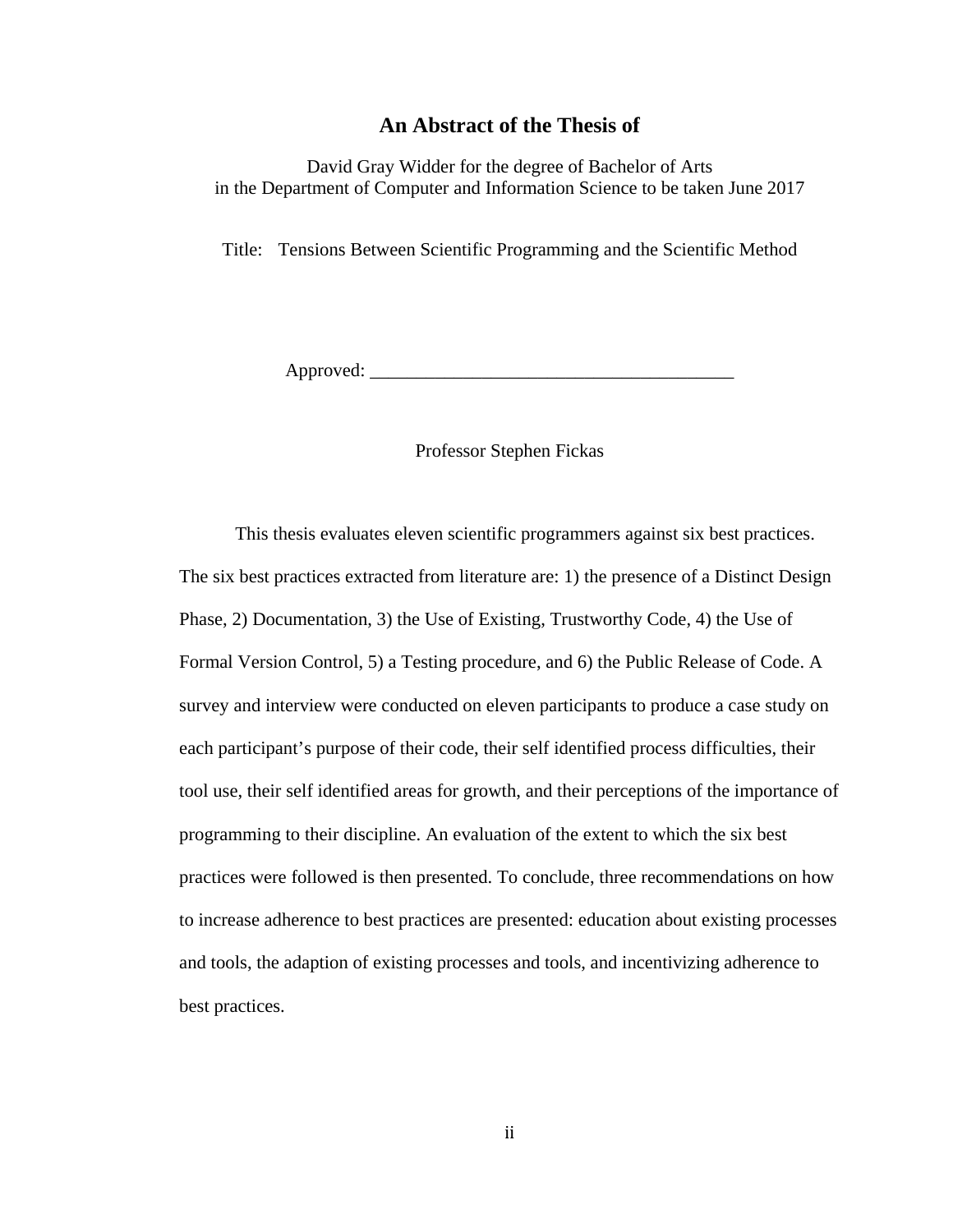## **Acknowledgements**

I would like to thank Professors Stephen Fickas, Boyana Norris, and Helen Southworth for serving on my thesis committee and for their advice and support throughout this long but enjoyable process. I would like to extend special thanks to my primary thesis advisor, Stephen Fickas, for all the opportunities he has provided that helped get me interested in research in the first place, and for his support throughout my college career. I would like to thank my CHC advisor, Helen Southworth, for her advice and support over these past four years. I would like to thank Dr. Kathleen Freeman for her expert advice as I weighed different course and career options. I would like to also thank the kind people who agreed to be interviewed as a participant for my thesis. Finally, I would like to thank all of my friends, teammates and colleagues who kept me sane through my four years here. Go Ducks!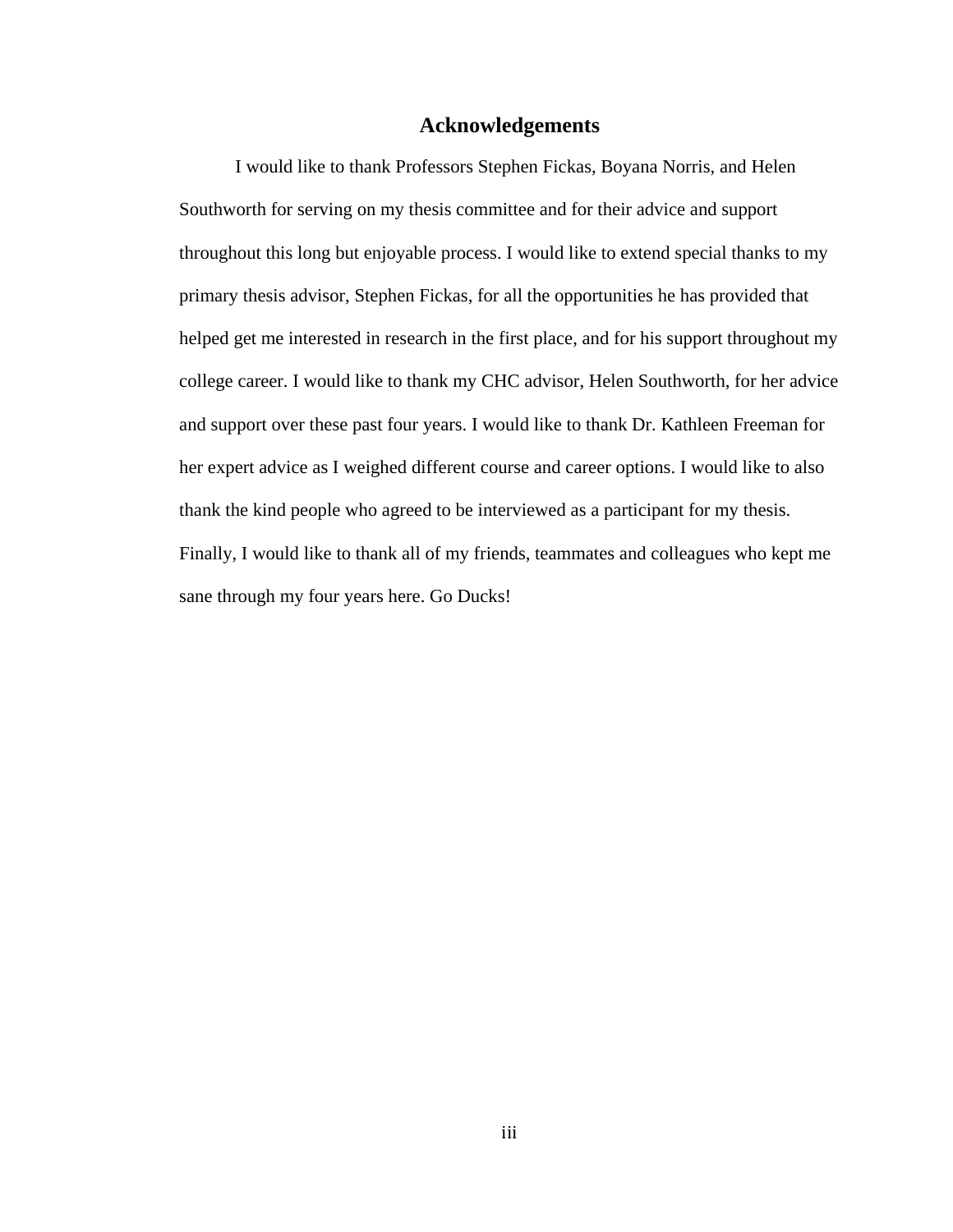# **Table of Contents**

| Introduction                                                                | $\mathbf{1}$   |
|-----------------------------------------------------------------------------|----------------|
| Background                                                                  | $\overline{2}$ |
| Software Development Model                                                  | 2              |
| <b>Professional End User Programmers</b>                                    | 2              |
| The Scientific Method                                                       | 3              |
| <b>Best Practices for Scientific Programming</b><br>A Distinct Design Phase | 4<br>4         |
| Documentation                                                               | 4              |
| Use Existing, Trustworthy Code                                              | 5              |
| Use Formal Version Control                                                  | 5              |
| Testing                                                                     | 6              |
| <b>Public Release</b>                                                       | 6              |
| Case Study Methodology<br>Participants                                      | $8\,$<br>8     |
| Materials                                                                   | 9              |
| Procedure                                                                   | 10             |
| <b>Scientific Programmer Case Studies</b><br>Participant 1                  | 11<br>11       |
| Participant 2                                                               | 14             |
| Participant 3                                                               | 16             |
| Participant 4                                                               | 17             |
| Participant 5                                                               | 21             |
| Participant 6                                                               | 22             |
| Participant 7                                                               | 25             |
| Participant 8                                                               | 27             |
| Participant 9                                                               | 30             |
| Participant 10                                                              | 33             |
| Participant 11                                                              | 35             |
| <b>Best Practices Evaluation</b><br>A Distinct Design Phase                 | 38<br>40       |
| Documentation                                                               | 44             |
| Use Existing, Trustworthy Code                                              | 46             |
| <b>Use Formal Version Control</b>                                           | 47             |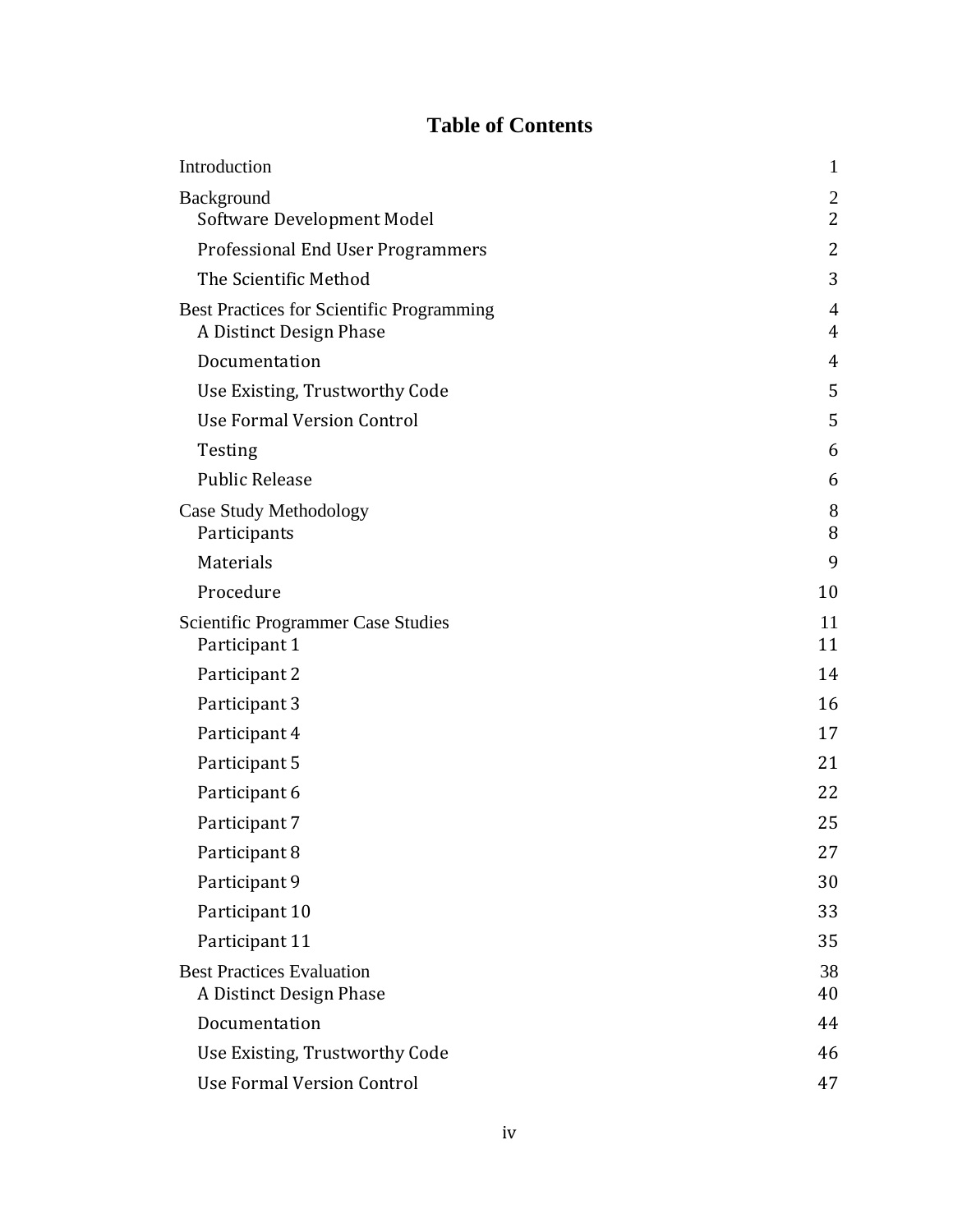| <b>Testing</b>                          | 48       |
|-----------------------------------------|----------|
| <b>Public Release</b>                   | 49       |
| Conclusions                             | 51       |
| Appendix<br>Pre-Interview Questionnaire | 55<br>55 |
| <b>Interview Script</b>                 | 56       |
| Bibliography                            | 57       |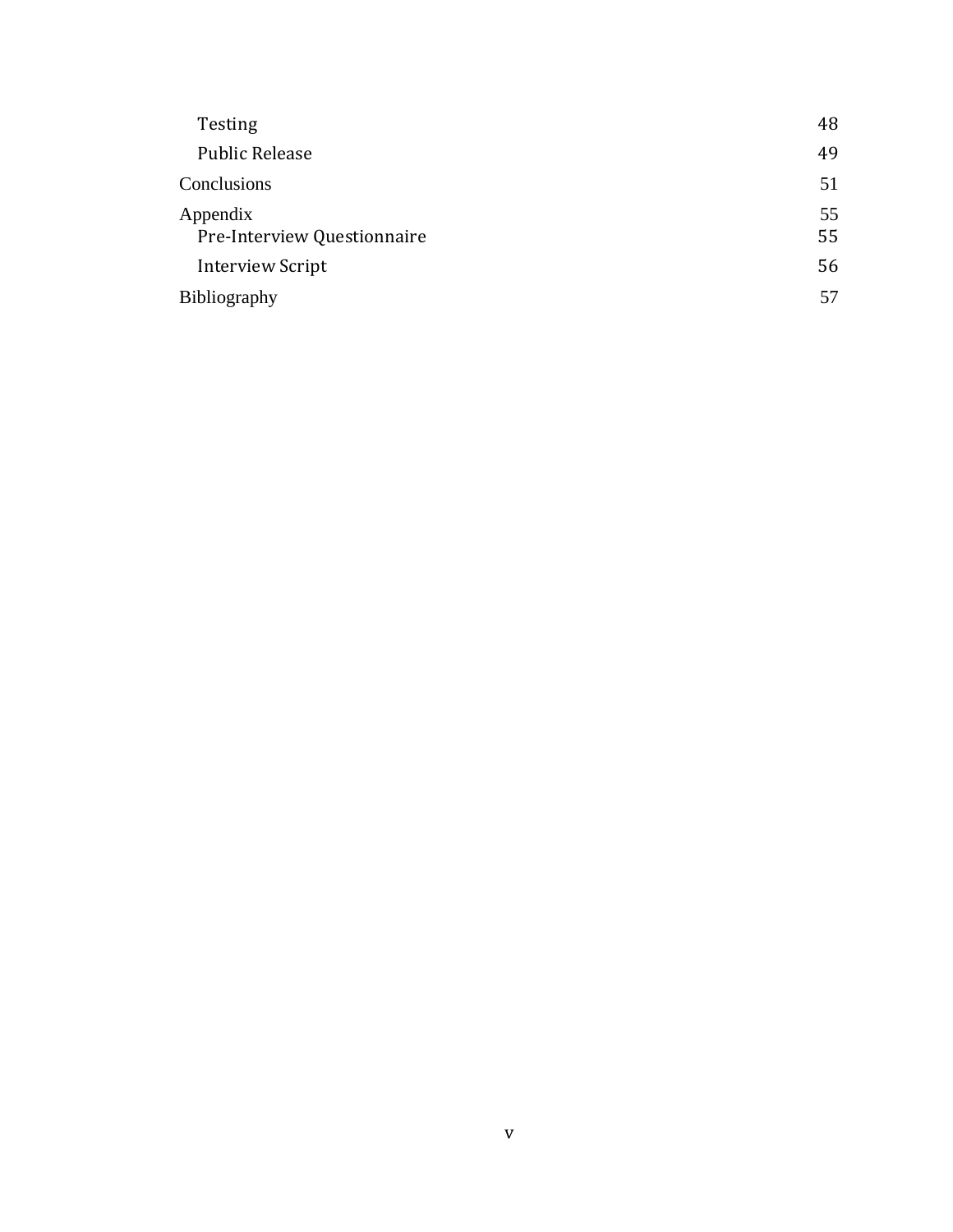# **List of Figures**

| <b>Figure 1:</b> An example of the "mathematical pictures" Participant 1 generates with code |    |
|----------------------------------------------------------------------------------------------|----|
|                                                                                              |    |
| <b>Figure 2:</b> An example of Participant 6's conceptual models drawn on his whiteboard,    |    |
| forming part of his design process.                                                          | 43 |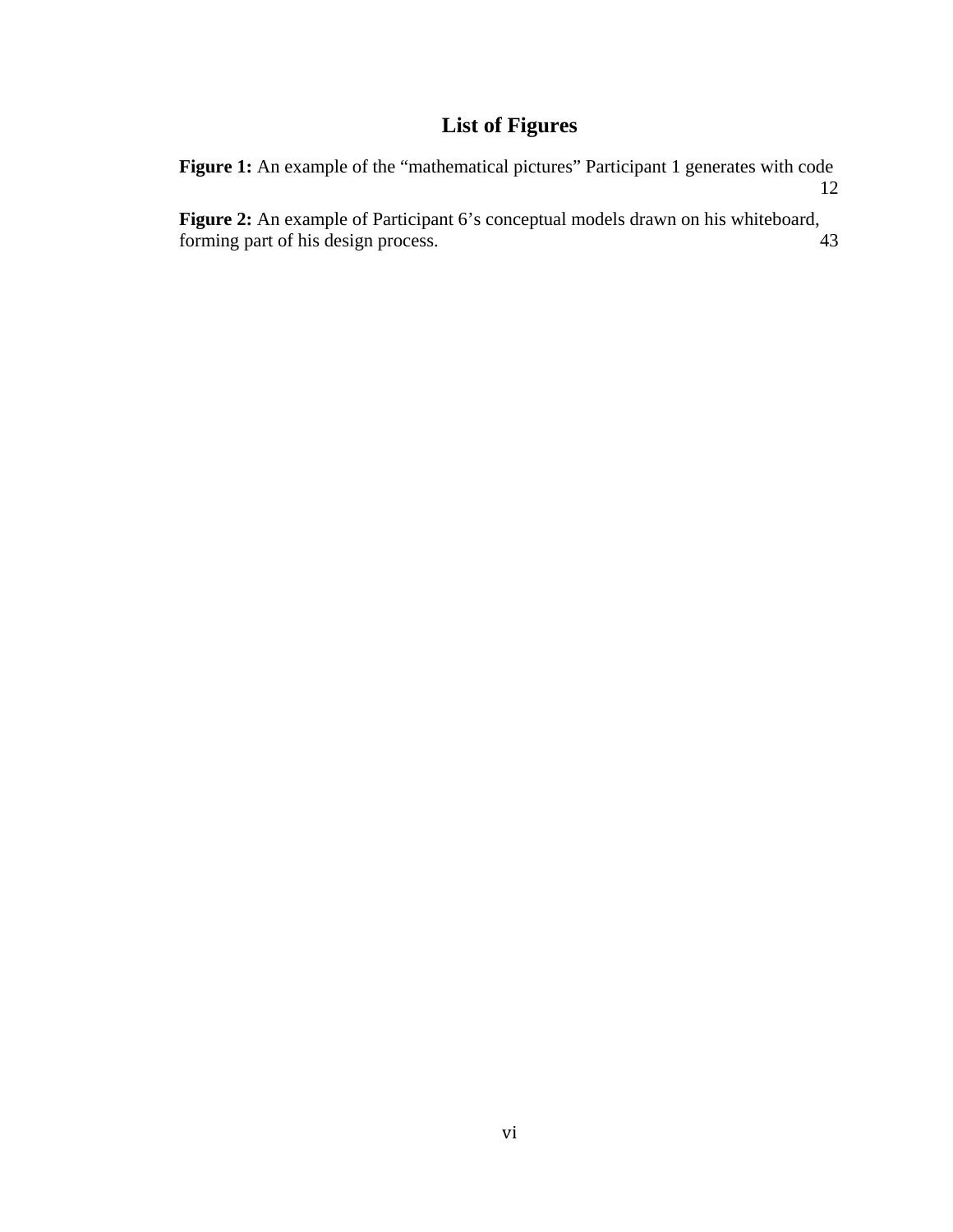# **List of Tables**

| <b>Table 1:</b> Participant Information |  |
|-----------------------------------------|--|
| <b>Table 2:</b> Summary of Evaluations  |  |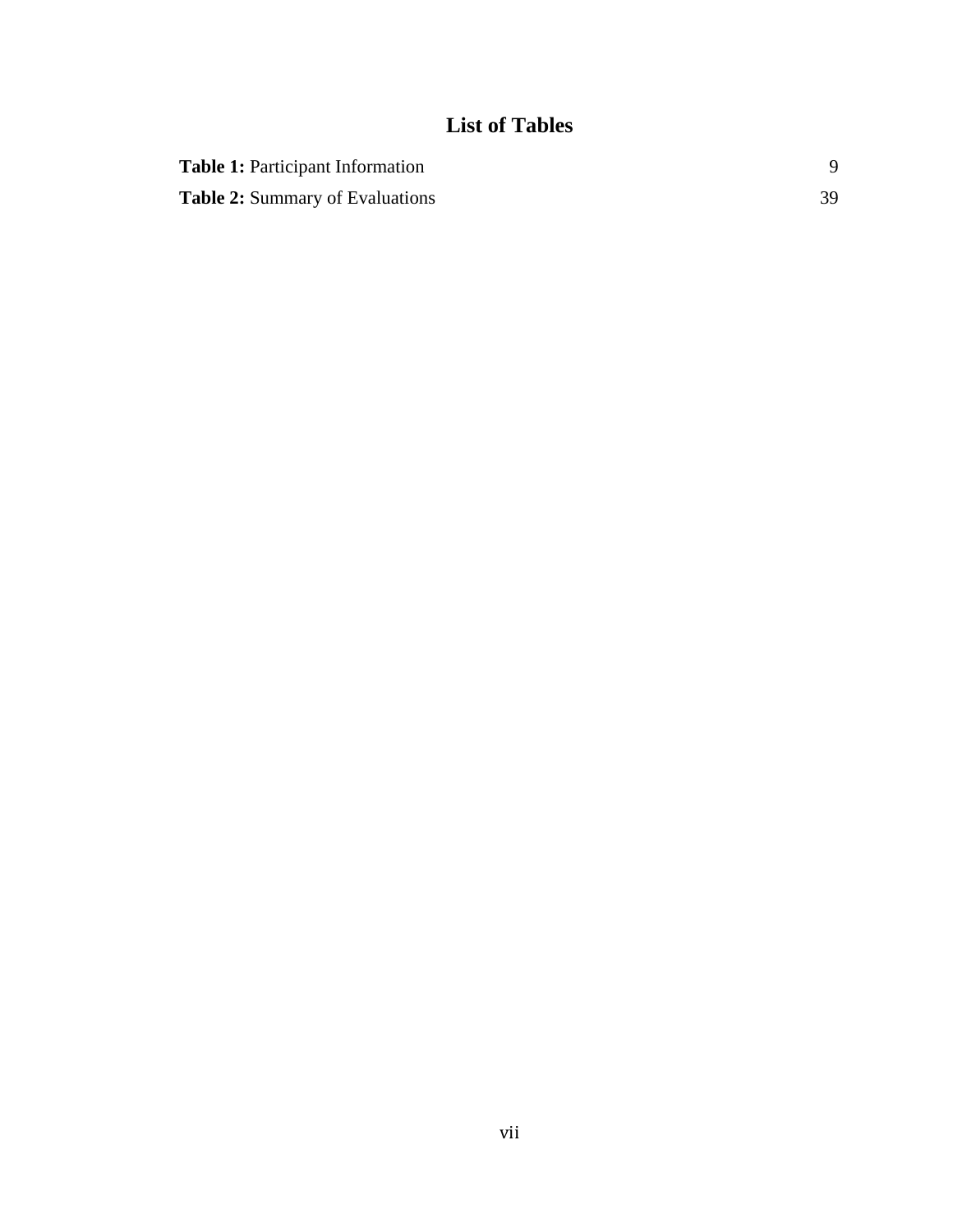# **Introduction**

Programming is increasingly relied on as a tool of scientific discovery, and therefore we must give the programming process the same scrutiny given to any other scientific process. While the general public may associate the products of code with the apps they use on their smartphone or laptop, many are less aware of less visible uses of code, such as those involved in scientific research. The consequence of sloppy commercial apps may lead to loss of profit or damage to a company's reputation, but the consequence of sloppy scientific code may be the corruption of the scientific process to the detriment of the scientific community (Carver 2007), arguably an outcome with more lasting and pervasive negative effects. Therefore, I argue increased attention should be paid to the use of code in the scientific process, and I offer this thesis as a small contribution to a growing body of literature focused on this topic.

The contributions of my thesis are: 1) a summary of best practices for scientifically valid programming extracted from literature, 2) eleven case studies of scientific programmers and their processes including what their code does, their self identified process difficulties, their tool use, their self identified areas for growth and their perceptions of the importance of programming to their discipline, 3) an evaluation of the manner and extent to which participants conformed to the best practices identified, 4) an overall conclusion including suggestions of how to effectively encourage the use of best practices informed by my case studies.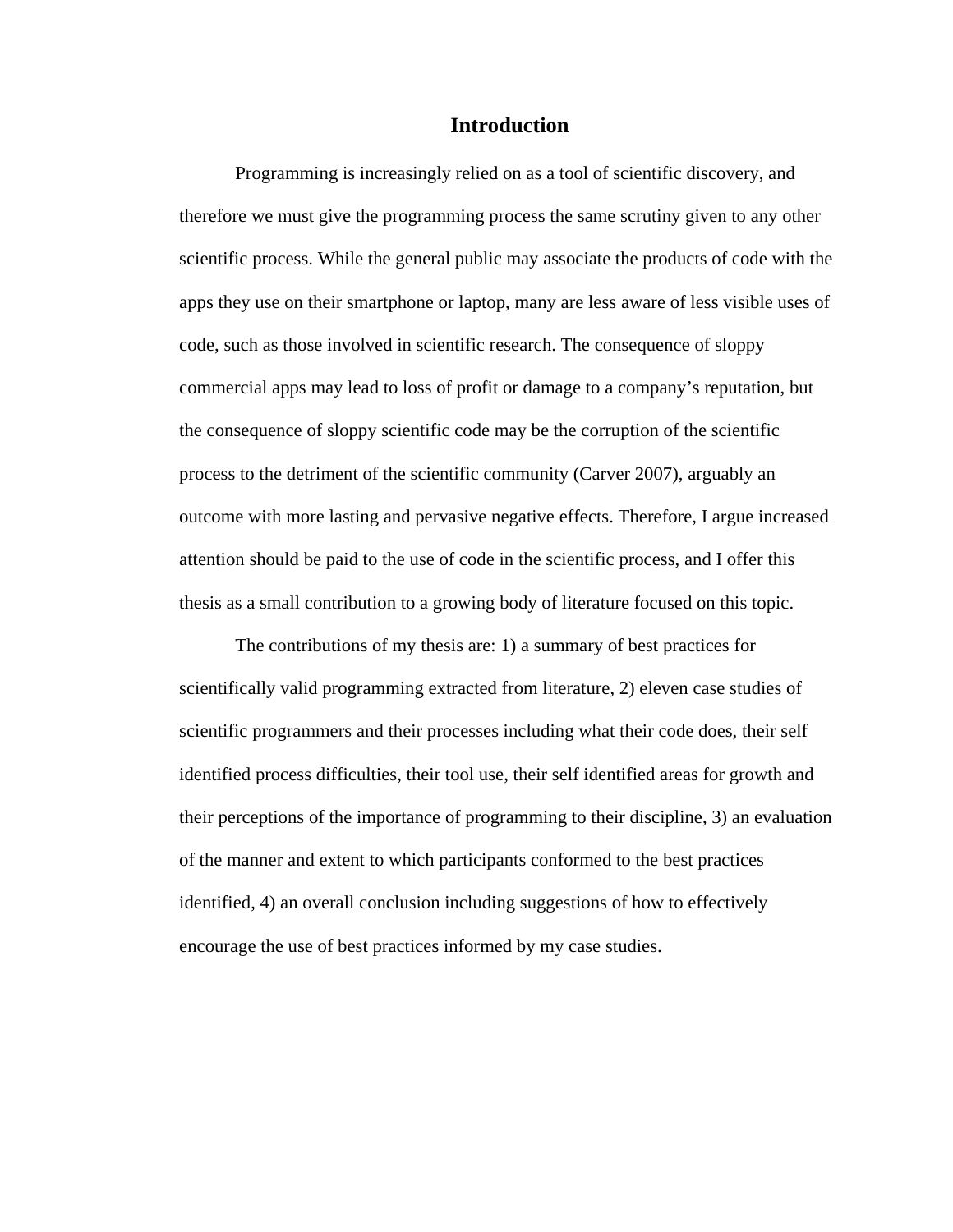## **Background**

#### **Software Development Model**

There are many varieties of the Software Development Model, each designed to meet different needs. One 2010 ACM SIGSOFT article documented 12 distinct approaches to applying different Software Development Models. (Ruparelia 2010) Most models include some combination of the following: Requirements Analysis, Design, Development, Integration, Testing, Deployment, Maintenance and Evaluation. Models range from the sequential Waterfall method where each stage is completed sequentially for the whole system, to the Agile method where short development intervals incrementally add to a growing system. Different models seek to satisfy different requirements: the Spiral model emphasizes risk reduction and thus is appropriate for safety critical settings, whereas the Agile model emphasizes rapid progress on incremental improvements, and thus may be appropriate for settings where being able to work with stakeholders in a dynamic fashion is of paramount importance. (Ruparelia 2010)

#### **Professional End User Programmers**

The term "Professional Programmer" refers to those who write code as their primary job function in order to build packaged software. In contrast, End User Programmers are people who write programs in support of their work, but not as their primary job function. Many End User Programmers use special-purpose languages, such as spreadsheet languages or Visual Basic, but some use regular programming languages, such as Python or C. (Myers 2006) However, the term "Professional End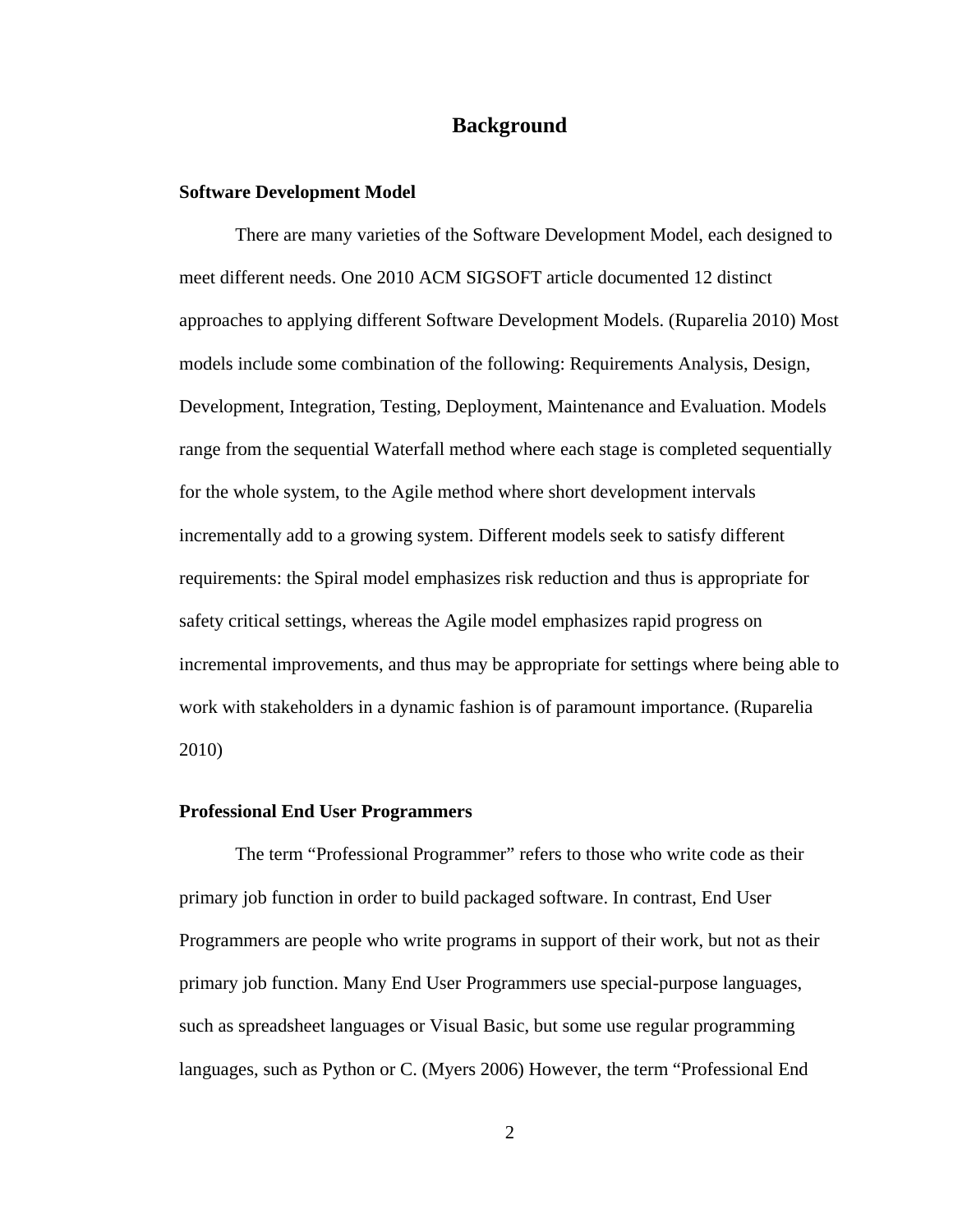User Developer" has been used to describe people who operate in technical, knowledgerich domains, who have little formal training in software engineering and would not describe themselves as software engineers (in common with EUPs) but for whom learning a regular language does not present a problem (in contrast to most EUPs). (Segal 2007). Because of this, the set of problems they face and the processes they use are distinct from that of both Professional Programmers and EUPs. (Segal 2007)

#### **The Scientific Method**

The Scientific Method, at a basic level, is characterized by three steps: observation of a phenomena, proposing an explanation, and testing the explanation. (Carey 2011) However, to follow this process in a rigorous, efficient, repeatable, sustainable, open, and honest manner, other steps are necessary.

The principle of "Replication" requires that the tests be repeated, to ensure that results do not result from chance, or mistakes on the part of the researcher. This repetition may take part in the original experimental set up by the original researchers, or by other scientists who may re-analyze data from the original experiment to verify the conclusions drawn, or may replicate the experimental setup and produce their own data. Certain activities support replication: publishing full details of the methodology used so that the experiment may be replicated, publishing complete results so that the results of future similar can be experiments can be compared to them.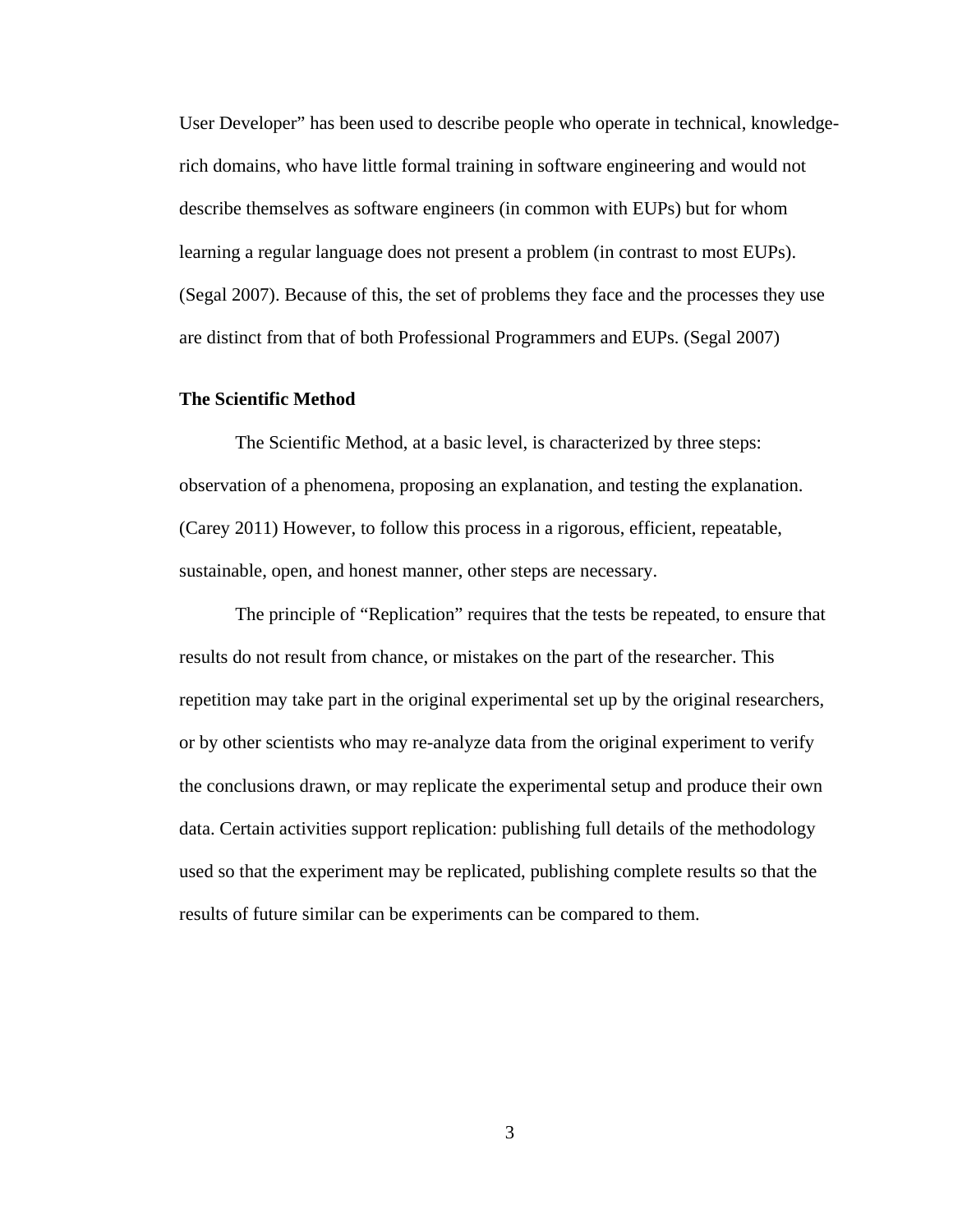## **Best Practices for Scientific Programming**

In this section we will describe several best practices for scientific programming we have identified in the literature, and explain why each is important to ensure scientific validity. Many of these best practices have practical advantages, which have been well studied from the perspective of software engineering, but we seek to justify each from the viewpoint of good science. Many of these justifications will be made using analogy to non-programming ways of conducting science. Many of these concern reproducibility, internal validity, or peer review.

#### **A Distinct Design Phase**

Hypotheses should drive the design of the scientific apparatus used, not the other way round. Because of this, software that serves as a research tool should be explicitly designed. (Baxter 2006). In scientific programming, the design phase often includes a consideration of the form of the input data, the required form of the output data, and the steps (both cleaning and transformational), that will be necessary intermediate steps. (Baxter 2006, Guo 2012) This phase may include multiple people: domain experts to specify what the system must do, those who will be doing the coding, and those who will use the system in its final form. (Carver 2007) The presence of a distinct design phase is a best practice that we will investigate during our interviews.

## **Documentation**

Documenting methods and results is crucial to good science; it allows scientists to record their experimental setup, so that experiments could be repeated and their results reproduced. (Baxter 2006) Because of this, lab notebooks have long been used to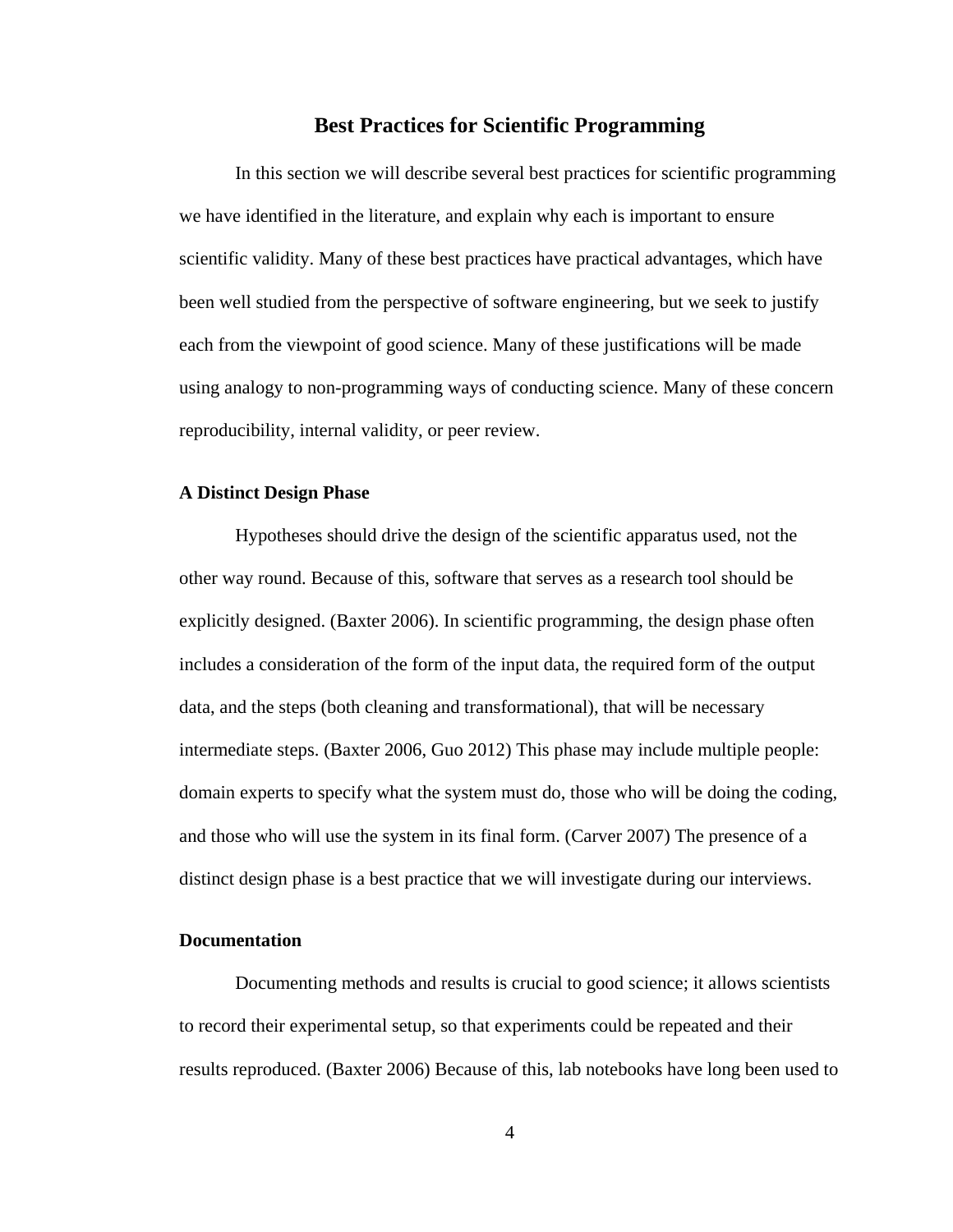record these details. (Guo 2012) Research also shows that scientists have trouble tracking which settings, code versions, and datasets correspond to which results mentally, as well as what scientific intentions these changes represent. (Guo 2012) In light of this, scientists should document their code, as well as relationships between the data sets it runs on, and the results it produces. The presence of this documentation is a best practice we will investigate during our interviews.

#### **Use Existing, Trustworthy Code**

Following established, standard methodologies allows one to accomplish a certain scientific task without having to rigorously prove its validity. (National Academy of Sciences 1992) Using previously vetted external code is an analogous concept. Using existing scientific codebases allows shorter development times because less code must be written from scratch. (Carver 2007, Baxter 2006) However, using commercial code incurs the risk that a product may be discontinued, or that support may be dropped. Using open source solutions lessens this risk by allowing in house developers to assume responsibility for external code should community support be dropped. Additionally, using trusted codebases adds credibility to software quality, strengthening the internal validity of the experiment when external parties review parts of the code used in the experiment. (Baxter 2006) The use of existing, trustworthy code is a best practice we will investigate during our interviews.

# **Use Formal Version Control**

Being able to demonstrate that results are reproducible is required to demonstrate scientific validity (Carver 2007). Additionally, it is helpful for scientists to know what dataset matched with which experimental setup corresponds to which set of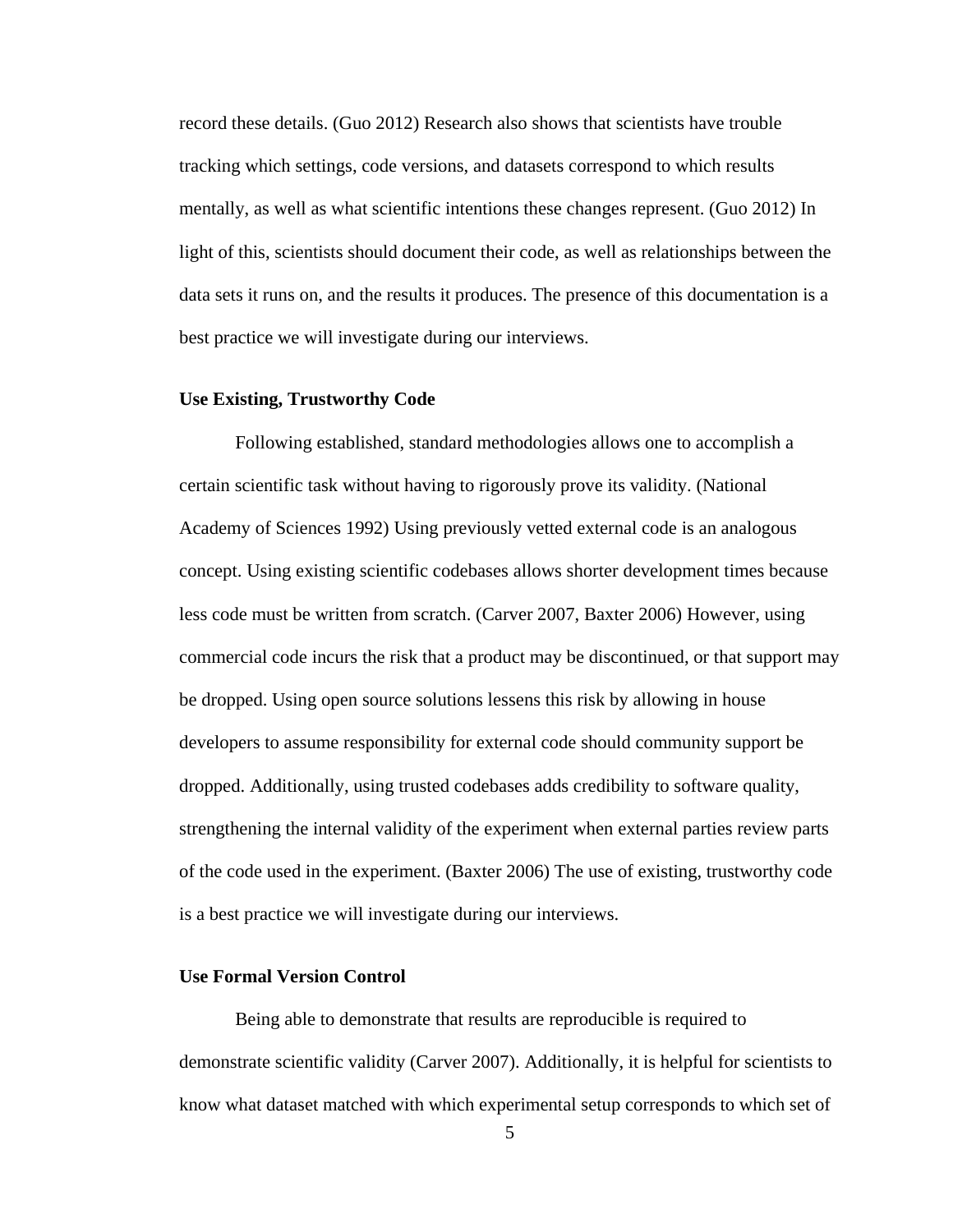results. (Carver 2007) Scientists often recognize the need, even if they do not act on it, to track old versions of files so that they can repeat analyses or make comparisons between different outputs. (Guo 2012) Version control is used in both industrial and open source projects to achieve these aims. The extent and manner in which participants use version control is a best practice we will investigate during our interviews.

## **Testing**

Testing scientific code is important to ensure the internal validity of the experiment that it supports. Internal validity refers to how well an experiment is able to establish that an observed result is caused by a known independent variable and not by some other phenomena (known as a confound). (Moring 2016) Within the context of scientific programming, inconsistent or buggy code poses a threat to internal validity (Baxter 2006), and this may be further problematic when the code's output cannot be validated against an existing system (Carver 2007). Testing, where each component of a program is checked for correct output, is one means of ensuring internal validity. (Adrion 1962) Rigorous testing is important to ensuring scientific validity. The extent and manner in which that participants test their code is a best practice we will investigate during our interviews.

## **Public Release**

Peer review, where other researchers can critically examine the validity of methods and their results, is one of the hallmarks of modern science. Doing so requires that the work be reported unambiguously and anonymously, with full details of the design and methodology laid bare. (Hames 2007) In scientific programming, where code is at the heart of the methodology, it would seem logical that scientific code be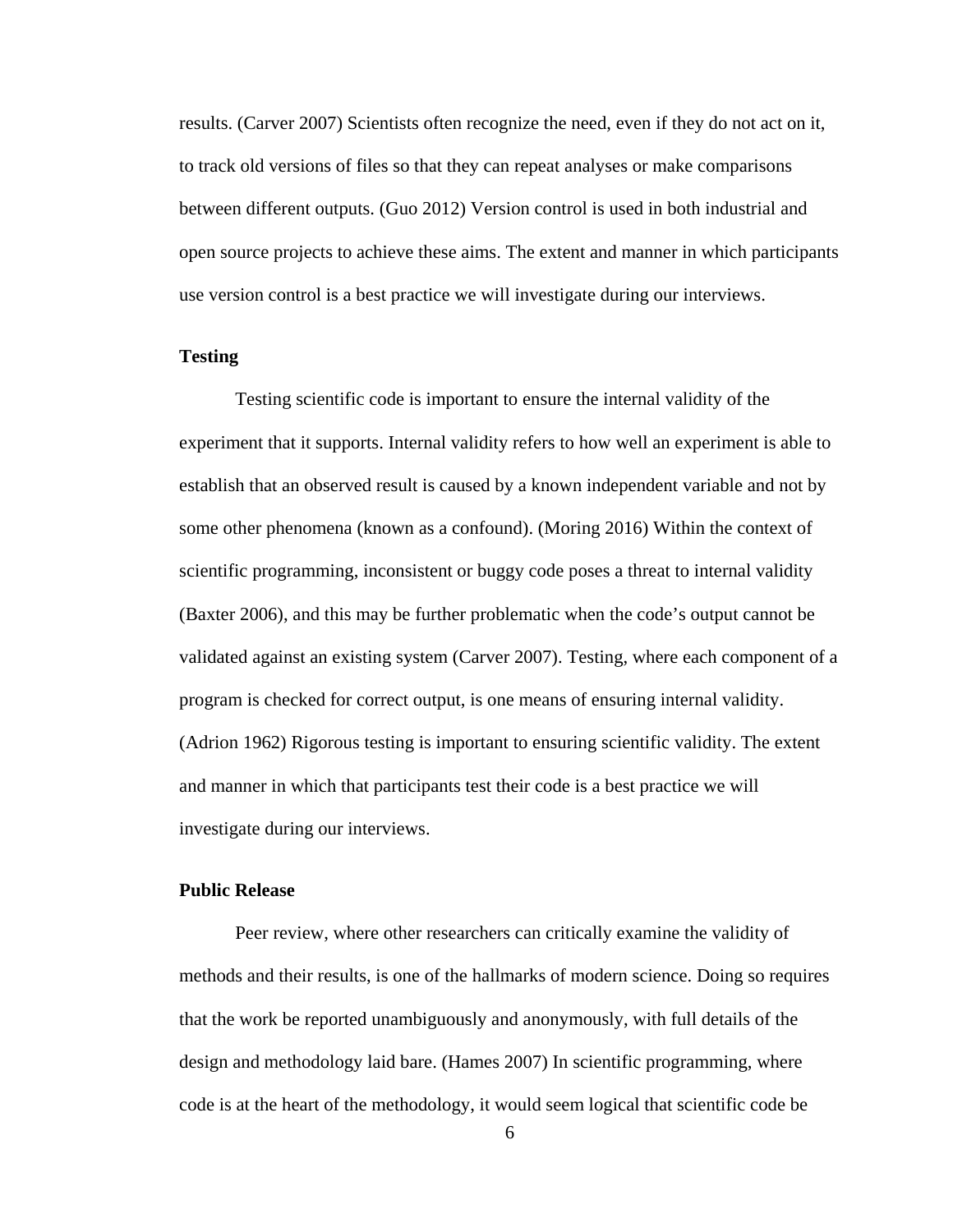published. However, rarely is code published or even preserved, and many reasons are cited for this surprising phenomena: 1) the fact that it is neither accepted nor required practice, 2) packaging and polishing code takes time away from producing more research, and 3) fear that publishing code will impose a further responsibility for its creators to support others as they attempt to use the code. (Barnes 2010) However, these reasons do not negate the aforementioned scientific impetus for publishing code. The extent and manner in which participants publicly release their code is a best practice we will investigate during our interviews.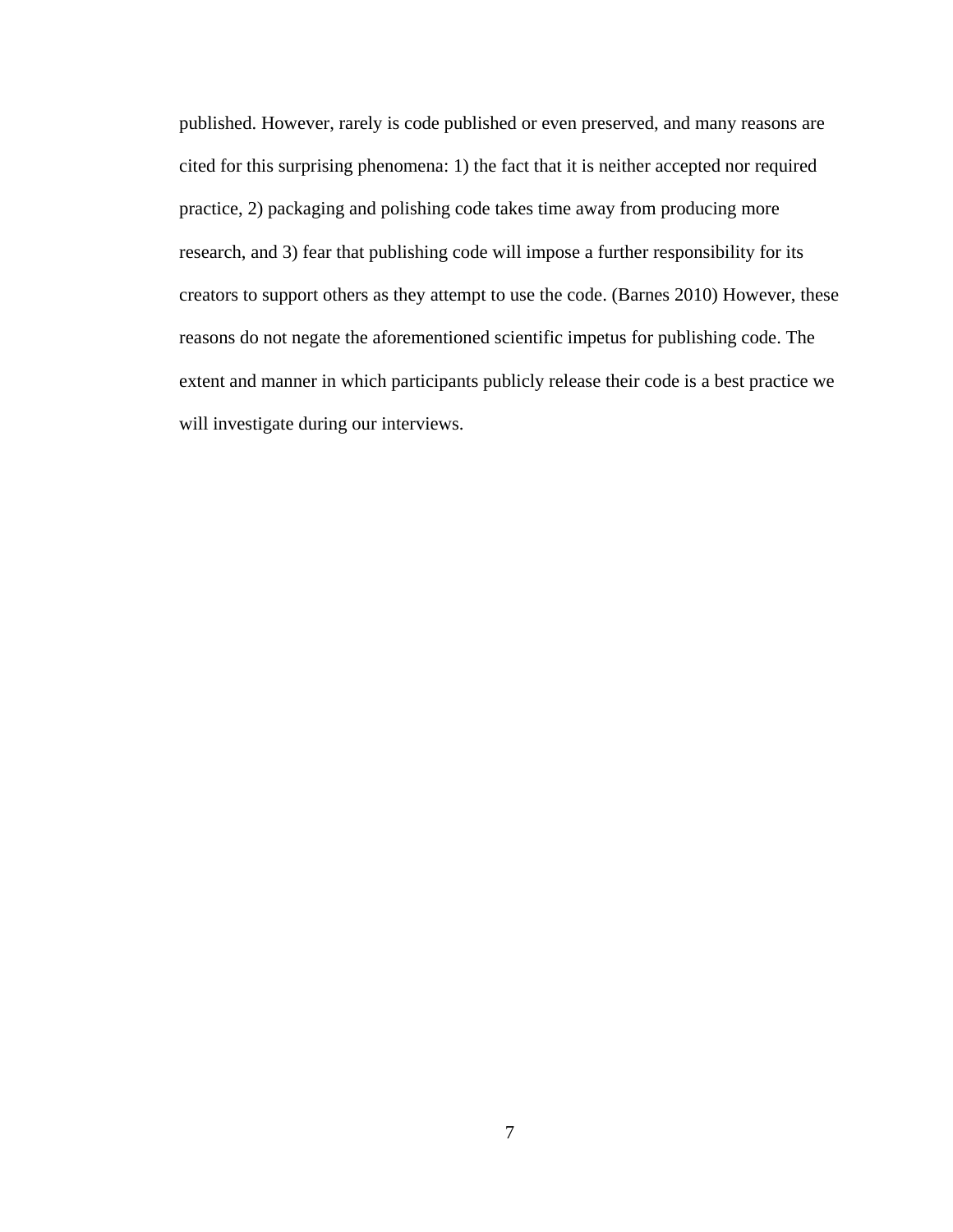# **Case Study Methodology**

### **Participants**

Candidates for our study were recruited by asking existing contacts for "faculty and Ph.D. students in the sciences who may use code as part of their academic work." In departments where the we had no existing contacts but where we expected that code might be used in scientific work, we called or emailed departmental secretaries asking for candidates. Candidates were then emailed a brief description of the study and a request to participate. If the candidates agreed to participate, we scheduled a one-hour interview time slot.

A total of 11 participants were recruited in this manner. Care was taken to ensure a sample of participants were from as many different scientific fields as possible to aid the generalizability of any findings. Three participants were Assistant Professors, four were Full Professors, three participants were Ph.D. students, and one was a Postdoctoral Research Associate. Participants were polled as to what percent of their time they spent writing code at work, and the modal bracket was 20-30%, and the mean was 28%. In general, the more academically senior the participant was, the less likely they were to spend large portions of their working time writing code.

| P# | <b>Job Title</b><br>Field                               |           | <b>Highest Degree</b><br>Completed | % of work<br>time writing<br>code |
|----|---------------------------------------------------------|-----------|------------------------------------|-----------------------------------|
|    | <b>Mathematics</b><br><b>Assistant Professor</b>        |           | PhD, Mathematics                   | 20-30%                            |
| 2  | Astrophysics                                            | Professor | PhD, Astrophysics                  | 10-20%                            |
| 3  | Physics<br>Professor<br>Chemistry<br><b>PhD</b> Student |           | PhD, Physics                       | 10-20%                            |
|    |                                                         |           | BS, Chemistry                      | 40-60%                            |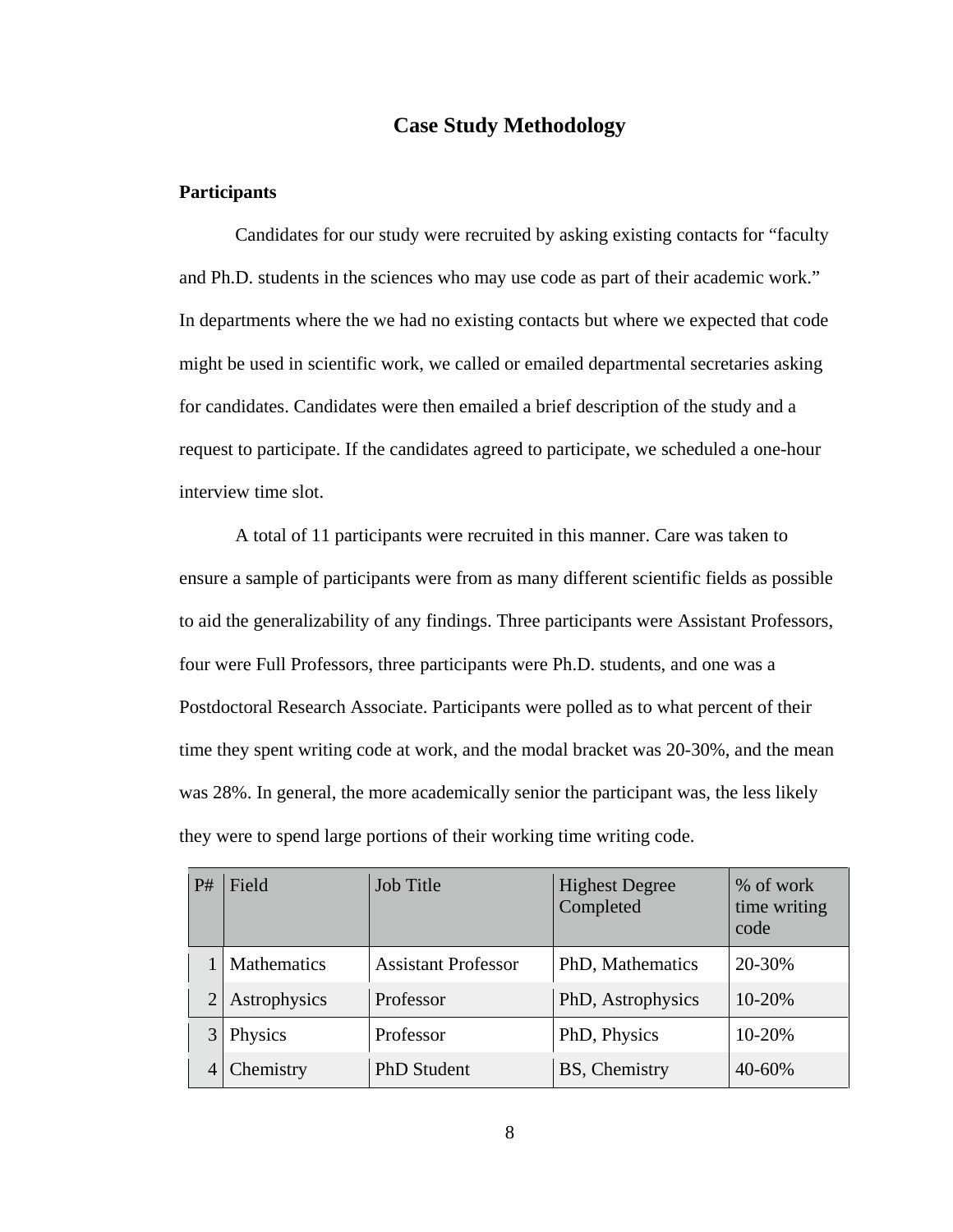| P#                                   | Field                                                                   | <b>Job Title</b>                          | <b>Highest Degree</b><br>Completed | % of work<br>time writing<br>code |
|--------------------------------------|-------------------------------------------------------------------------|-------------------------------------------|------------------------------------|-----------------------------------|
| 5                                    | Climatology                                                             | Professor                                 | PhD, Geography                     | 20-30%                            |
|                                      | <b>Assistant Professor</b><br>Geographic<br>6<br>Information<br>Science |                                           | PhD, Geography                     | $0-10%$                           |
| 7<br><b>PhD</b> Student<br>Geography |                                                                         | MS, Computer<br>Science                   | 20-30%                             |                                   |
| 8                                    | Ecology                                                                 | <b>Postdoctoral Research</b><br>Associate | PhD, Plant Biology                 | 80-100%                           |
| 9                                    | <b>Bioinformatics</b><br>Professor                                      |                                           | PhD, Computer<br>Science           | $0-10%$                           |
| 10                                   | <b>Biology</b>                                                          | Professor                                 | PhD, Biology                       | $0-10%$                           |
| 11                                   | <b>Business</b><br><b>PhD</b> Student                                   |                                           | <b>MBA</b>                         | 40-60%                            |

#### **Table 1:** Participant Information

## **Materials**

Participants were asked to fill out an online Pre-Interview Questionnaire in advance of their interview (see appendix). During their interview, participants were asked a standard set of seven interview prompts (see appendix). The Pre-Interview Questionnaire was designed to provide context to the interviewer so that more relevant follow-up questions could be asked. We collected information about the participant's job, prior training, purpose of the code they write, and limited information about the participant's coding process. Early responses from this questionnaire were used to refine the interview prompts, but the prompts were not modified after the first interview was conducted.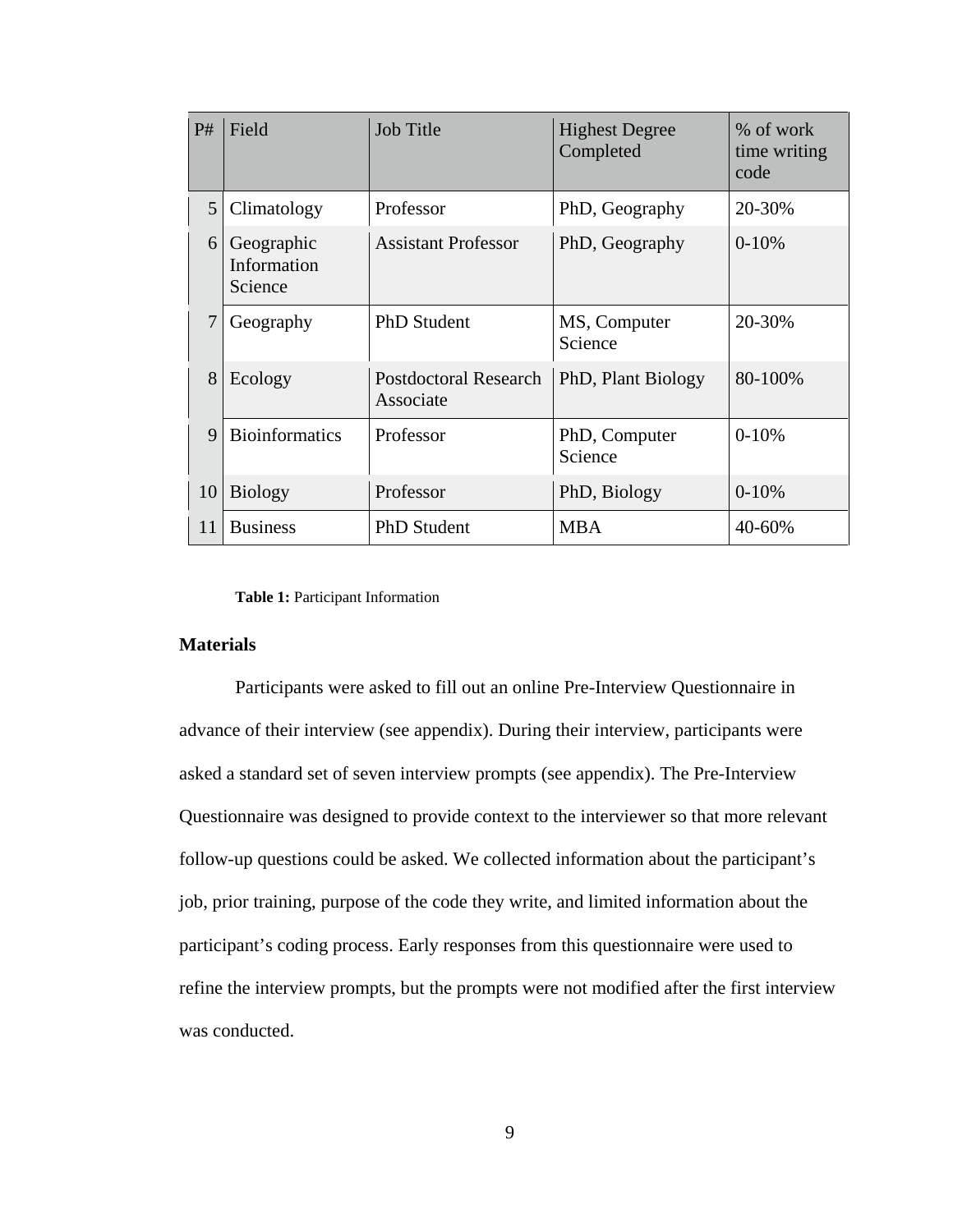During the interview, participants were then asked a set of seven questions about the purpose of the code they write, the processes and tools they use to write it, challenges they face while writing it, how they learned to code, and how they thought the use of code in their field will change as time progresses.

#### **Procedure**

Participants were asked to fill out the "Pre-Interview Questionnaire" in advance of their time slot. If participants had still not filled out the questionnaire a day before their time slot, they were reminded. If they still did not fill it out, they were asked to do so during their time slot. This survey took participants an average of 10 minutes to fill out.

During their scheduled time slot, an overview of the study was explained to the participant, and any questions were answered. Participants were then given a Consent Form to review, and if they did not have any objections, sign. The audio recording was then started. The interviewer then asked questions found in the "Interview Script" (see appendix) to the participant, while writing the participant's summarized answers into the form. Follow up questions deemed important by the interviewer were asked, and the answers recorded in an additional box set aside for them at the end of the form. After all questions had been asked, the audio recording was stopped, the participant was thanked, and any additional questions they may have thought of about the study were answered. These interviews took between 30 and 60 minutes to compete.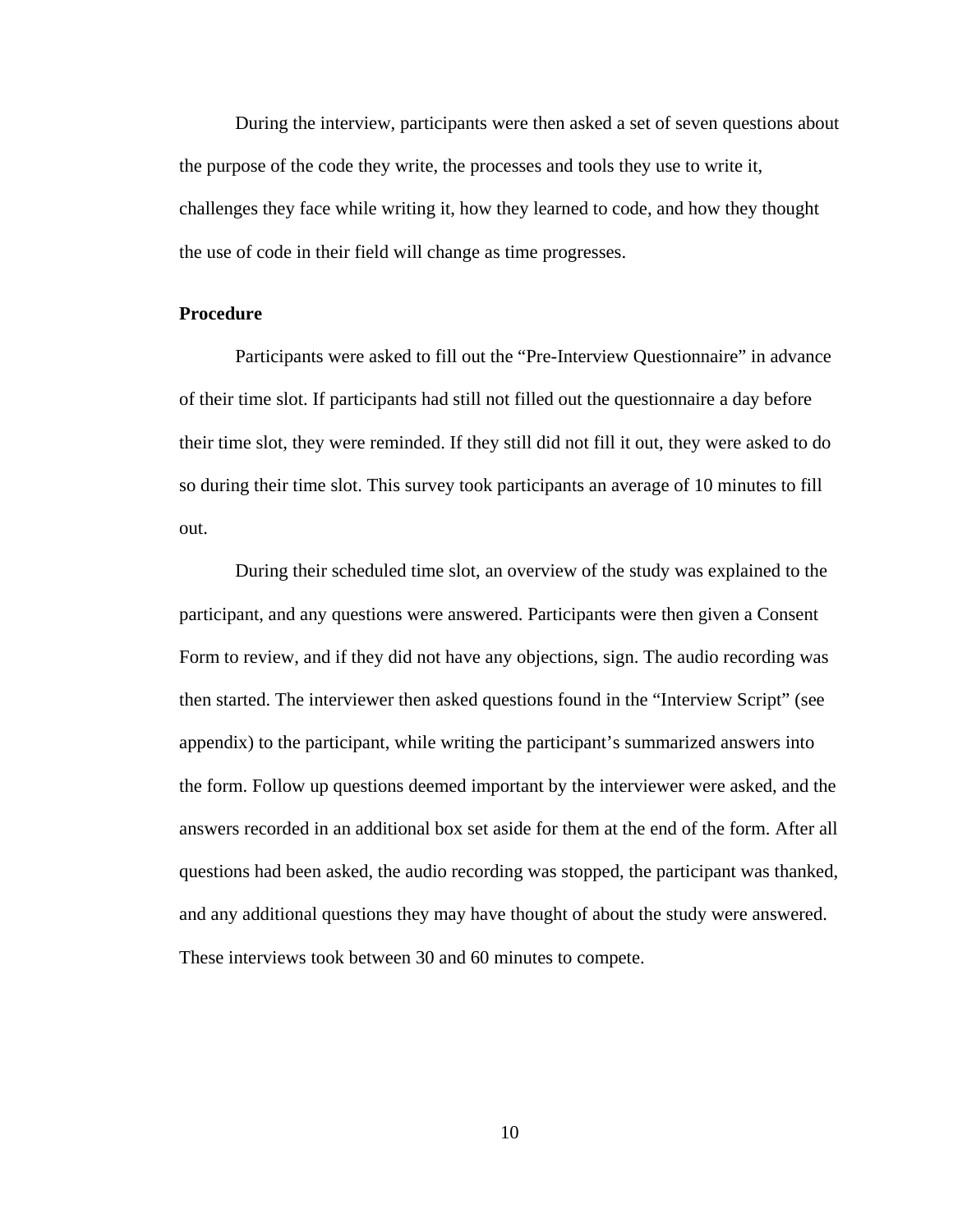# **Scientific Programmer Case Studies**

## **Participant 1**

Thoughts on Learning to Code

Participant 1 has been learning to code since he was a child. He took programming classes in university, and coding came to be an integral part of his research as he pursued and earned a PhD in Mathematics. Nowadays he learns informally, by consulting online documentation when trying to learn how to use a language and by asking on Q/A site StackOverflow when he has specific questions he cannot find answers to elsewhere.

When he is helping new PhD students learn to code, he usually suggests that they try to do projects on project Euler, a mathematical programming challenge site. After this, he will give them a programming challenge more suited to their research area. In general, he recommends that new programmers try pair programming with a more experienced programmer, because as he sees it, this is the only way to learn Test Driven Development and Agile methods correctly. He also suggests that in general, people make a quick and dirty solution first and refactor it later.

Why they use code

Participant 1 is an experimental mathematician, and uses code to generate sequences, which are the object of his research. He also uses code to discover patterns in these generated sequences, and he uses these guesses as starting points for further manual analysis. As he explains, "the computer is the lab, and the computer allows him to have more data to look at". He explains that without code, it would be far to time consuming to manually calculate the sequences he studies.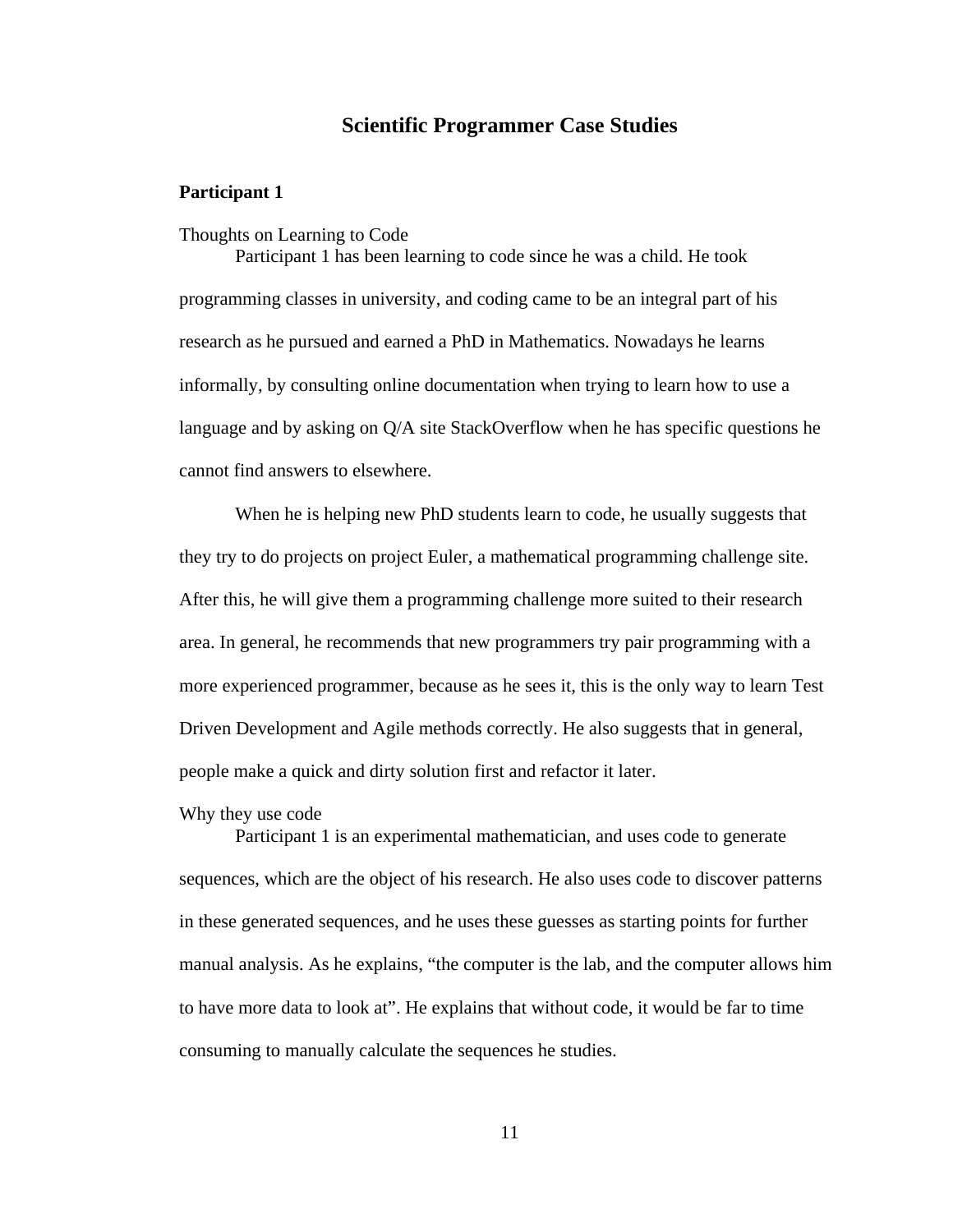Additionally, he uses code to draw, as he puts it, "mathematical pictures", which represent his mathematical discoveries. He says that these findings would be very difficult to fully explain without the use of these pictures, and further that these pictures would be very difficult to generate without the use of code.





What causes them difficulty

Participant 1 is a fairly experienced programmer, but expressed a few high level problems with his process. First, he noted that research projects that require him to write many lines of code usually end up being prioritized last. In this way, he does not like that the number of lines of code required to pursue a question determines the kinds of questions he is able to pursue.

Second, he is annoyed that he cannot embed his code in with his journal papers. He says that while "software is not a research project", he does say "it is an experiment" and thus he feels he should be able to include at least key algorithms, but on multiple occasions when he has done so, the editor has asked him to remove his code from his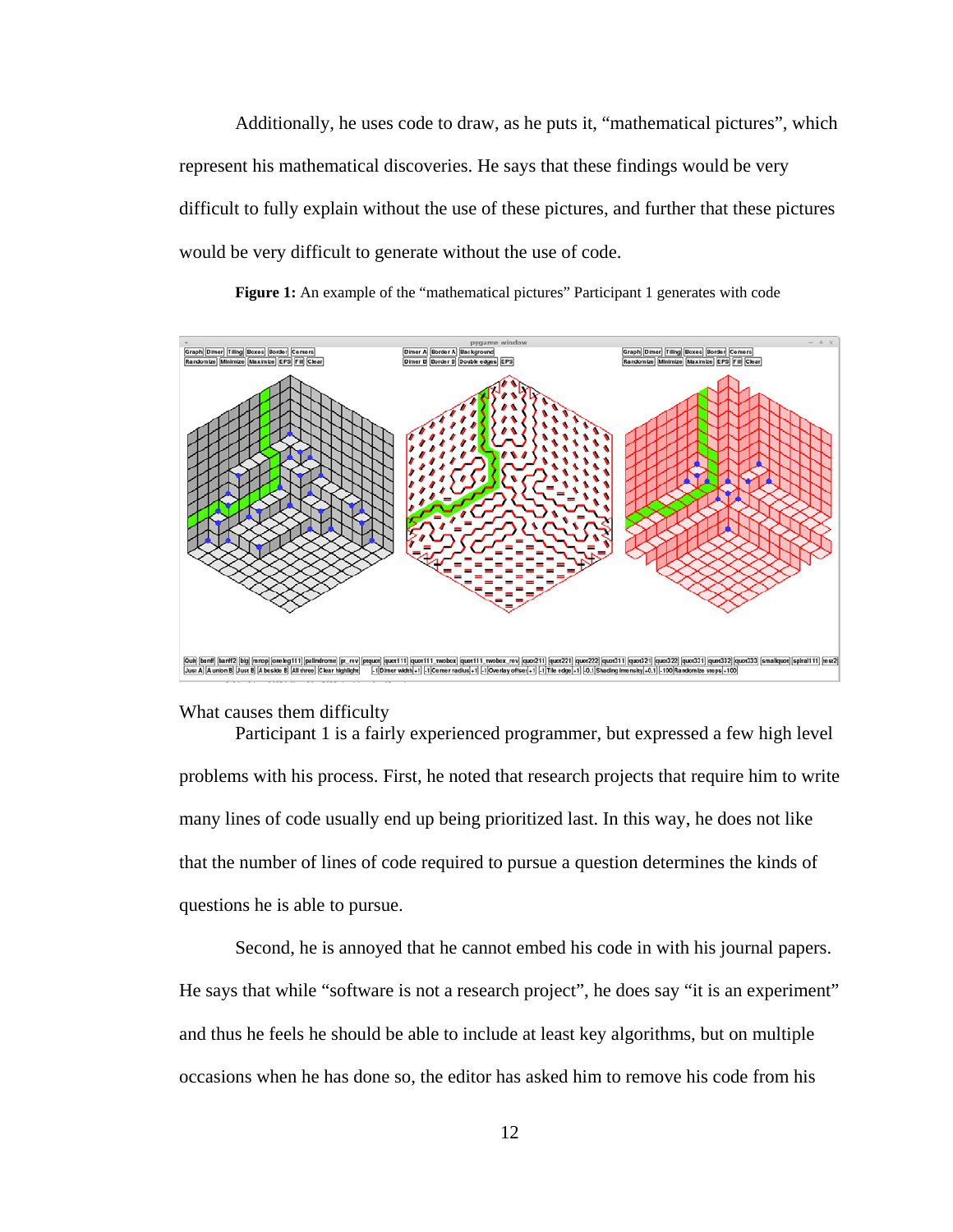manuscript. He thinks that the way that research and researchers are evaluated should include a greater emphasis on code contributions.

Third, he finds it difficult to keep track of the structure of old code projects, especially because he does not document his code except for writing its associated journal article. Thus, he finds it difficult to remember how old projects worked.

What tools they use

Participant 1 uses Python, because he finds it expressive and fairly quick use to build things. He also says he has a lot of experience with its peculiarities and idioms. However in his view, Python has poor support for multithreading and application packaging. On the seldom occasion that he needs to profile Python applications, he uses GProf.

He wishes that the Sage mathematics library, which he uses extensively, were better indexed. He often has to determine if given functionality is already implemented in Sage, and he says it is often difficult to find this out. He finds that Sage can be difficult to debug, because it hides the stack trace when errors are thrown. However, he likes that it is open and developed by fellow mathematicians, which means that it usually fits his needs well.

He uses git for version control.

Where they want to improve

Participant 1 said that if he had more time to seek better training, he would probably learn to do Test Driven Development properly. Also, right now he writes code procedurally, and refactors to use an object oriented style. He says that with more training, he feels he would be able to use object oriented style "from the get go".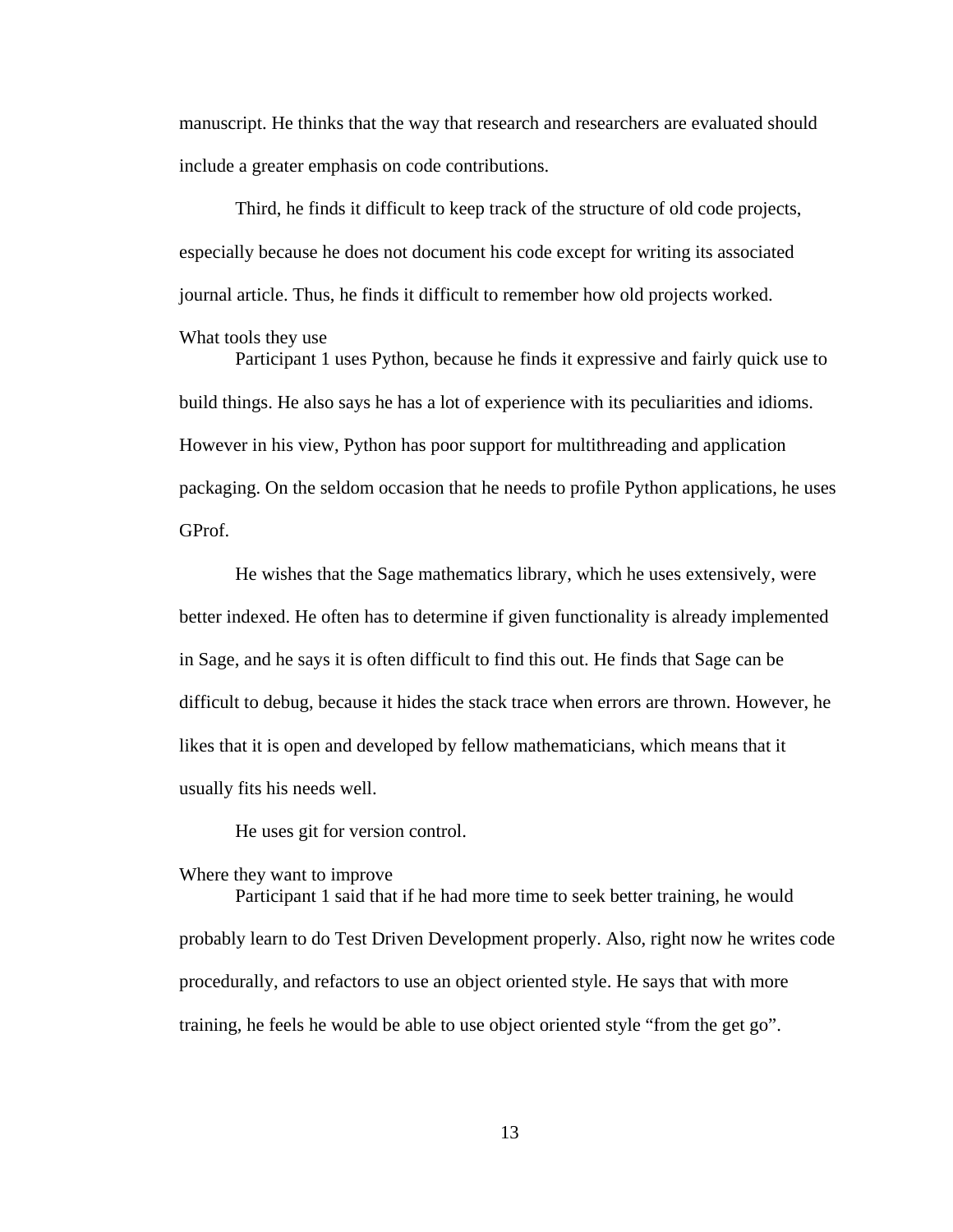Additionally, he feels that if he had experience as a Software Engineer, he would be more fluent with the git version control tool.

#### How they value code in their discipline

Participant 1 says that most researchers in his discipline who are in his age range are proficient in code, and that most people in his field use Sage, illustrating how important code is to his area of mathematics research. In addition, he says that he thinks that soon, there will be a coding course for mathematics PhD students so that they can learn to code in support of their research.

#### **Participant 2**

#### Thoughts on learning to code

Participant 2 took a few coding classes in college, but mainly learned to code on the job. He also said he has taken a few coding classes at his work. Coding classes were required as part of the physics curriculum during his undergraduate degree, and he believes this should also be the case at his current institution. He expects all of his PhD students to know how to code, but if they are just starting out, he recommends they use online tutorials, and he will also get them started on a really simple physics project where he will ask them to "reinvent the wheel", working on a coding problem with a known solution.

## Why they use code

Participant 2 does research in astrophysics, and uses code to run hydrodynamics simulations, to perform data analysis, and as a teaching tool. He uses code to simulate and calculate properties of hydrodynamics configurations, such as analyzing the stability processes of rotating stars. He says that because he does non-linear calculations, it is easy to get them wrong, and thus easy to generate bad, spurious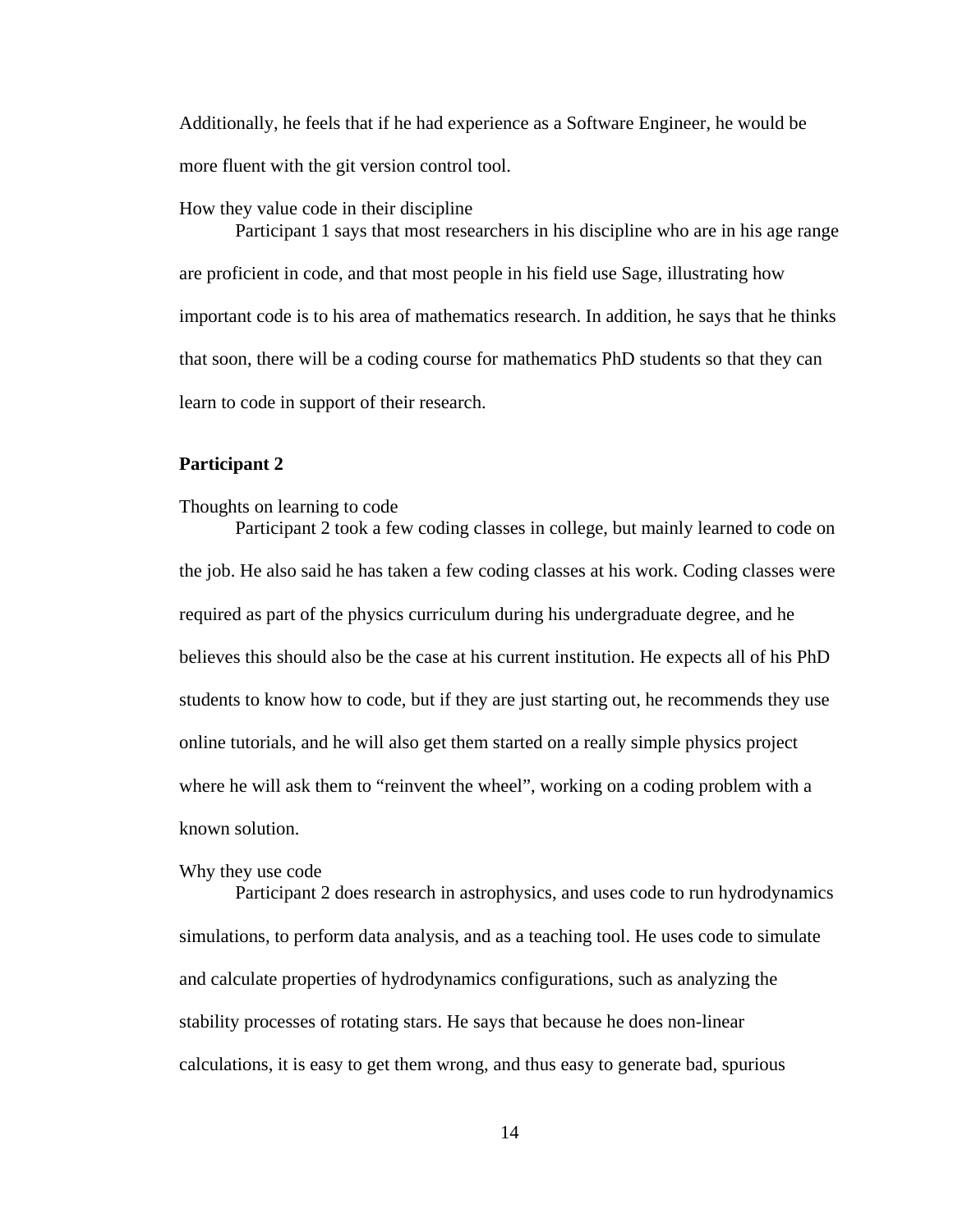results, and because of this, he uses code to validate his results using linear approximations.

What causes them difficulty

Participant 2 finds it difficult to debug his code, because he has to step through each line of code using a debugger and do a lot of math to manually verify each intermediate number. Before usable debuggers were available, he had to do this by using print statements. Once the code runs, it must be compared to other published results, which are based on experimentally derived physical realities. This process takes from a few months to a year. He wants to be able to parallelize his workflow, but he says that Matlab and Python prevent him from doing this easily.

What tools they use

Participant 2 uses C++ and Fortran. He also uses Matlab to set up the simulations, to set initial conditions, and to interface with the lower level languages, but is trying to switch to using Python instead because he says Matlab costs too much. He also uses GitHub to release code, and to do version control.

#### Where they want to improve

Participant 2 wants to become more efficient at writing code, because he often writes using trial and error. He also feels he often doesn't know about small "tweaks" might make his code run better or more efficiently, an example he gives is that he might be able to write code that finds the sum of a series of numbers, but might not be able to do it in the shortest or most computationally efficient way.

He want to become better about initial planning, and that rather than just having a general notion of what he wants to do he wants to have a better idea of intended functionality from the start.

How they value code in their discipline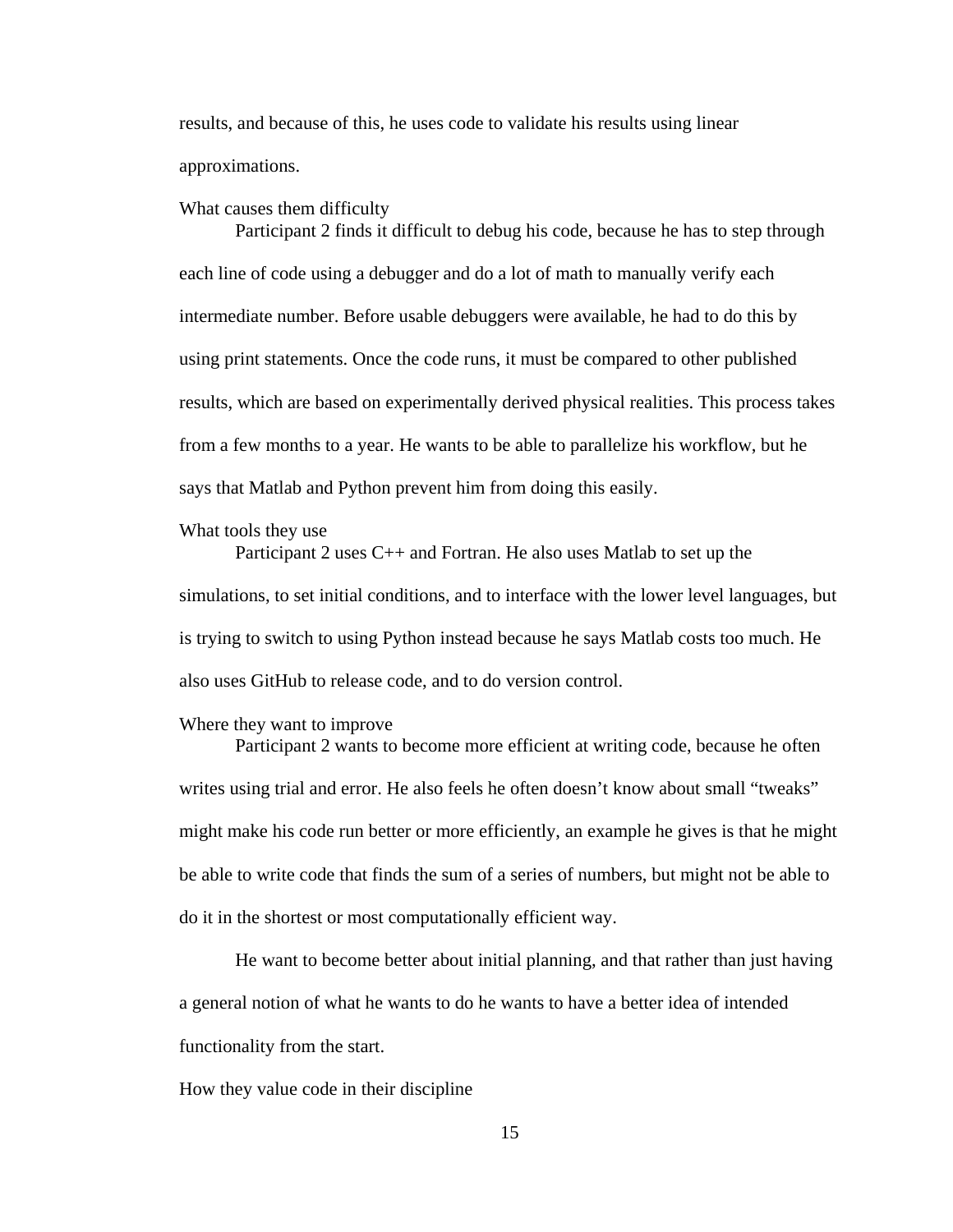Participant 2 says that being able to program is already a mandatory skill to do research in his area. However, he notes that because of the advent of higher languages such as Matlab and Python, you no longer have to know to do low level calculations, which in turn makes this mandatory skill more accessible.

### **Participant 3**

Thoughts on learning to code

Participant 3 learned to code as a graduate student, by looking at code others had written, and by occasionally looking at textbooks on the languages he was using.

He says that conferences in his discipline occasionally have workshops to teach coding skills, usually lead by post-docs, and he would recommend that new PhD students use these opportunities to develop coding skills.

Why they use code

At a high level, Participant 3 uses code to analyze experimental sensor data. Before the advent of code, similar kinds of data analysis had to be done with by looking at high frequency photographs, and this technique only allowed approximately one frame every two seconds to be analyzed, whereas with code, researchers can analyze on the order tens of thousands of frames of data per second. Participant 3 said that aside from simply reducing the manual labor burden of his kind of research, this ability to analyze more data has enabled new scientific discoveries that are qualitatively different. What causes them difficulty

Participant 3 said that using good coding style is difficult. Included in this is ensuring that code is easily reviewable and readable, and that he often has to go back and include better documentation through the use of code comments.

Participant 3 also said he has major problems with the increasing shift of the heavy lifting of computation to the "Cloud". He feels the Cloud is too opaque, using the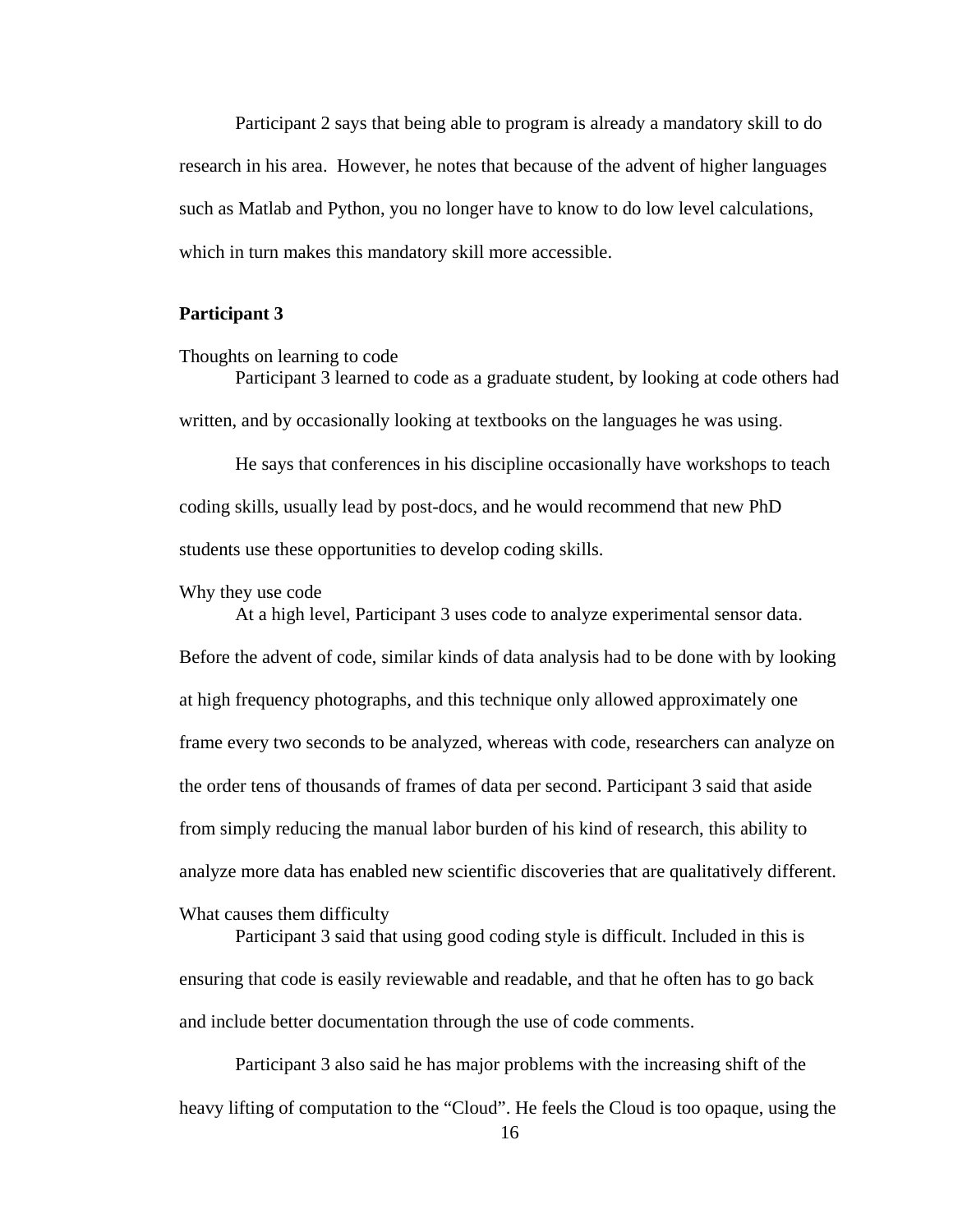words "black box" to describe it, explaining that as a classically trained Physicist, he likes to be "close to his instruments".

#### What tools they use

Participant 3 works on a collaborative codebase, which has stringent rules that must be followed. One of these practices was that he contributes to a central wiki page which serves as documentation for the codebase, and also serves as the organizing structure to coordinate the coding effort of different team members.

He chooses to use TextEdit as his editor. He uses the Python "Matplotlib" library to produce charts and visualizations. Before Python he was using MATLAB, but he found that Python allowed him to interface with data easier and faster. Many of the tools he uses have backends written in C, with their interfaces written in Python.

#### Where they want to improve

Participant 3 feels that if he had more experience writing code, he would feel more confident pursing research that requires more complex coding projects, instead of simply making small changes to preexisting tools.

#### How they value code in their discipline

Participant 3 says that being able to code is already a skill that is required to do the kind of research he does. When searching for potential students to join his lab, he states that "What programming experience do you have?" is the first question he asks. When he was in graduate school, taking courses in software development was a requirement, but that such courses are not a part of the undergraduate physics curriculum per se, though they do have lab courses where students explore a physics topic through the use of code.

## **Participant 4**

Thoughts on learning to code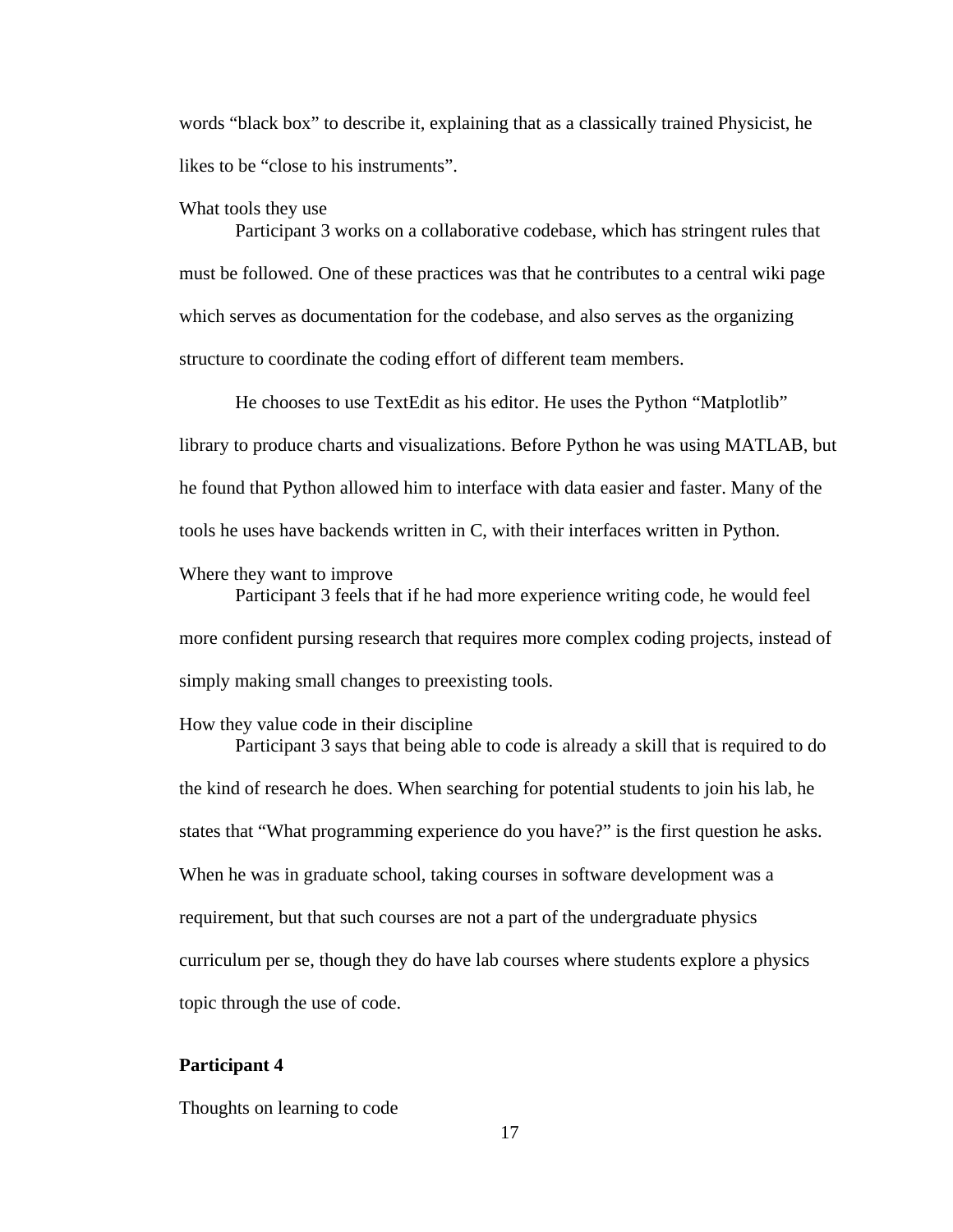Participant 4 originally learned to code using online tutorials, as well as more formal online courses. However, he learned a lot of his software engineering skills from a workshop put on by the Software Sustainability Institute, a consortium of UK universities dedicated to helping support researchers and software engineers. The workshop was specifically designed to teach software engineering skills to people in his field of research, with the view that by writing better software, the "peer reviewability" and reusability of research code. From this workshop, he says he learned things like how to package software for release, and how to have different modules written in different languages communicate effectively.

Were he to advise a new PhD student about how to learn to code, he would suggest that they learn languages that would strike a balance between usability and computational efficiency. He would also suggest taking a computer science course, because he thinks this may teach both a language and the proper conventions which may make it easier to write sustainable software.

#### Why they use code

Participant 4 writes code that analyzes output from established simulation packages. More specifically, he analyzes kinetic models of molecules using Markov state models. He says that this kind of modeling would be impossible without computer code, because it depends on performing calculations on many numbers, and also because to view the output, you must look through multiple graphs which would be impossible to produce manually. In particular, to simulate accurately, one must simulate at a small enough timescale that one can assume the molecules undergo constant acceleration, and for this assumption to hold, one must use a frequency of calculation that would prohibit manual calculation. To be clear, he did not design the simulation,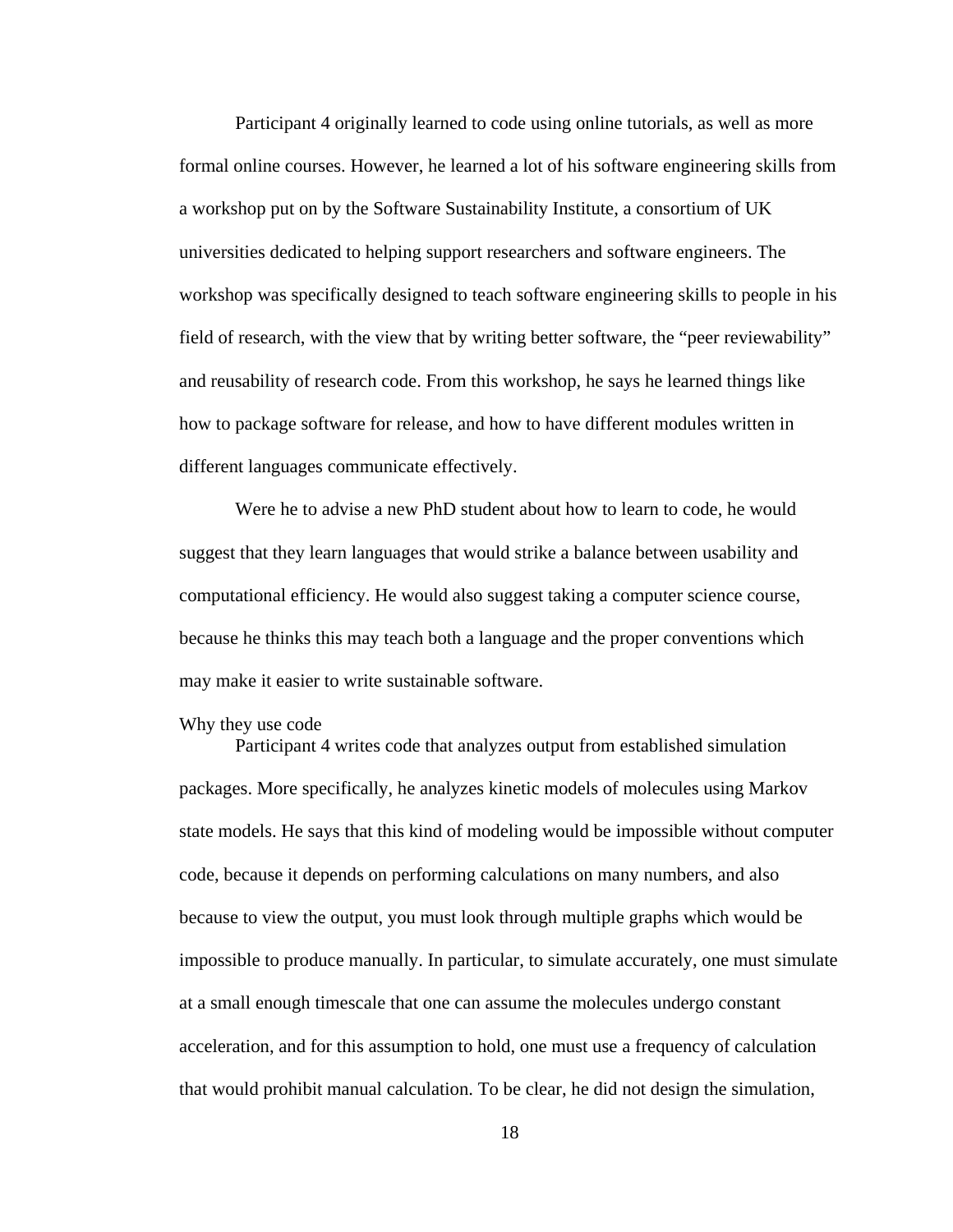but his code sets up parameters for an established simulation package and analyzes the output data it produces.

#### What causes them difficulty

Participant 4 says that one of the biggest challenges he faces is designing how he wants the code to work, as well as creating an effective user interface. He wants others, both scientists in his lab and outside of it, to be able to use his code, but he finds that if he builds his code "too opaquely" people do not trust the "under the hood stuff". At a high level, his code unifies analysis at a large timescale with similar analysis conducted at a small timescale, and the design decisions he makes to unify these two analyses can lead people not to trust that his code operates correctly. Additionally, he must use Fortran for the heavy number crunching due to speed of execution constraints, but he uses Python for front end interfaces because he thinks it will allow others to make use of his code more easily, as well as allow him to display and visualize results more easily. However, bridging these two programming languages adds an additional layer of opacity contributing to others having what he describes as a low level of trust in his code.

While he is fairly confident in his coding ability right now, he remembers that while learning to code, he found it very technically difficult to link his Fortran backend to his Python interface.

## What tools they use

Participant 4 uses Jupyter notebooks to structure a lot of his code. He uses different cells to build different modules, and likes that he can use this structure to break down code into chunks, that let him know where problems are. Additionally, he likes that he can serve Jupyter notebooks on a server containing his large datasets, and thus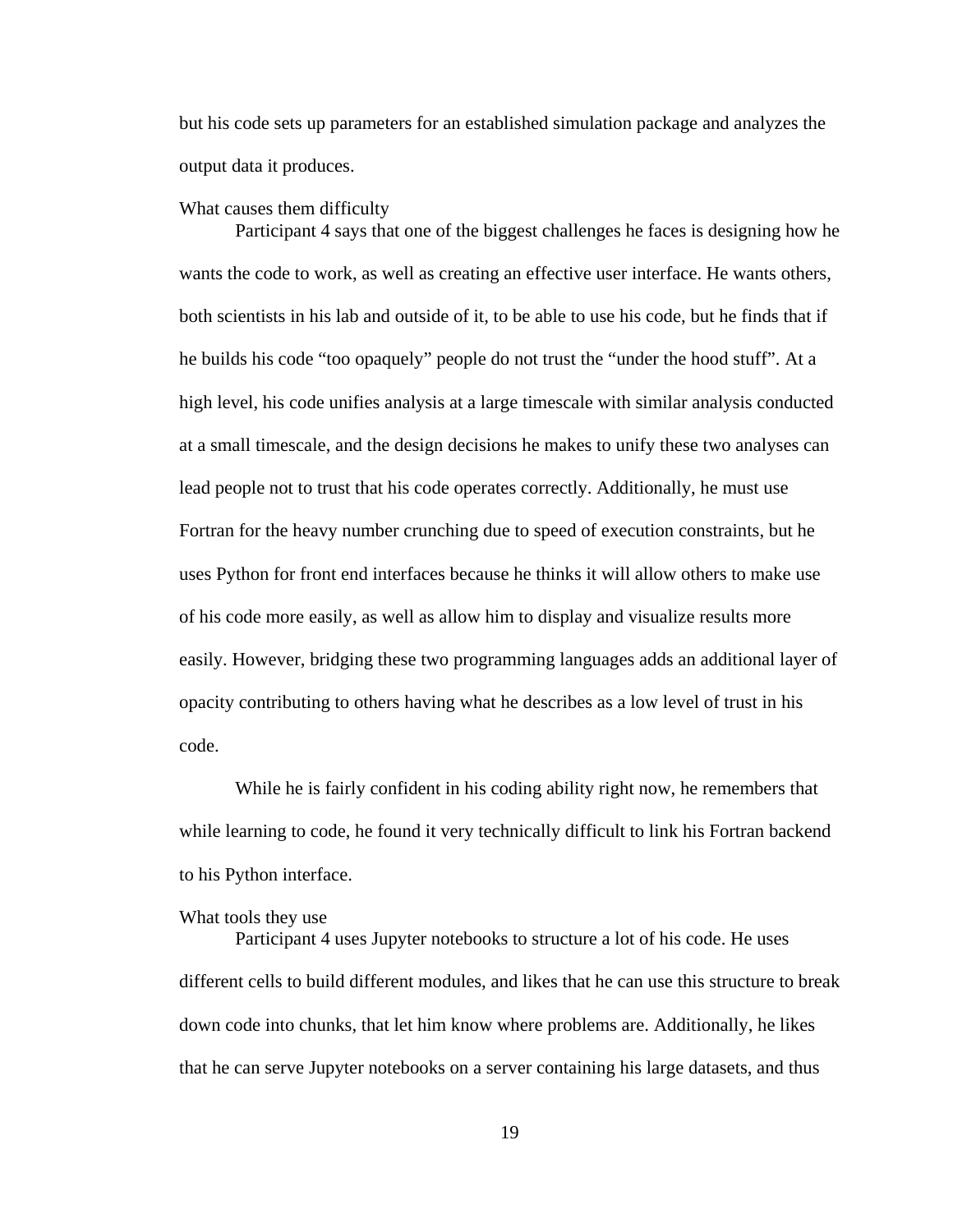access and modify his computations from remote locations, allowing him to do work and present his results wherever he chooses.

He uses the F2PY (which stands for "Fortran to Python") interface generator to help bridge pieces of Fortran and Python code. He does not use an IDE, and uses Atom to write and edit code. He likes Atom because it is built into Github, so he can track which code has been committed easily, and also because it has a built in file browser organized in a tree.

He uses GitHub for version control and simply to store his code. He likes that GitHub lets you display Jupyter Notebooks on the GitHub website, allowing you to show working examples of your code in a web browser.

The hardware he uses is more powerful than average: he has a server with 32GB of RAM to handle the computation, and it runs Jupyter Hub, the server software which allows him to access Jupyter notebooks which can make use of to the hosted data from anywhere.

#### Where they want to improve

Participant 4 is confident in his process. He says that because he often interacts with computer scientists, he has been able to learn from them, including such lessons as code packaging and modular design. He also refers to the workshop he attended as making him care deeply about making his code as generally useful and usable as possible.

### How they value code in their discipline

Participant 4 says that in his specific field, coding is already a required skill. Some people merely build scripts to connect existing code, but many are also able to build custom applications that fit their specific needs. He says there is a big trend of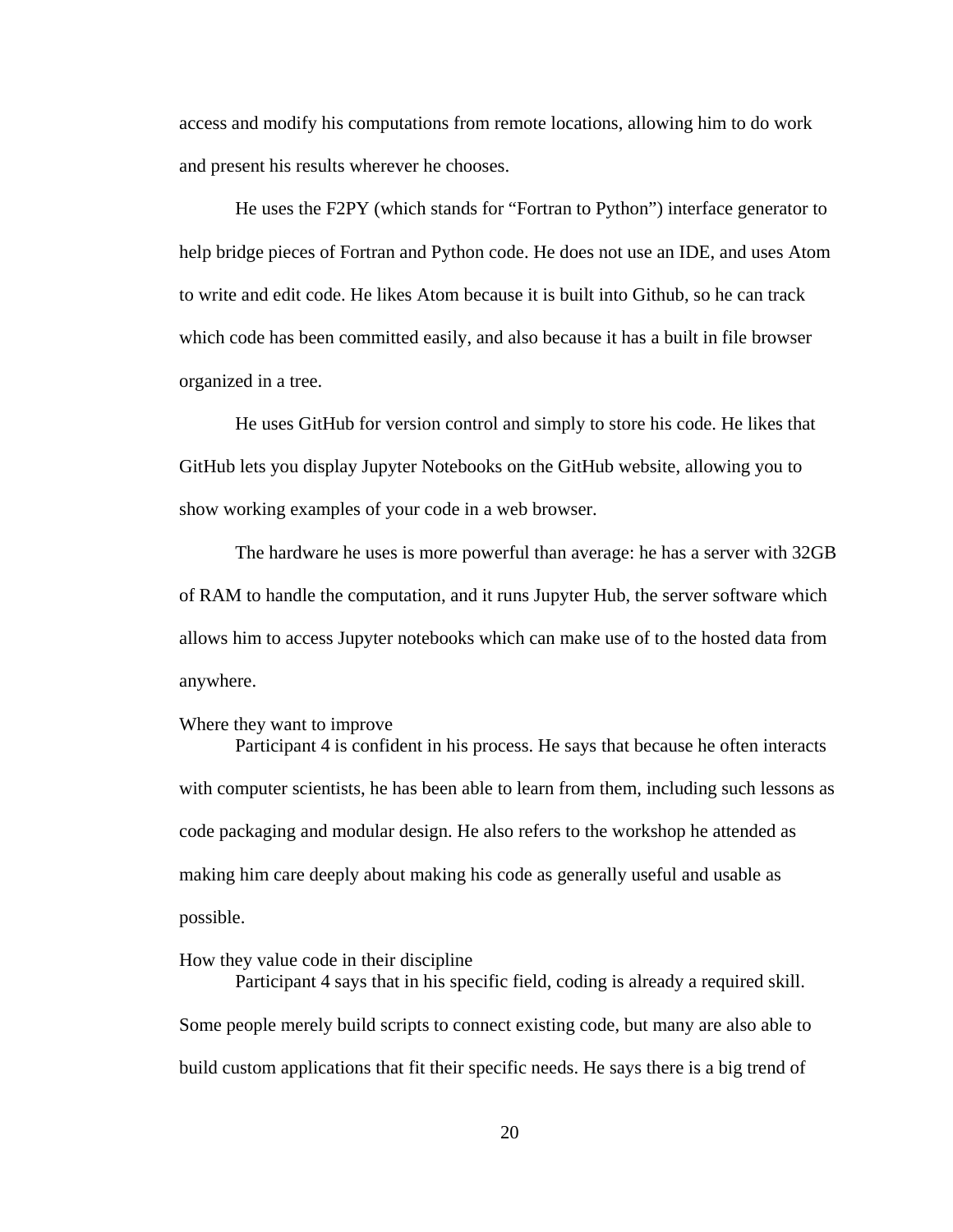learning to use NumPy and other Python packages among scientists as of late. He also gave a specific example of a colleague who had done this, and how this had let him shorten the time it took to analyze his data from a few days to just one day, which in turn allows him to use his time to solve problems more fundamental to his research.

### **Participant 5**

Thoughts on learning to code

Participant 5 learned to code as part of his work, mainly by reading textbooks and by using Google to search when he found an error he did not know how to solve. He is a Professor, and when he teaches new graduate students to program, he "strongarms" them into learning Fortran, usually by walking them through a simple program, and asking them to make simple modifications, and then by asking them to build something simple from scratch, such as to write a program that calculates the standard deviation of some numbers.

#### Why they use code

Participant 5 says he mainly uses code to make maps so that he can analyze spatial data visually. He works with climate models, and uses these maps to compare different models qualitatively. His code also reduces the data from the model to an appropriate timescale so it can be correctly compared with other data, which may be in a different timescale.

#### What causes them difficulty

Participant 5 says that the hardest part of his process is what he calls "code and data archeology". He says that it is hard to first find and then understand old pieces of code he has written. For data, he says he finds it hard to understand the purpose of input and output files long after the project with which they were associated has been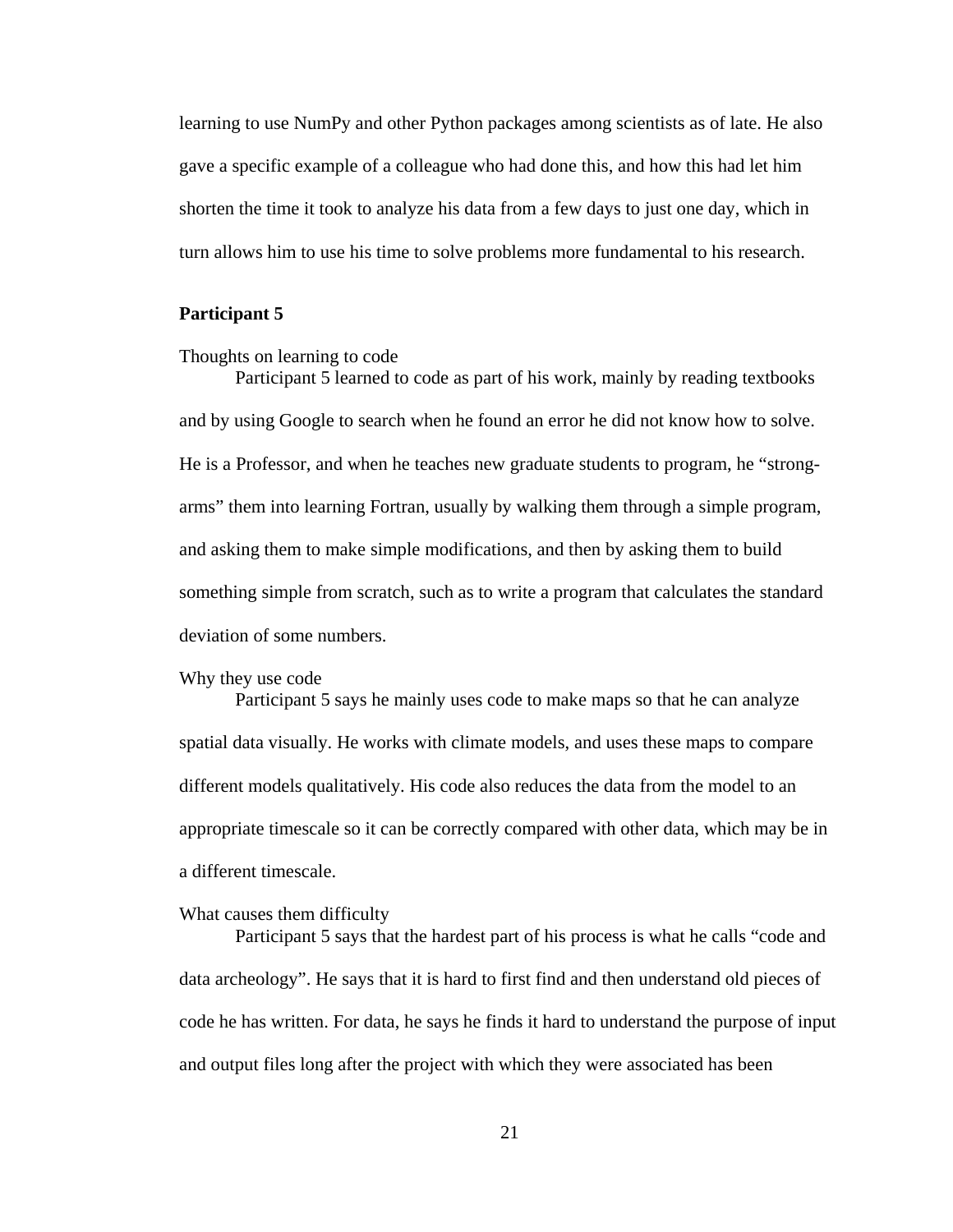completed. He is often faced with the choice of writing code from scratch, or taking time to find code from old projects, which would serve the same purpose.

#### What tools they use

Participant 5 uses the Intel compiler in Visual Studio to build Fortran code. He says that Fortran is the fastest language to process his data, because it allows him to exploit parallelism in data reduction. He has notable hardware to process the large amount of data he uses: a computer with 32 cores, and a server with 32 cores and 192GB of RAM, as well as multiple 6TB hard drives. He uses Kedit and Sublime Text to write code. Kedit is a text editor that he uses for "looking at data and manipulating data". He also uses a dual pane file explorer called "Total Commander" to look through his code and data files.

#### Where they want to improve

If he had more time to learn, Participant 5 would work on learning formal version control, which he thinks would help him with his problems with "data and code archeology" discussed earlier.

How they value code in their discipline Participant 5 says that coding ability is important in his discipline (Geography), so much so that he thinks there should be more departmental support to teach geographers to code. He thinks that undergraduates, and especially graduate students should learn Python specifically.

## **Participant 6**

Thoughts on learning to code In his role as a professor, Participant 6 regularly guides graduate students as they learn to program. He suggests that they take a Python class offered by his university's Computer Science department, as well as a "spatial analysis" course he teaches using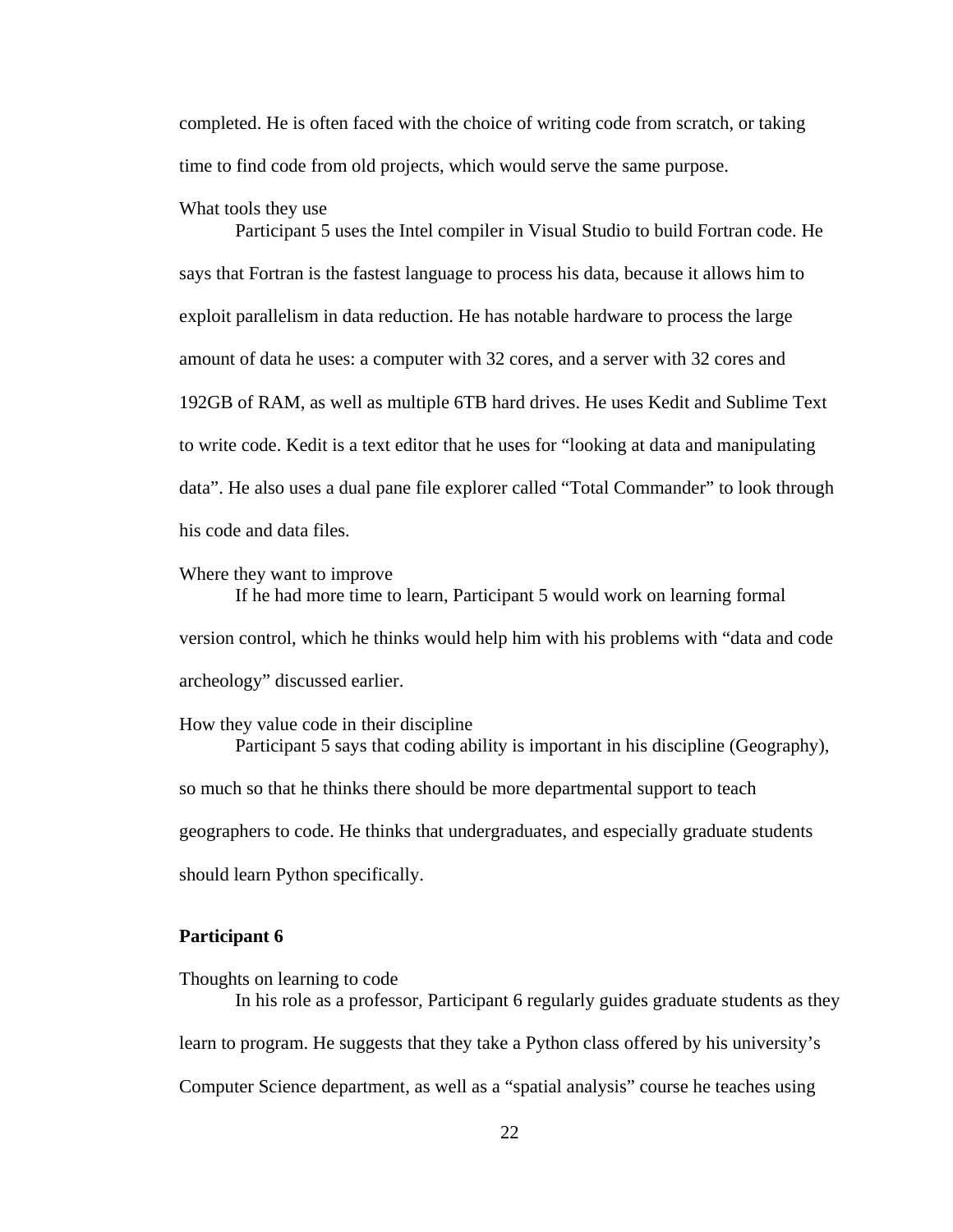the programming language R. When he himself was learning to program, he took an intro to Java class during his masters degree, and also used Google and Stack Overflow to search online for answers to specific problems.

Why they use code

Participant 6 uses code to do simulation modeling, to do spatial analysis, to compute statistics, and to automate his workflow. He simulates forest ecology, and uses this simulation to study the spread of tree diseases. He says without code, it is impossible to do simulation modeling, because no existing software package would allow him to model the natural phenomena he studies. He says that it would be slightly more possible to do spatial analysis using a software package like Microsoft Excel, but that he often needs to use statistical methods which require more control than such software packages can give. Participant 6 (Assistant Professor) oversees Participant 8 (Post-Doctoral Research Associate), thus there is significant overlap in their two use cases because they work on overlapping projects.

#### What causes them difficulty

Participant 6 feels that dealing with abstraction is his biggest difficulty. This is a classic problem when modeling: he wants to ensure that he can build an abstract model of natural phenomena, but without loosing important detail required for the model to be usefully accurate. He says that when he builds models that take into account "too many parameters", he has to worry about these models being computationally efficient.

Related to this, he says it is difficult to get his collaborators to agree on model parameters, both in terms of which conceptually relevant at all, and on which are important enough to be included in the model. This problem is compounded by the fact that he works with a diverse team spanning many disciplines (including political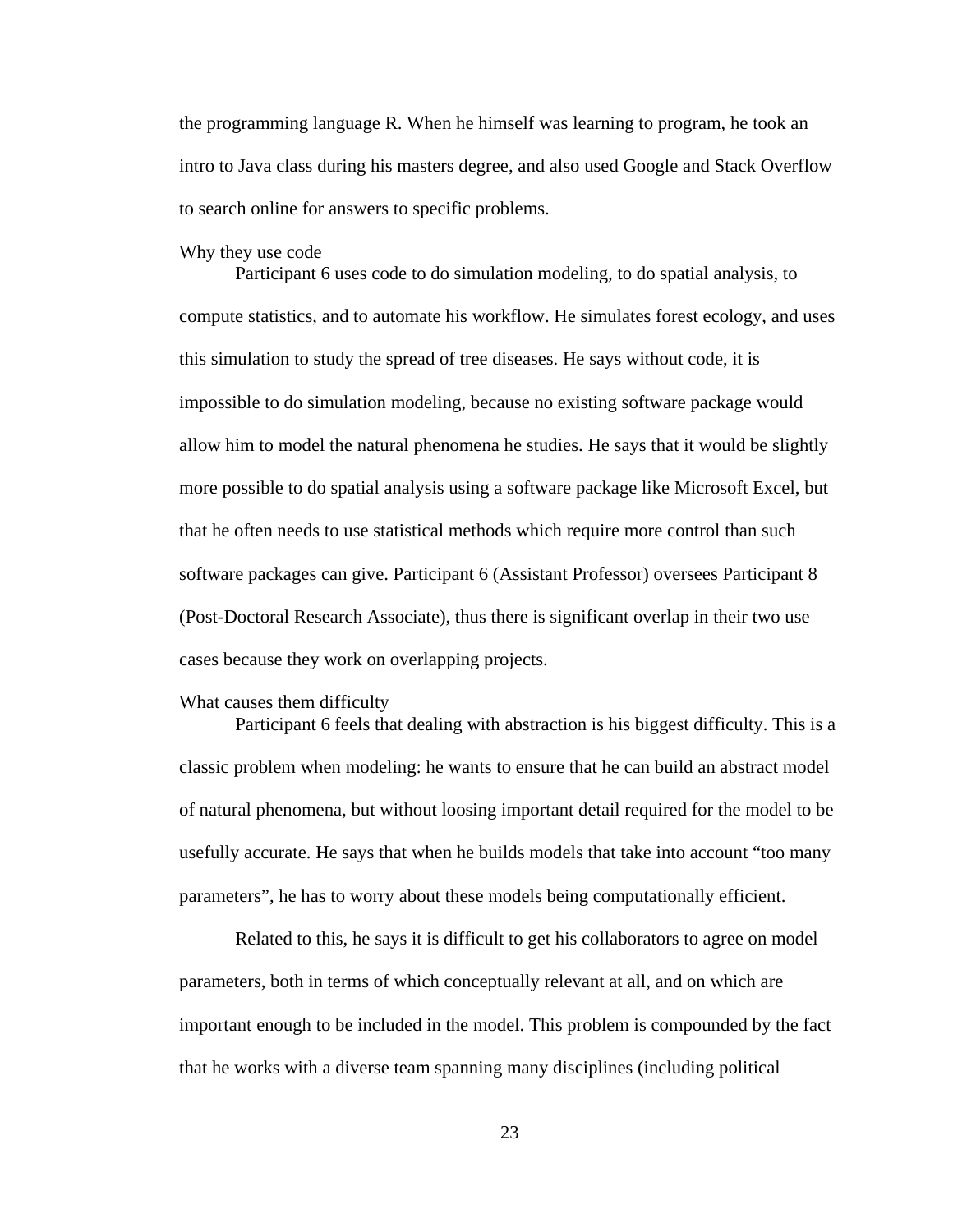science, climatology, ecology, wild fire science, and computer science) and that not all of them understand the difficulty of building a simulation model in code. They also often disagree on the degree of granularity that parameters should be included (e.g., modeling on a spatial resolution of hectares vs acres).

What tools they use

He uses R to compute statistics and to do spatial analysis. He likes it because it has what he calls "the best support community", as well as many libraries that make it easier for him to process spatial data.

In addition to using simulation models in his research, he also teaches students how to use them in class. For this, he uses an agent-based programming language and integrated modeling environment named NetLogo. He like this because he feels it is easy to learn and teach, but is still reasonably powerful.

His Post-Doctoral Research Associate is largely responsible for building the simulation model, so a discussion of the tools used to build this will be discussed in the discussion of Participant 8.

#### Where they want to improve

Participant 6 wishes he had more time to learn to program better so that he could be more in charge of developing the models, which he currently assigns to his postdoc. He says that if he had more coding ability, he would have done some of the coding for these projects, and also would have been able to contribute more to the technical design discussions that go into creating a model. He also says that this way, he would have been able to build models faster to demonstrate them to other, less technically inclined team members.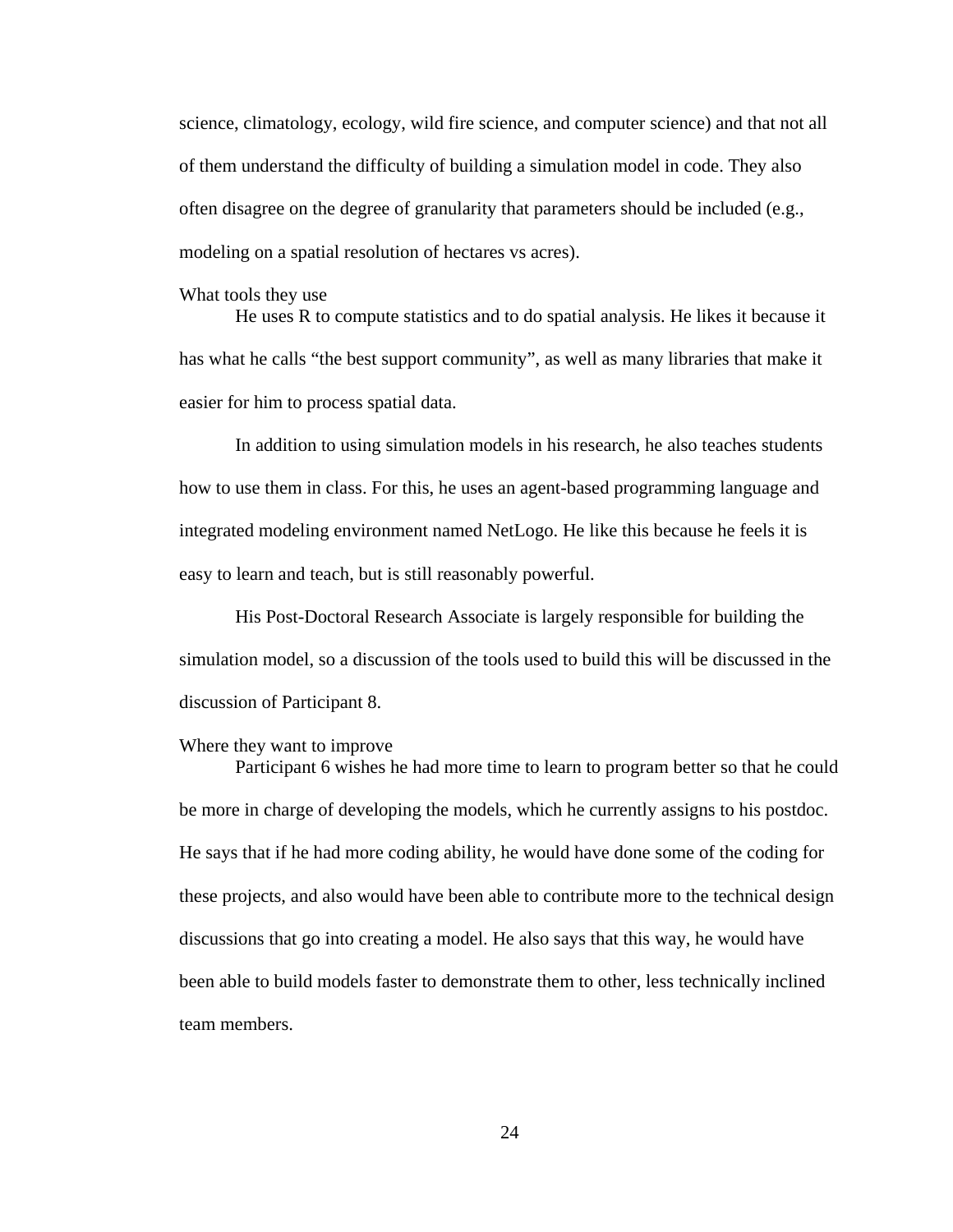If he had better technical skills, he also says that he would have been able to put more emphasis on usability, particularly so that other people could open up the model and change the parameters more easily, and furthermore, allow him to package his model in a way that would be of more general use.

#### How they value code in their discipline

Participant 6 says that being able to code, at least in some capacity, is already a required skill in his discipline, and that this requirement will only become more stringent in future. He says that in future, it will become expected that PhD students know how to code, especially if they want to get a job in an industry where they work with data after they graduate.

## **Participant 7**

Thoughts on learning to code

Participant 7 has a Bachelors and Masters Degree in Computer Science, but now is pursuing a PhD in Geography, and of our participants, thus had the second most formal training in Computer Science. As expected, she says that it is through both of these degrees that she has obtained most of her coding ability.

When asked how she would help a new research contributor learn to code, she said that she would suggest joining a project lead by a more experienced coder, and start with small coding tasks to learn in a "hands on" manner. She is careful to emphasize that she finds it more important to "learn how to complete tasks" rather than spend time "learning the basics of a language". She also lists "[learning] versioning, excessive commenting, testing often" as the top three most important things coders should learn to do. After doing this, Participant 7 suggests taking an "Intro To Python Programming" course in the computer science department.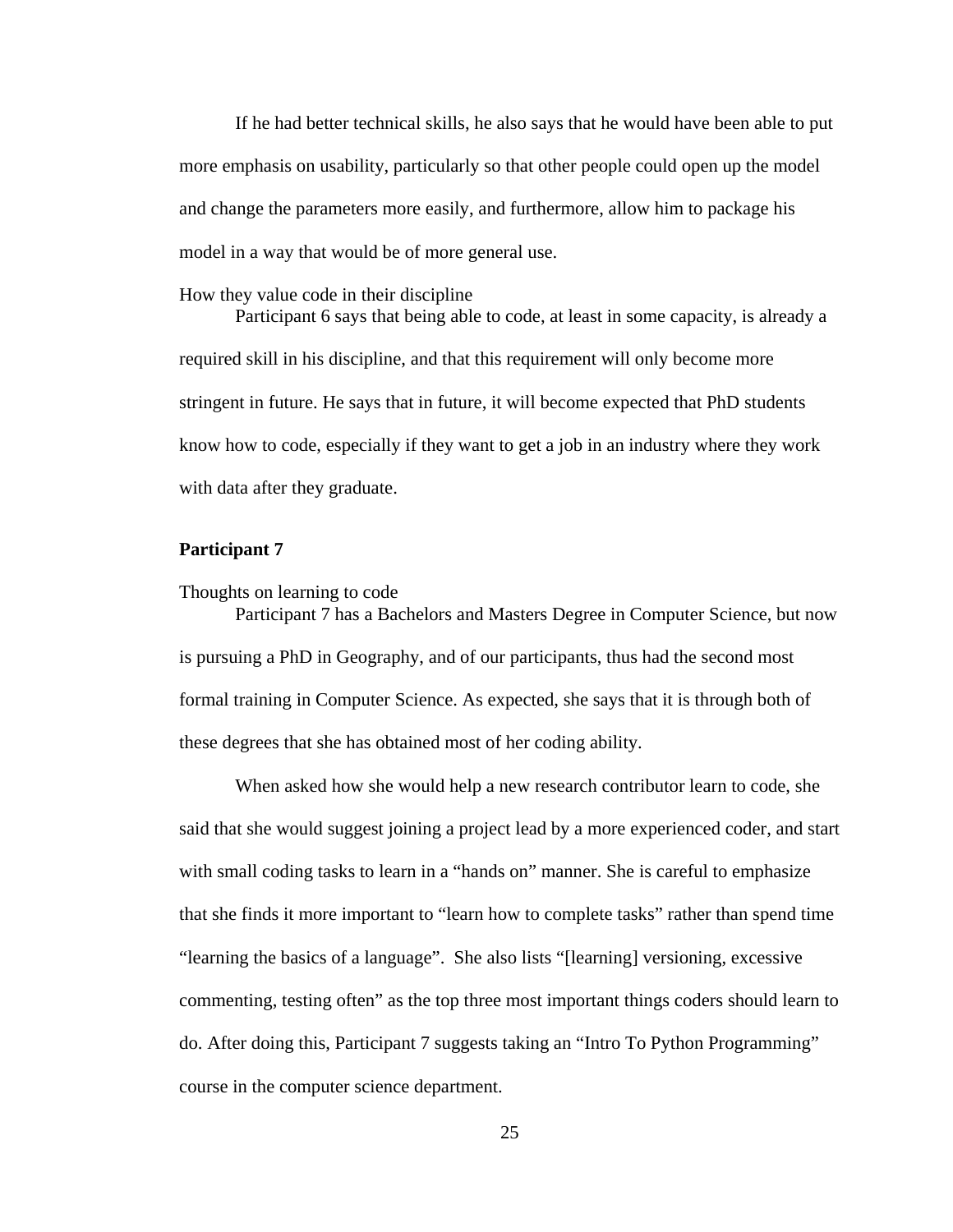Why they use code

Participant 7 uses code to allow people with blindness to access the information, which would normally be experienced visually through a geographic map. To do this, she builds a dynamic vocal auditory interface to allow them to experience spatial data. She also uses eye tracking to understand what data is most useful to sighted people, and needs code to collect this data. She also uses code to process the data she collects. Without code, she supposes that she could record the spatial information she wants to convey, but says that her system would lack the interactive element she wants it to have. What causes them difficulty

Participant 7 expresses three difficulties. First, she says that she has often had to change her process to accommodate people with less coding experience, often by omitting the use of tools she finds supremely helpful. One example she gives is that she has had to stop using formal version control because her collaborators did not know how to use it, and it was deemed easier to stop using it than teach the new collaborators how to use it. She said that she has had more positive experiences too, where she has had what she termed "workshop days" where non technical collaborators would all work in the same room as the CS-trained collaborators, where they were able to make faster incremental progress on their project using paper and whiteboard and back and forth direct interaction.

Another thing she found difficult was that a library (GeoTools) she uses was designed to process spatial information, using the "Java Swing" graphical user interface toolkit, but that she found it difficult to adapt the GeoTools library to a non-visual approach to outputting spatial data.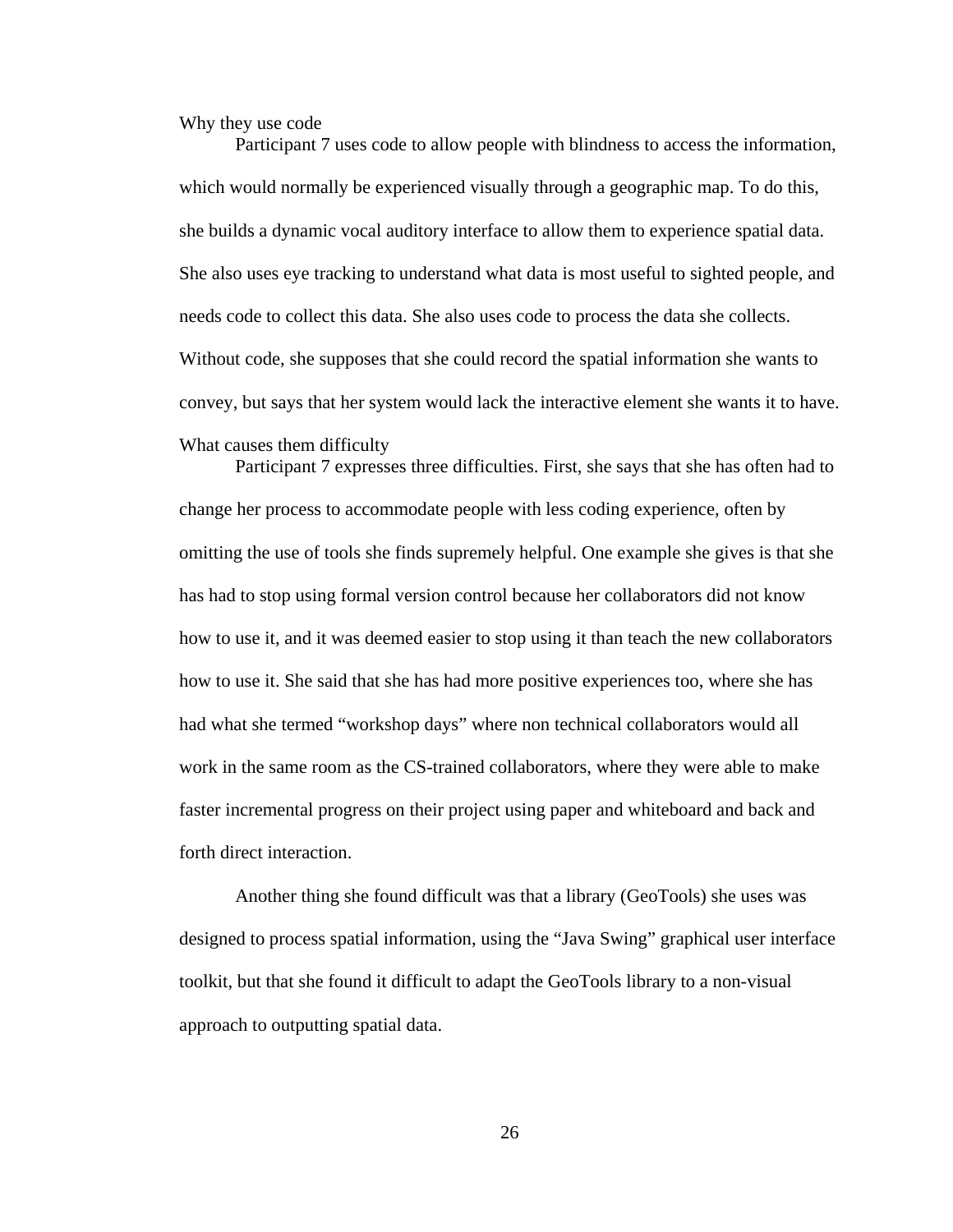Finally, she finds that when working in a group of diverse levels of technical expertise, she finds it is hard to "articulate structures and ways of thinking about [technical] things which would make it easier to reason through a [code] process". She characterizes this as a knowledge gap which makes communication more difficult, and one example she gives is trying to explain what a design pattern is.

#### What tools they use

Participant 7 is fairly happy with her tools, but as mentioned previously, she dislikes that she occasionally has to drop the use of certain tools to accommodate less technically inclined collaborators.

She uses Java, as well as the Java Sound API to build her spatial data auditory interface. She uses GeoTools, a Java based Geographic Information Systems ToolKit, which allows her to process spatial data. She uses Apache Subversion for version control, and the Eclipse IDE to write her code. When she needs a text editor, she uses TextMate.

Where they want to improve

Participant 7 mentions that in a research setting, quality is often "good enough" to meet the fast paced needs of research, but given more time, she would write "cleaner" code and would document her code more thoroughly by including more comments.

How they value code in their discipline

Participant 7 says that her field of research, Geographic Information Systems, requires that people be able to code. She says this need is less present in Physical and Human geography.

# **Participant 8**

Thoughts on learning to code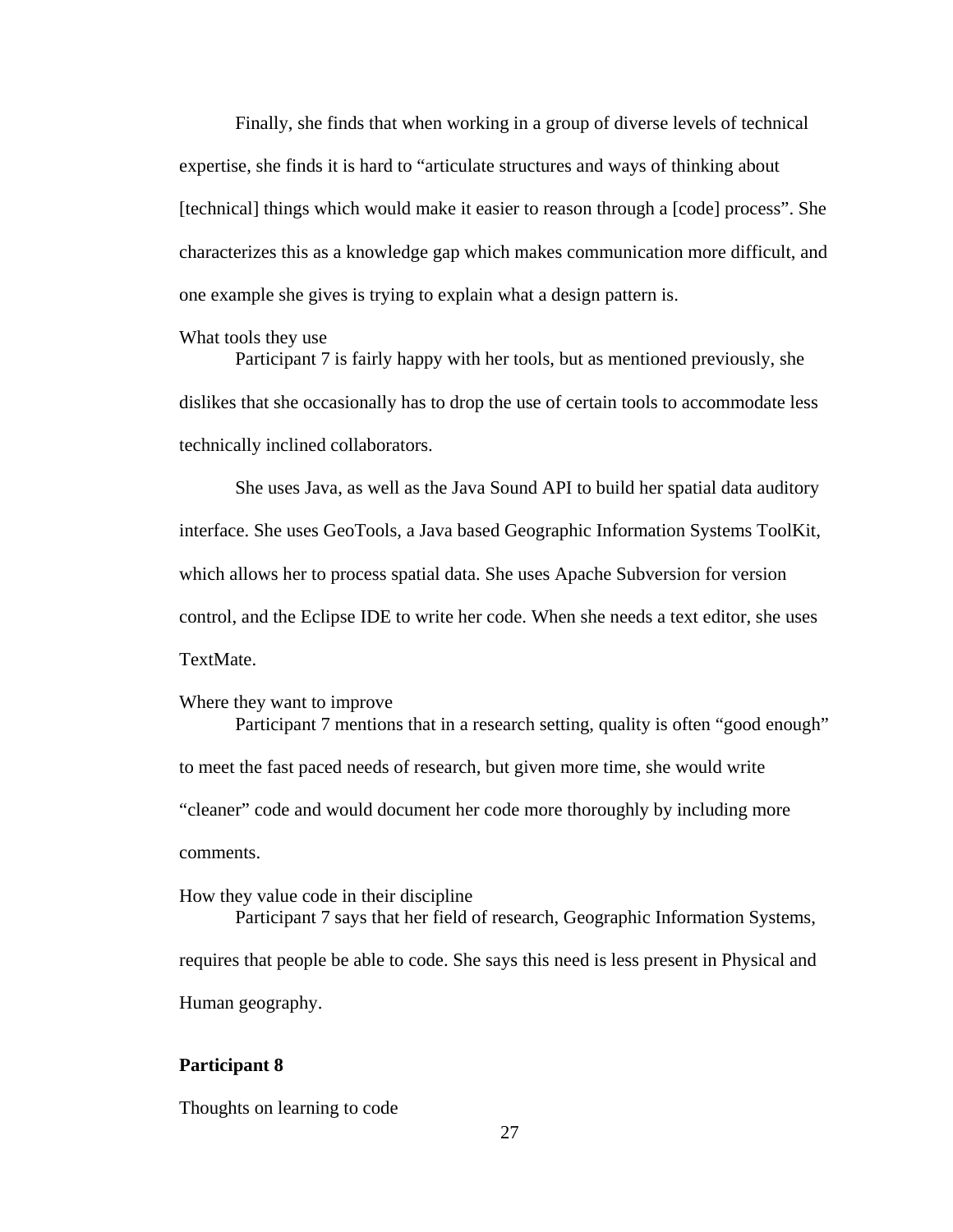Participant 8 learned to code using online courses, such as those for Java and C++ available on Coursera, as well as through textbooks such as "Head First Java". He also mentioned that he found YouTube tutorials and StackOverflow questions and answers to be particularly helpful. If he had the opportunity, he says he would have taken an Introduction to Programming course offered in the Computer Science department at this university, where he imagines he would have learned both language skills as well as good coding practices which he characterizes as harder to pick up by oneself.

Were he to give advice to someone learning to code for research purposes, he would suggest they start working on very small pieces of a project, erstwhile working through an accessible book like "Head First Java". He would also suggest they take the time to learn how to use debugging tools early on, because he feels this will save a lot of time in the long run. He emphasizes the importance of commenting code, reflecting that he has spent hours looking at old code to try and understand what it does.

## Why they use code

Participant 8 works as a Post Doc under Participant 6 to build an agent based model of invasive grasses and other floral phenomena. He explains that in effect, this means he "builds a world in a computer, gives agents properties and behaviors so that they can interact with other agents". He uses his own and other's knowledge of invasive grasses to translate natural phenomena into a model that he can build in code. He says that the purpose of a model is less to predict the future with precision, but more to bracket the range of possible outcomes given hypothetical parameters.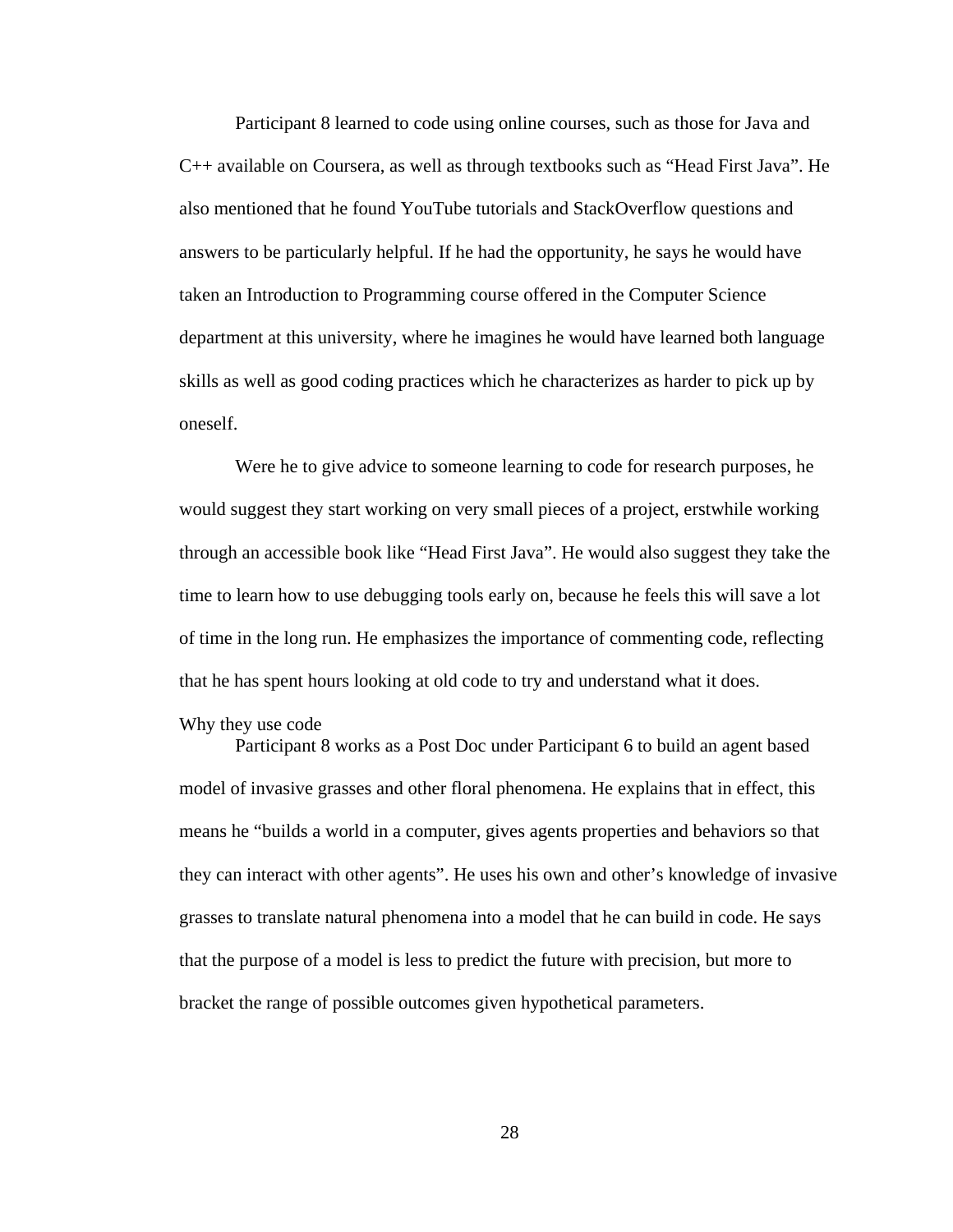Participant 8 also uses code to do statistical analysis on large datasets that would choke software packages such as Microsoft Excel. He also uses code to exert a high degree of control when making charts and figures for publication.

What causes them difficulty

Participant 8 says that he finds troubleshooting and debugging to be one of his hardest tasks. He says this is largely because he is typically learning to use the language he's using while simultaneously using it to build complex models, and his unfamiliarity with the language and the algorithms he's using makes them hard to debug. He regularly encounters both fundamental flaws in his program, as well as small "one off" errors.

He also has difficulty communicating the work he's done with those who are less familiar with coding or those who are less familiar with the project, and packaging up his code so that it's usable by these people. He says because of this technical knowledge gap, it is hard to elicit feedback on his model from those with domain knowledge.

He says that it is hard to learn new classes of algorithms. One example he gives is that he had to learn how to do linear programming for an optimization problem, but didn't know any linear algebra, so he wasn't even aware that linear programming could do for him. He says that as a result, he had to learn a new technique as well as its specific implementation.

#### What tools they use

Participant 8 uses R for analysis and for producing graphics. He has thought of using Python, but he is comfortable and has so much experience using R that he does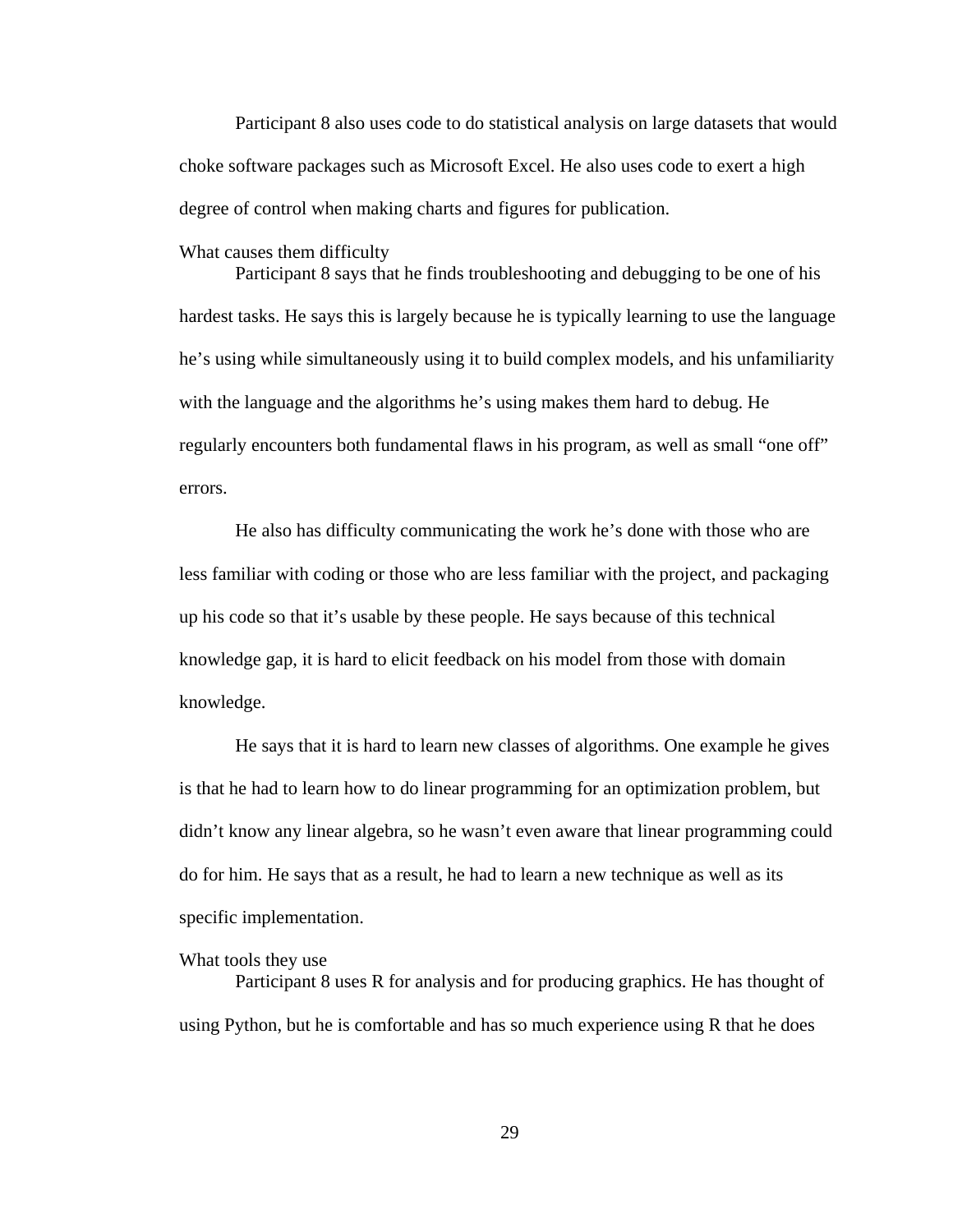not feel compelled to switch. He says that R is not good for modeling, because there is a lot of overhead, and because it is slow.

He uses Java to build his agent-based model using a modeling framework named Repast, which includes visualization tools. He uses Eclipse for his IDE, and likes that it has different perspectives for programming and for debugging. He also uses JUnitTest to test his code.

Finally, he has taught courses in NetLogo, a lightweight agent-based modeling system, but does not use it for his own research though others do, because he finds that it gets really slow when you use it to build large models.

#### Where they want to improve

While Participant 8 is fairly comfortable with his process, he says that he wishes he had a more formal way of visualizing projects from the get go, including how code would have been written and the stages it would go through. He also wishes he had more time to write formal test batteries.

#### How they value code in their discipline

Participant 8 says that code is already a required skill in his area of research, and certainly for those who wish to build and tweak agent based models. He says that even in Ecology and in the Social Sciences, you need to use R or something like it for spatial analysis, because GUI software packages are limited and often do not include the functionality required.

### **Participant 9**

Thoughts on learning to code Participant 9 is in a fairly unique situation with respect to his CS experience. Though his current appointment is in Biology he was formerly appointed in the Computer Science Department, and he has a PhD in Computer Science and does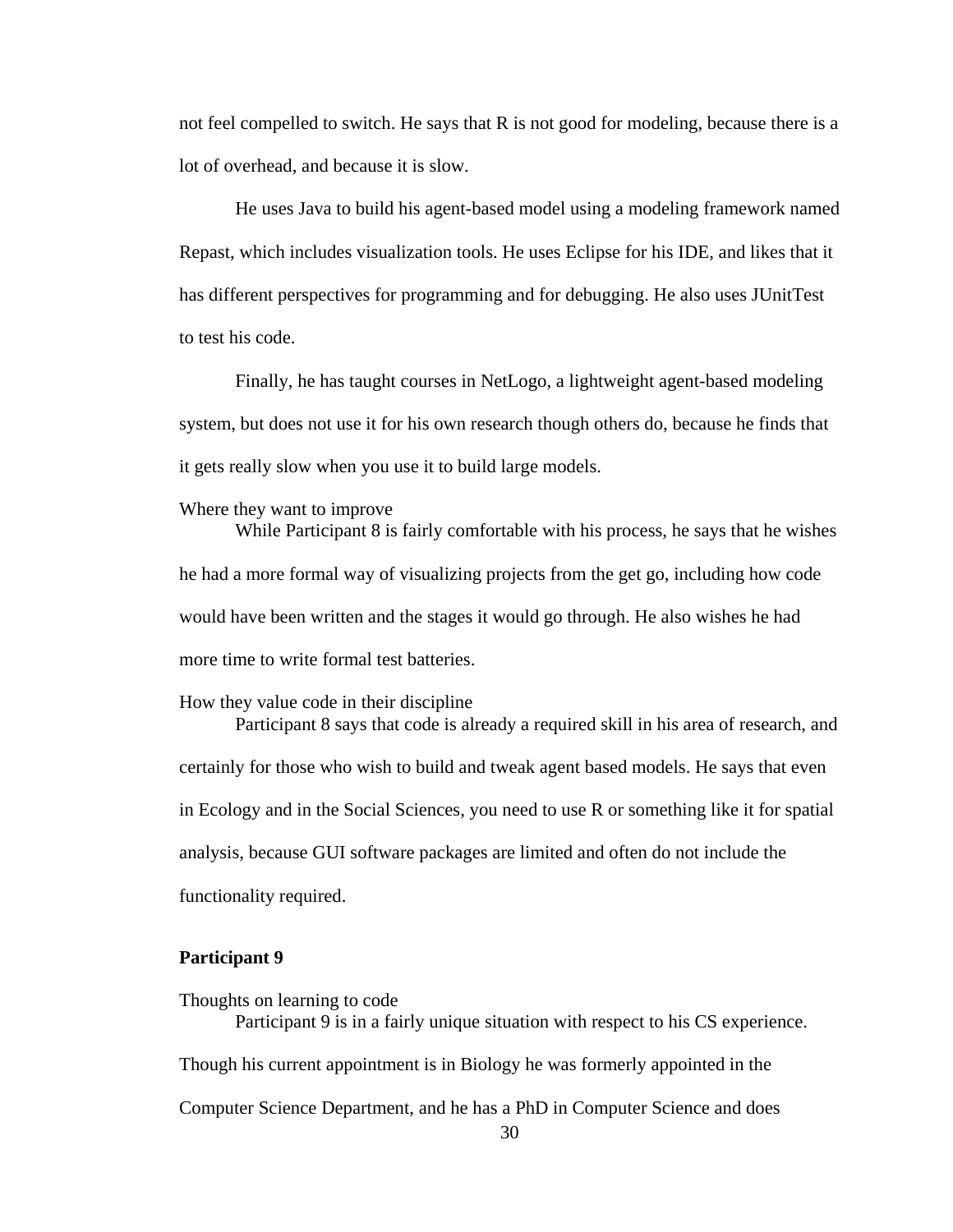research in Bioinformatics. This means he has a large amount of coding and theoretical experience, as well as a great degree of formal training in the field.

If he were to help a new PhD student learn to code, he would suggest that they write code into Jupyter notebooks, a platform which allows people to embed rich text and graphic documentation with executable code cells. Occasionally, he refers them to a an introductory programming textbook. He also says that there is a current graduate level experimental course offered named "Programming for Biologists", which aims to give biologists just enough programming so that they can automate and much of their results analyses. He also says that he likes the website "SoftwareCarpentry.org", a website specifically designed to teach programming skills to scientists. They also often offer 1-2 day intensive tutorials at scientific conferences and such.

He is careful to make the point that he thinks biologists do not need to become well trained programmers, but that often they just need enough skills to do their work and not much else.

#### Why they use code

Participant 9 uses code for lower level tasks he terms "workflow management", but because he is in Bioinformatics, code is often the language of his research.

Participant 9 described workflow management as connecting existing tools which must be used sequentially to find results. He writes scripts that connect these tools to allow him to work faster and process more data.

However, Participant 9's main use of programming is far more novel. Using his background in Computer Science, he takes an information theory approach to gene sequence alignment, which is a common problem in biology. At a high level, he explains that classically, gene sequence alignments were computed and represented by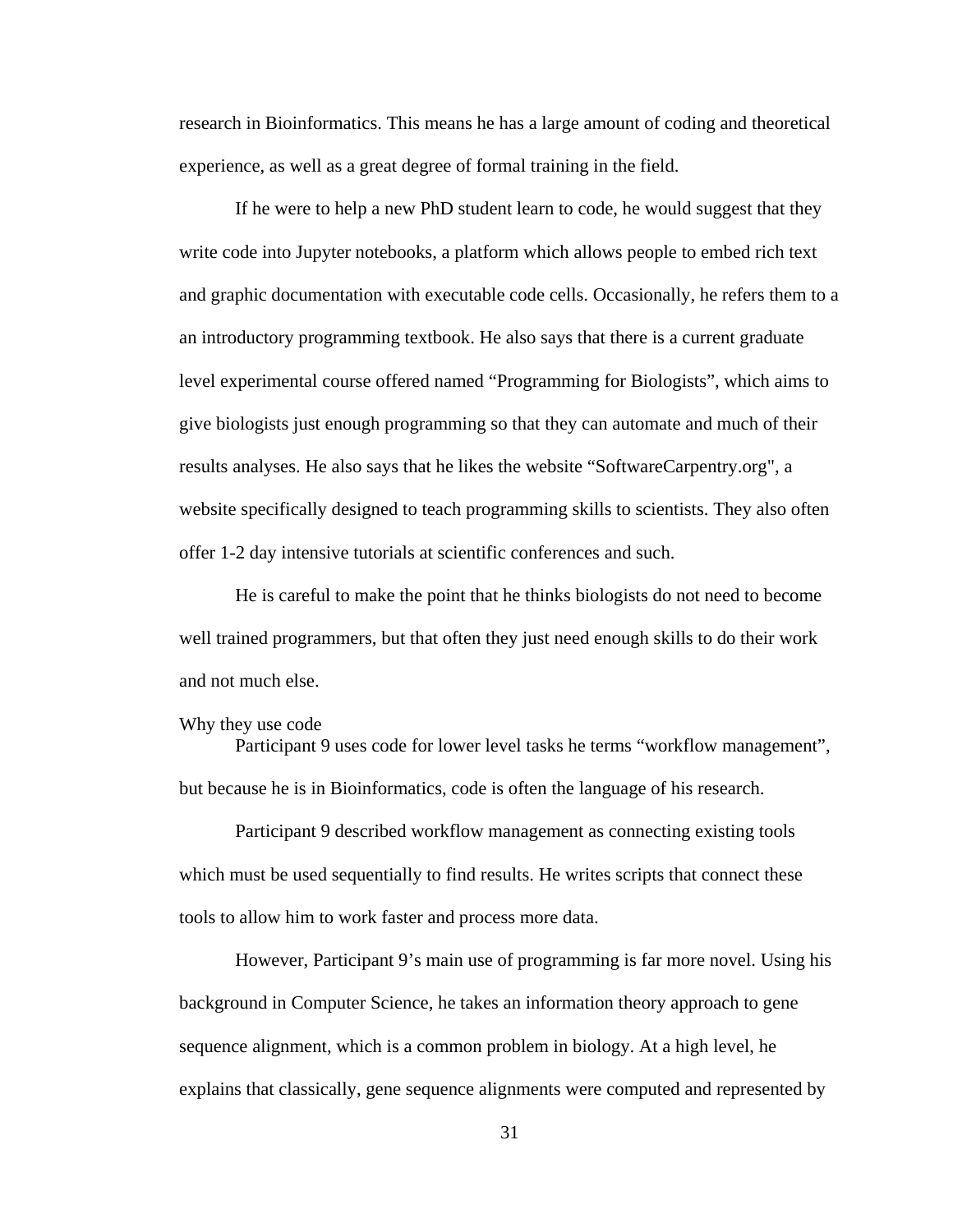the "longest common subsequence", that is the longest string of common elements between two genes. However, he explains that this is not a useful way to represent similarity, because it describes similarity effectively by describing gaps in similarity, rather than describing overall similarity directly. Instead, he describes his approach to describing similarity as "the amount of information required to describe an unknown sequence given a known sequence", where two highly similar sequences will require less information and two highly different sequences will require more information. He says that he wanted to use this new approach because he thinks it is a more natural and unbiased way to represent similarity, alleging that the old way had so many parameters such that it could be manipulated to render a desired result, and is thus is more subjective.

#### What causes them difficulty

Participant 9 says he often wishes that he spent more time building a test suite and automating unit tests. He thinks this would allow more efficient unit tests throughout the code writing process, and allow him to spot problems earlier on.

He says that he often finds algorithms conceptually difficult to reason about and build, but he describes this as "the fun part".

He also says that he dislikes doing "system administration type stuff", such as when package updates cause his code to break. He says that he often has to go back and fix everything after an update, but this is "becoming more sane" now. Similarly, he also finds makefiles and configuration files hard to grapple with.

#### What tools they use

Participant 9 uses C++ for his novel sequence alignment research. He uses Textmate as his editor, which integrates a tree style file explorer. He uses a document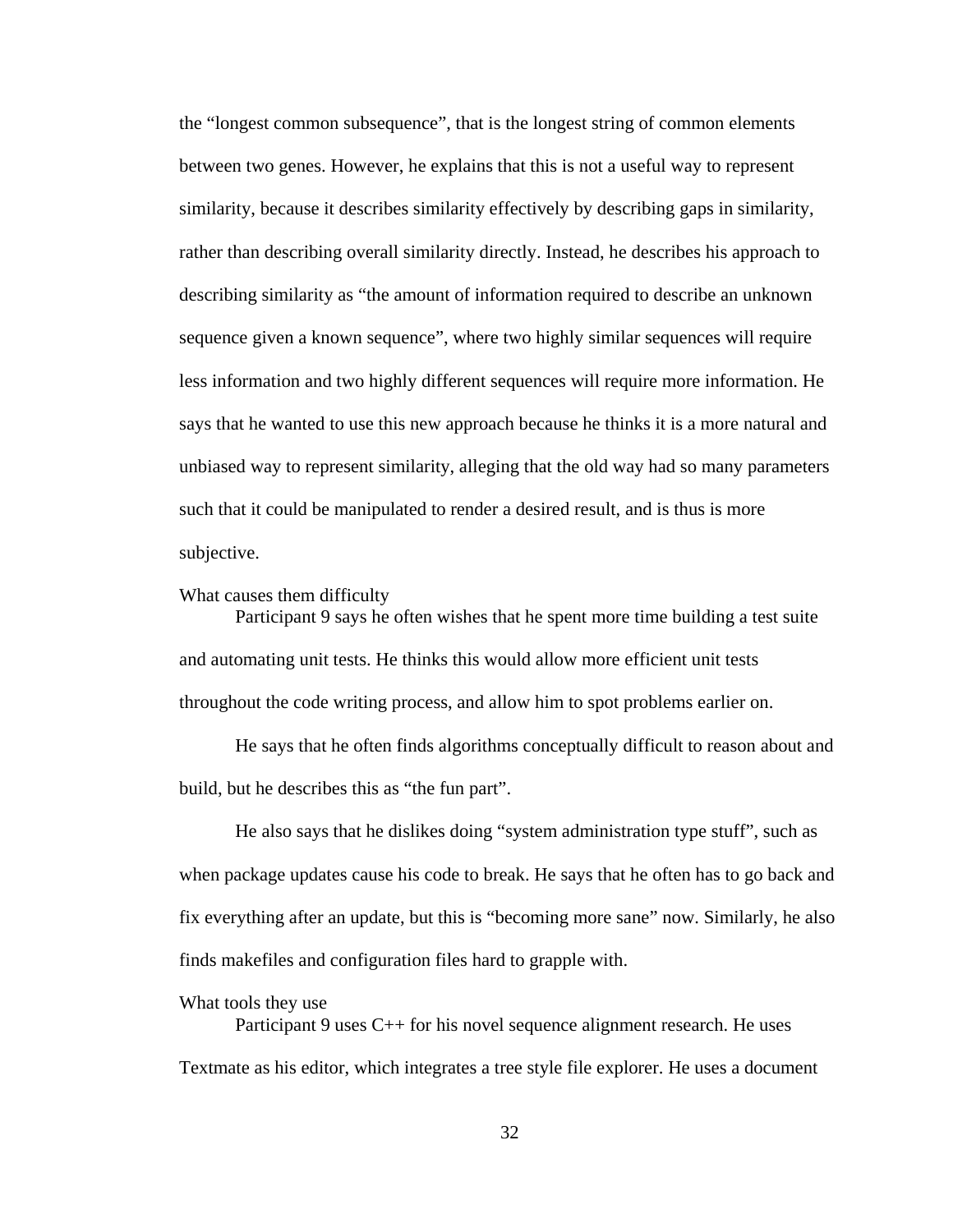management program called DEVONThink Pro to keep a virtual lab notebook.

Participant 9 uses Jupyter notebooks to teach computer science courses. He partially fills in code cells, and asks them to complete desired functionality as an assignment. He says he sometimes also uses Jupyter notebooks for research, because he likes that he can integrate his documentation with his code.

#### Where they want to improve

Participant 9 has a PhD in Computer Science and thus much computer science experience, and he says that because of this, he is fairly happy with his process. How they value code in their discipline

Participant 9 has a unique perspective, having formerly been appointed as a Professor of Computer Science but with a current appointment as a Professor of Biology. In his current appointment, he heads a curriculum reform committee charged to modify the undergrad curriculum to add more quantitative skills such as mathematical modeling, statistics, and computer programming. He says he reflects his opinion that biologists need more quantitative skills, because the nature of biological data is changing: with cheap gene sequences, more biological discoveries are possible but only through the use of code to process this large amount of data. He also believes that code contributions are more valued in the field of Biology than in Computer Science.

## **Participant 10**

Thoughts on learning to code

Participant 10 has been taking programming classes since high school, reminiscing that his high school was given one of the first mass production minicomputers on which he learned to write BASIC. Later, he was introduced to coding in a research setting by a post doctoral research fellow.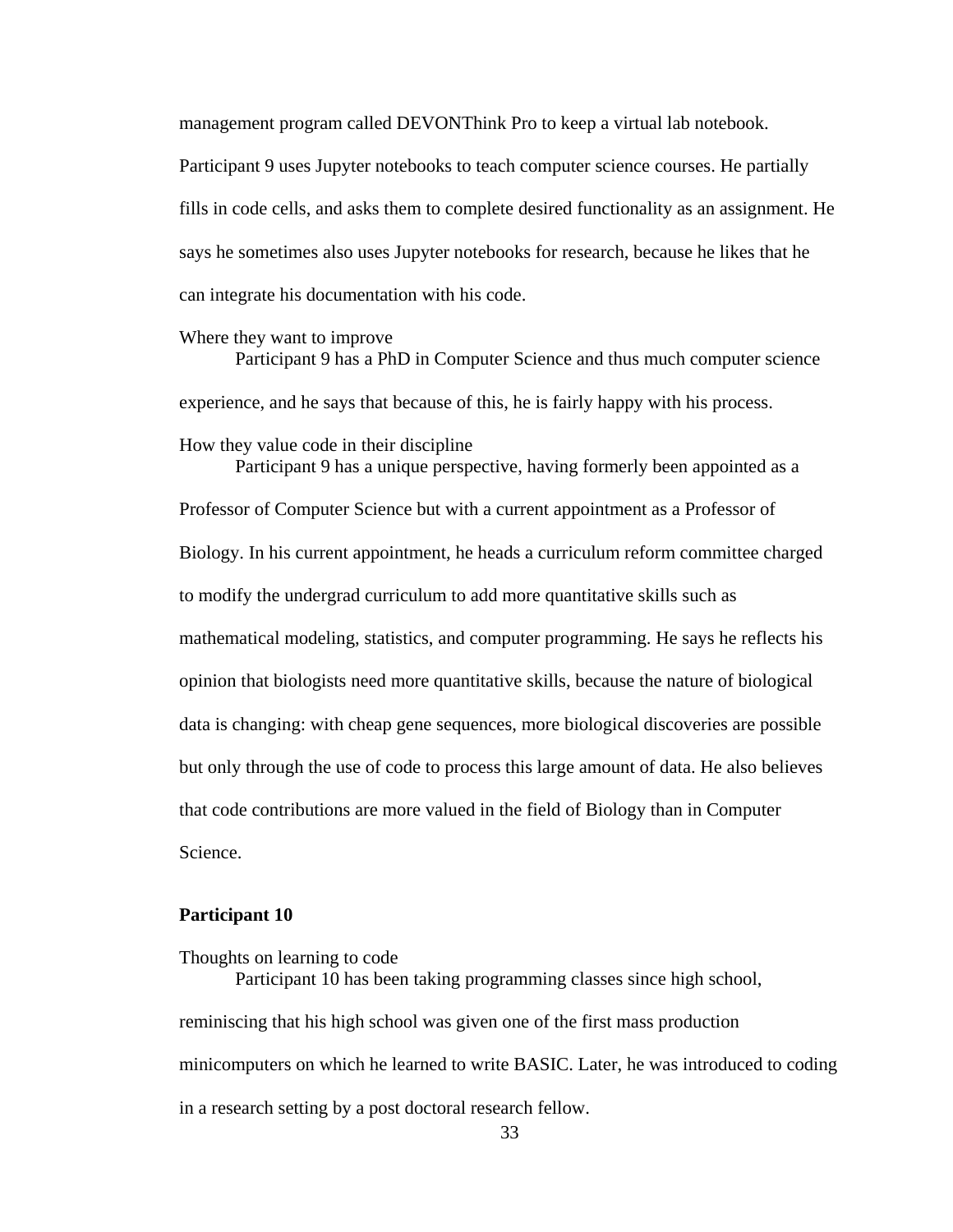Where he to coach a new PhD student as they learned to code, he would sit next to them and instruct them while they code and introduce them to basic concepts such as variable declarations, if statements, and for loops. Then, he would give them a small biology related problem to solve.

#### Why they use code

Participant 10 uses code to model worm feeding behavior. His code processes video data of worms crawling on agar plates searching for food, and analyzes this data to find hidden Markov models, to model this behavior. He says that without code, there would be no way to do this work by hand, because there would be no way to analyze this behavior on the thousands of experiments their models are based on, and doing it with fewer experiments would not allow them to find statistically significant results. His code also does math that is very difficult to do manually.

### What causes them difficulty

Participant 10 says that it was very hard to interpret and analyze video data, because there were many artifacts in the video, such as vibrations, for which he had to compensate.

He also wants to put more effort into improving his tool's user interface, but also does not want to spend too much time on this task because there are more pressing concerns, and because his tool is not designed for general use. He finds this tradeoff difficult to make.

#### What tools they use

Participant 10 uses a C-like compiled language called "Igor Pro", designed for interacting with experimental scientific data, which includes ample image processing operations. He says he likes it because although it is a compiled language, it compiles so quickly that it can be readily interacted with. He dislikes that "the built-in editor is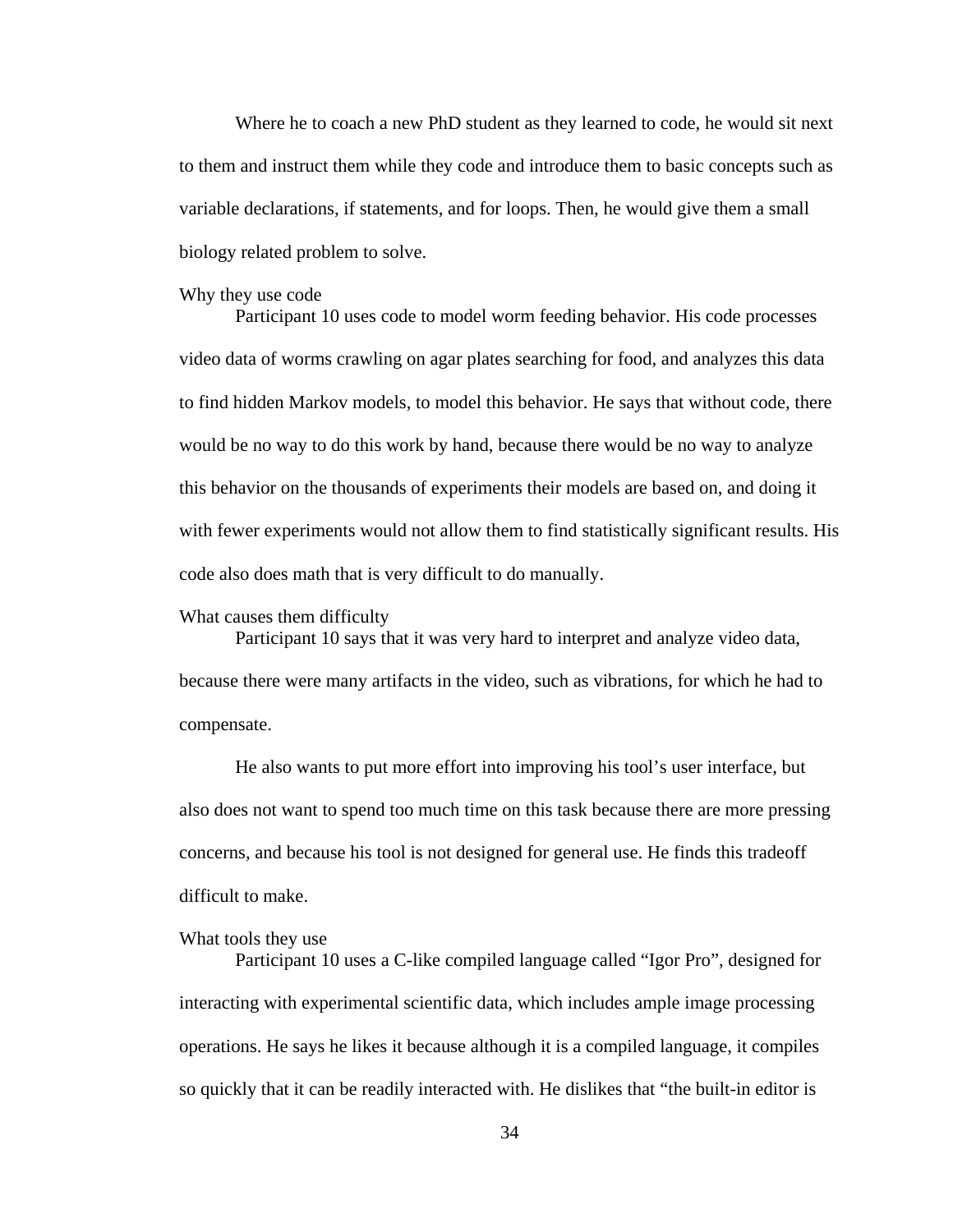bad", because it requires that he use the mouse in addition to the keyboard, which he finds slow. He also says that though Igor is C-inspired, it has many idiosyncratic ways that it differs from C that can occasionally make it difficult to teach others how to use it. Where they want to improve He wishes that he was more experienced with a more conventional language or programming environment, because he feels that he would be able to build a more

robust and easier to share product that way.

How they value code in their discipline

He says that in his lab at least, coding skills are already required. He also says that he is trying to bring coding instruction into the undergraduate Biology major. He feels this could be integrated as an active learning exercise, using biology inspired exercises.

### **Participant 11**

Thoughts on learning to code

Participant 11 mainly used online resources to learn to code, relying heavily on Mathematica's online help. He has also taken live online classes, with instructors who answer your questions. This service was provided free to him through his University's institutional subscription. He says he has also taken many classes in Economics, and he feels that solving the assignments using Mathematica is a good way to use

Mathematica.

Why they use code

Participant 11 uses code to do the mathematical heavy lifting to support his research in Business Operations. He does mathematical analysis of models. He finds optimal values for different "players" in a given model. He says that he could do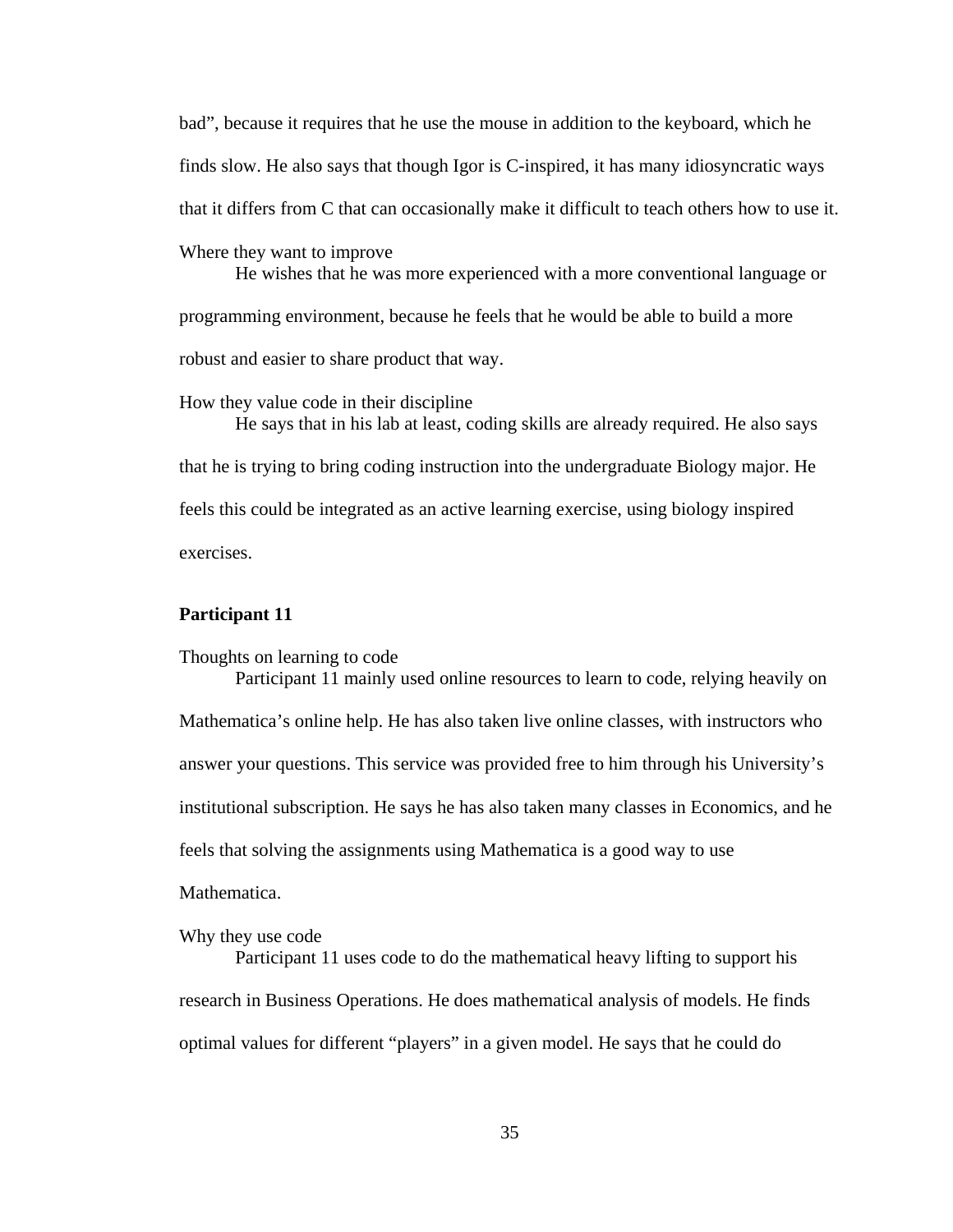perhaps 45% of this math by hand, but the hardest part is transitioning between different states of his model, which he describes as "messy without code"

What causes them difficulty

He says that when building large complicated scripts in Mathematica, he often has to simplify things to allow him to verify that the script's output is correct. However, he says that because of this simplification, he finds that he looses the ability to see the intuition behind the code.

He also finds it difficult to collaborate with coauthors when using code. This is because when everyone writes different parts of the Mathematica code required for a paper, it can be very difficult to understand each other's code.

What tools they use

Participant 11 primarily uses Mathematica and Matlab. He finds that both packages have complementary strengths and weaknesses. He likes Mathematica because it can intelligently simplify mathematical functions. He also feels that Mathematica is good for visualization tasks, such as plotting functions. He uses Matlab less, but finds it is a better choice for numerical analysis.

#### Where they want to improve

He says he would like to learn a "normal" programming language like Python or R, because his colleagues in the Computer Science department have said that these languages would allow him to solve the same problems but in a more computationally efficient manner. He also dislikes that Mathematica is not very good at working on large datasets, and that more conventional programming languages may make this easier.

How they value code in their discipline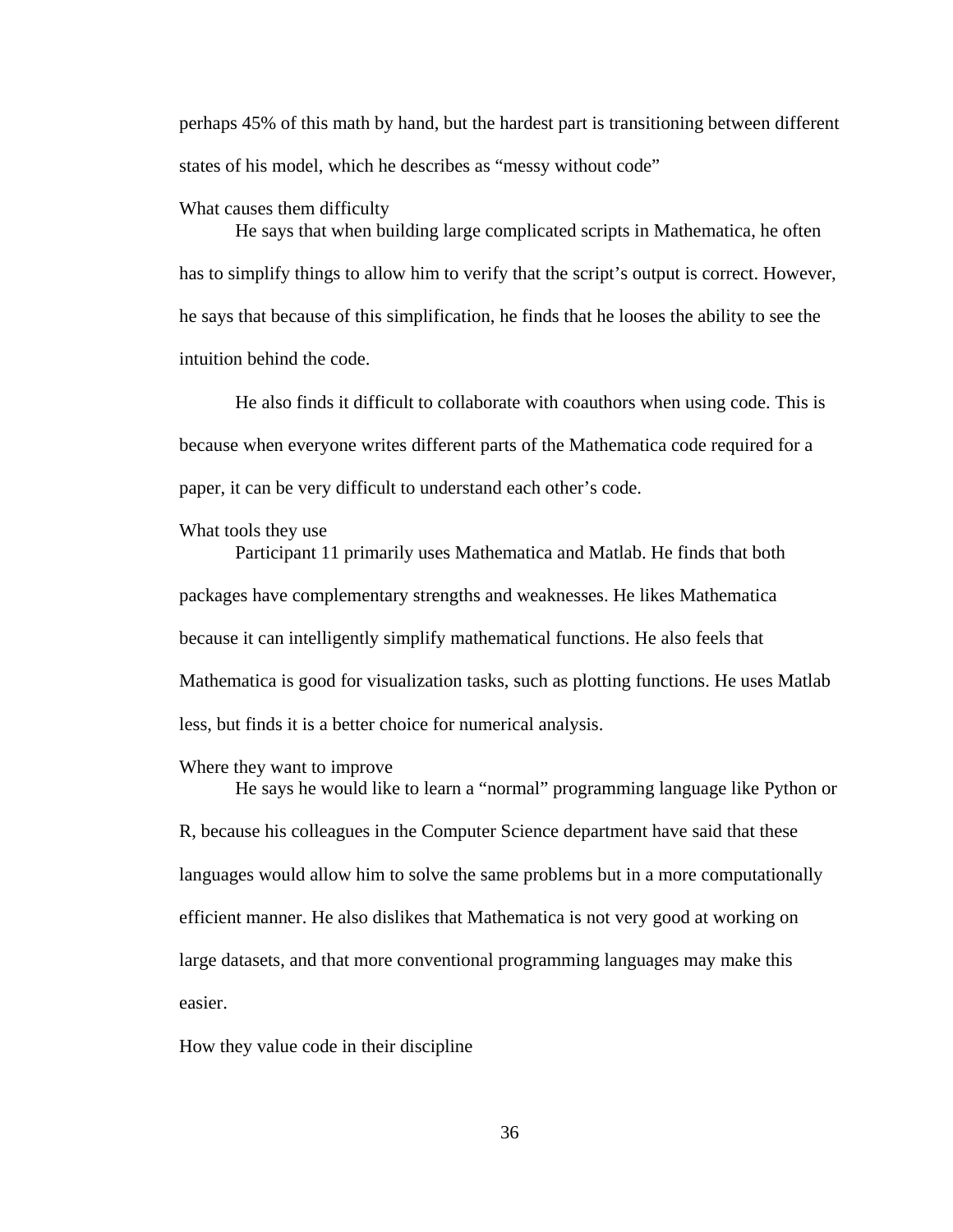Participant 11 says that the use of code is emerging as an important tool in his area of research, because increasingly real business datasets are available to work on. He feels coding skills are not yet required, but that that in five to ten years, they will be.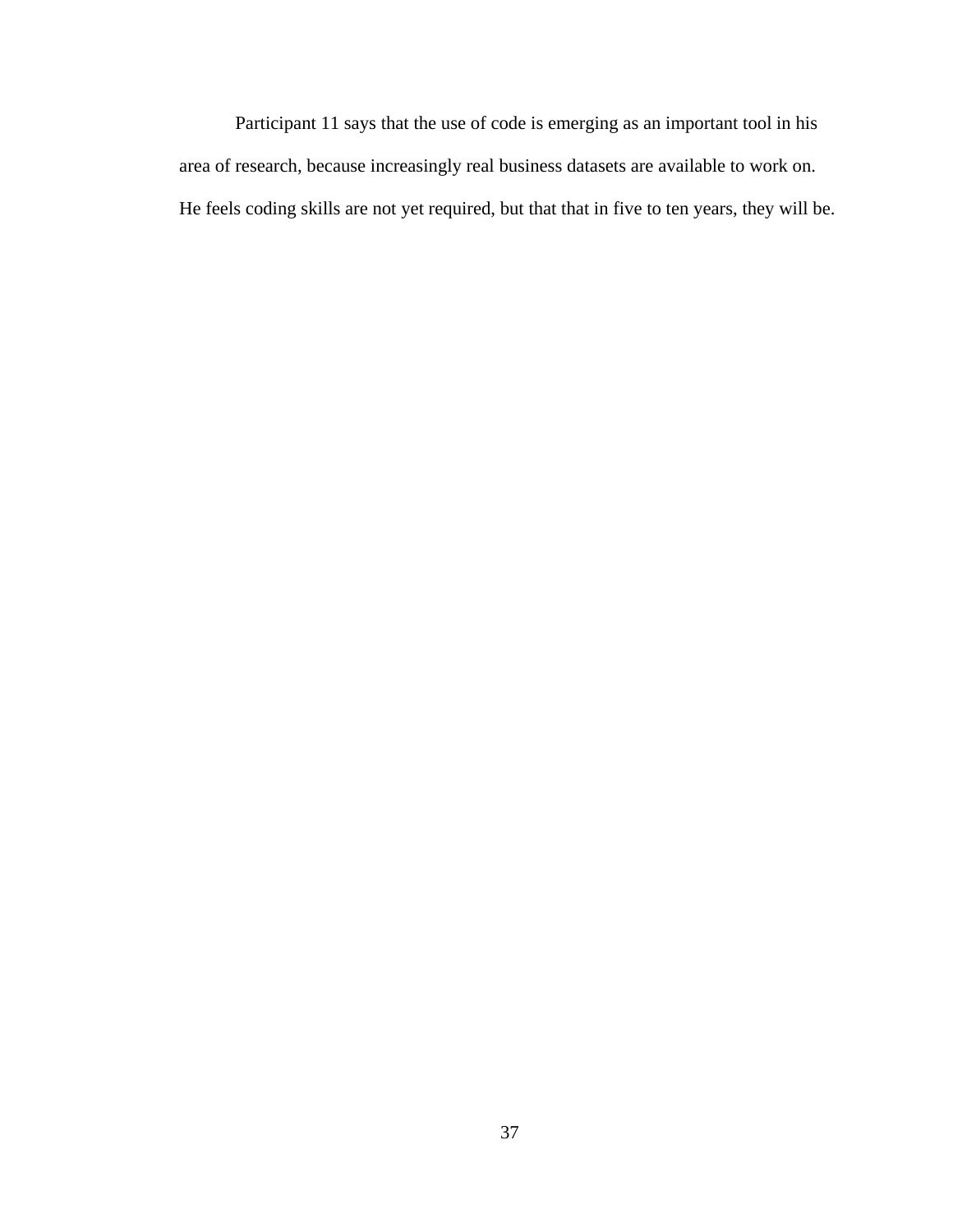# **Best Practices Evaluation**

| ${\bf P}$<br>#          | <b>Distinct Design</b><br><b>Phase</b>                                                                                                                                   | <b>Documentation</b>                                                                      | Existing,<br><b>Trustworth</b><br>y Code                                | <b>Formal</b><br><b>Version</b><br><b>Control</b>                        | <b>Testing</b>                                                                                                                 | <b>Public Release</b>                                      |
|-------------------------|--------------------------------------------------------------------------------------------------------------------------------------------------------------------------|-------------------------------------------------------------------------------------------|-------------------------------------------------------------------------|--------------------------------------------------------------------------|--------------------------------------------------------------------------------------------------------------------------------|------------------------------------------------------------|
| $\mathbf{1}$            | frame research<br>conceptually, discuss writing<br>requirements with<br>collaborators                                                                                    | none beyond<br>associated<br>research paper                                               | uses Sage<br>libraries<br>when<br>possible                              | Git                                                                      | tries but often<br>fails to conform<br>to Test Driven<br>Development                                                           | Yes, on GitHub.<br>Does not clean<br>up.                   |
| $\boldsymbol{2}$        | looks at similar code,<br>writes mathematical<br>equations underlying<br>code, builds<br>flowchart, builds<br>modularly from<br>flowchart                                | did not discuss                                                                           | based on<br>legacy code<br>from $1980s$                                 | Git, GitHub.<br>does version<br>control "very<br>loosely,<br>informally" | creates test<br>problems based<br>on physical<br>phenomena, tests Yes, on GitHub<br>each module in<br>pipeline<br>individually |                                                            |
| 3                       | for big systems: draw review to ensure experiments<br>diagrams on paper,<br>assemble code<br>fragments, ask about readable", wiki<br>existing code from<br>collaborators | peer code<br>code is<br>"reviewable and from<br>page for higher<br>level<br>documentation | own<br>use code<br>codebase<br>with 1000s<br>of<br>collaborators        | Git                                                                      | tests for known<br>outcomes                                                                                                    | does not publicly<br>release                               |
| $\overline{\mathbf{4}}$ | napkin drawing with<br>collaborators, lit<br>review, detailed<br>written diagram,<br>method and class<br>definitions                                                     | documents<br>using Jupyter<br>Notebooks                                                   | Python APIs<br>such as<br>NumPy,<br>Pandas,<br>MatPlotLib               | Git, GitHub                                                              | writes test cases<br>with known<br>values                                                                                      | Yes, on GitHub                                             |
| 5                       | talks with<br>collaborators, search<br>for suitable existing<br>code, looks at input<br>data and imagines<br>desired output data                                         | does not<br>document code<br>well enough,<br>has to do "code<br>archeology"               | minimally,<br>examples<br>from<br>textbook<br>when using<br>$\mathbf R$ | records<br>version<br>number and<br>date for each results"<br>code file  | inspects output<br>for "reasonable                                                                                             | Shares with<br>collaborators,<br>does not post<br>publicly |
| 6                       | designed as part of<br>grant proposal,<br>interdisciplinary<br>discussion for<br>conceptual design,<br>pseudocode                                                        | did not discuss                                                                           | does not<br>reuse code                                                  | Git, GitHub                                                              | Sensitivity<br>Analysis on his<br>model                                                                                        | does not publicly<br>release                               |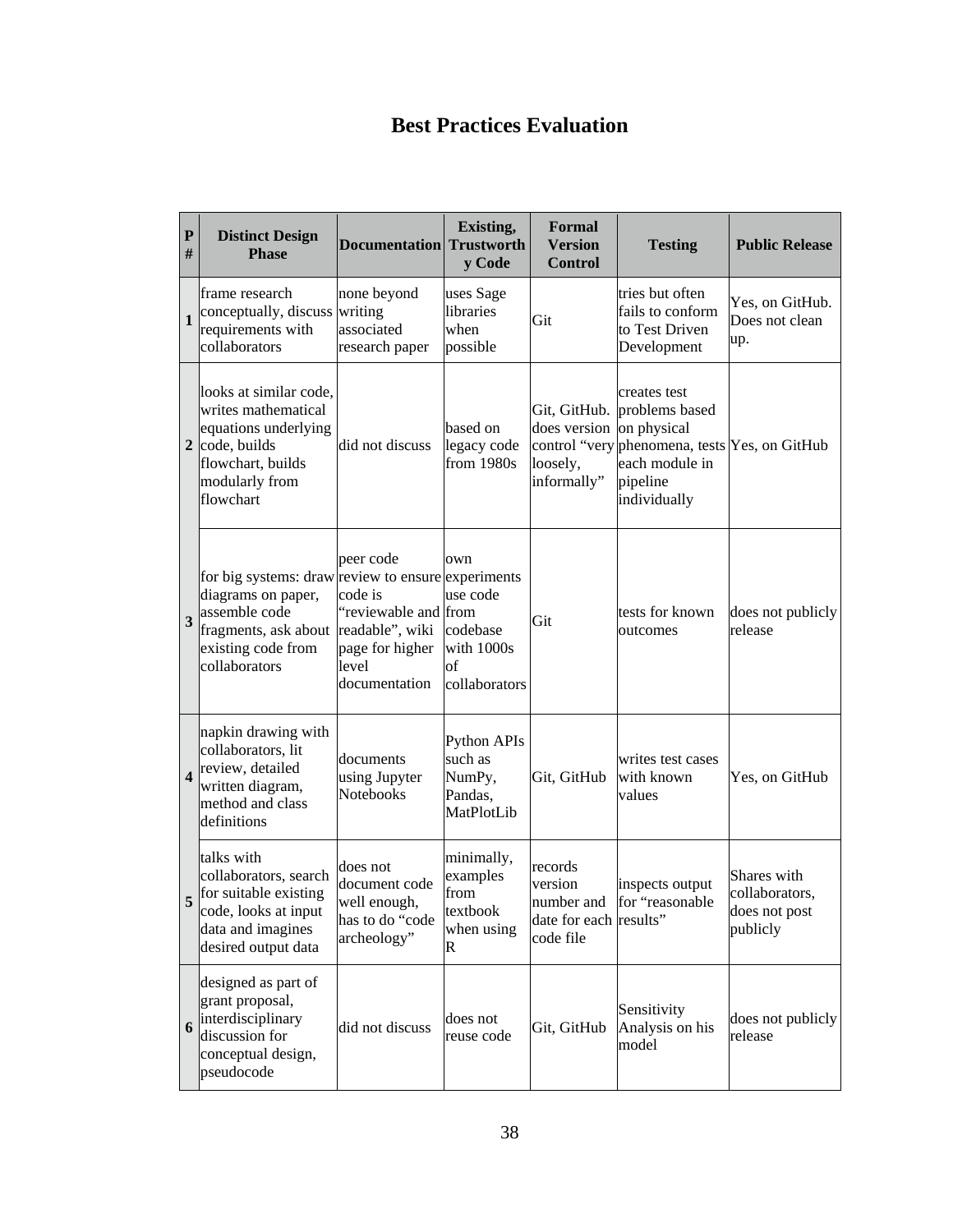| $\mathbf{P}$<br># | <b>Distinct Design</b><br><b>Phase</b>                                                                                                                              | <b>Documentation</b> Trustworth                                                                          | Existing,<br>v Code                                                                      | Formal<br><b>Version</b><br>Control                                   | <b>Testing</b>                                                             | <b>Public Release</b>                                                     |
|-------------------|---------------------------------------------------------------------------------------------------------------------------------------------------------------------|----------------------------------------------------------------------------------------------------------|------------------------------------------------------------------------------------------|-----------------------------------------------------------------------|----------------------------------------------------------------------------|---------------------------------------------------------------------------|
| $\overline{7}$    | look for existing<br>libraries which may<br>fulfill conceptual<br>goals, additional<br>reading, interactive<br>design with lab<br>meetings and<br>prototype testing | feels less<br>important to<br>"clean up and<br>comment" in<br>research code as<br>opposed to<br>industry | reuses<br>scripts, but<br>doesn't reuse Apache<br>code for<br>main<br>application        | stores in<br>Subversion<br>repository                                 | paper logic<br>check, inspecting ScholarsBank<br>verbose output            | Yes, via<br>and lab's website                                             |
|                   | reads through<br>technical literature to<br>8 translate conceptual<br>design into technical<br>design                                                               | finds scientific<br>modeling code<br>poorly<br>documented,<br>encourages<br>learners to<br>comment well  | adapted from<br>previous<br>code, but<br>current<br>iteration<br>bears no<br>resemblance | Git, GitHub                                                           | unit tests with<br>JUnit                                                   | Yes, as<br>supplemental<br>materials to<br>papers, and<br>direct to peers |
| $\boldsymbol{9}$  | minimal design<br>process, created<br>prototype then flesh<br>out different parts                                                                                   | keeps lab<br>journal,<br>occasionally<br>uses Jupyter<br><b>Notebooks</b>                                | sometimes<br>reuses code<br>from GitHub<br><sub>or</sub><br>academic's<br>websites       | Git                                                                   | "add hoc" test<br>suites                                                   | Yes, on GitHub<br>and on lab's<br>website                                 |
|                   | consider physical<br>phenomena to model,<br>work out<br>10 mathematical<br>underpinning, write<br>flowchart outline<br>with collaborators                           | did not discuss                                                                                          | does not<br>reuse code                                                                   | does not use<br>version<br>control                                    | test with fake<br>data with known<br>answers,<br>including<br>extreme data | Yes, when<br>journals accept<br>code                                      |
|                   | lit review for similar<br>code problems but<br>$\boxed{11}$ rarely able to find<br>code, choose<br>mathematical<br>functions                                        | did not discuss                                                                                          | does not<br>reuse code                                                                   | stores<br>different<br>versions of<br>code in<br>different<br>folders | verify<br>mathematical<br>results by hand                                  | does not publicly<br>release                                              |

**Table 2:** Summary of Evaluations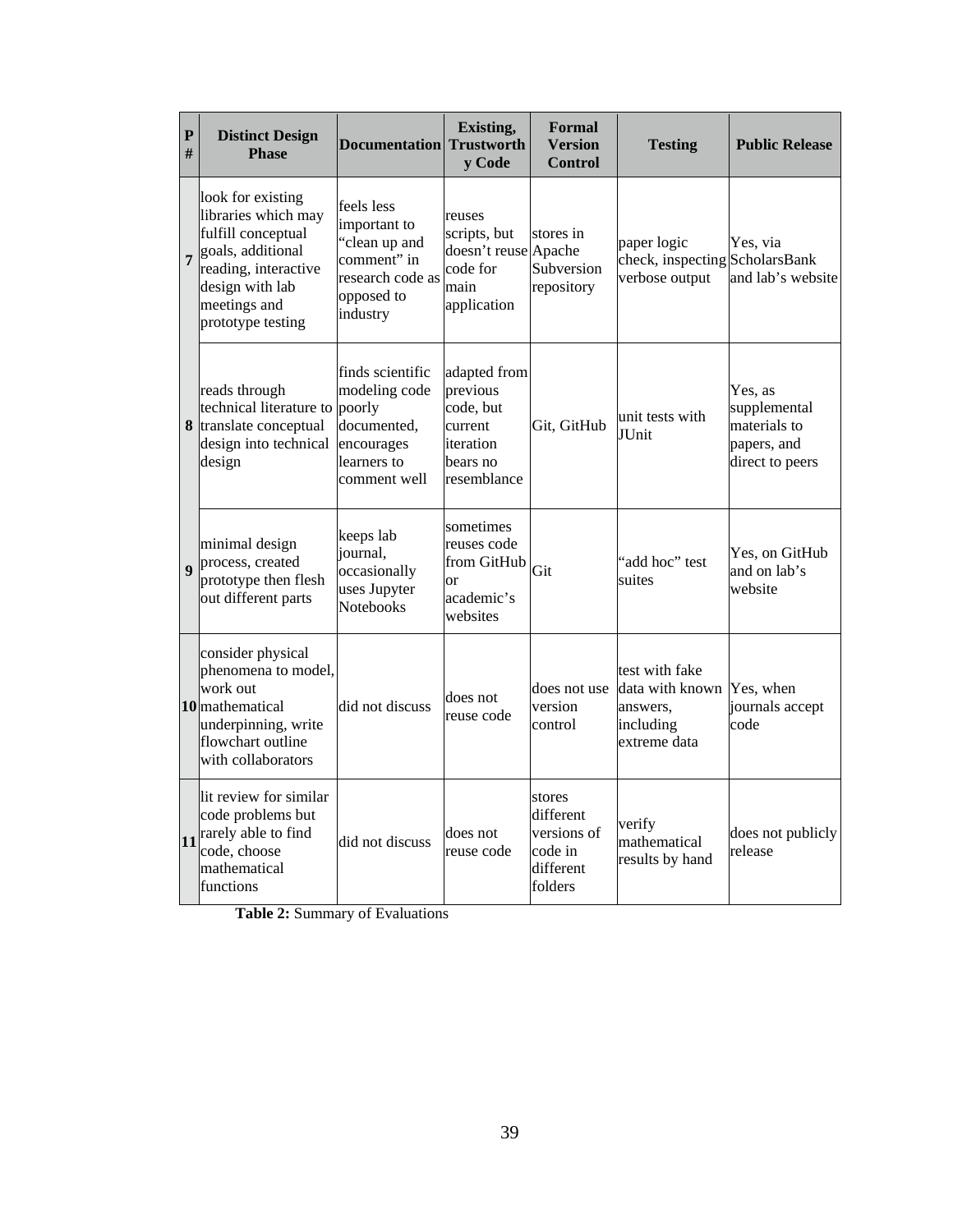#### **A Distinct Design Phase**

**Participant 1** said that his design process usually comprises framing a research question at the conceptual level and reading papers and discussing the code requirements with collaborators. He says he then writes inefficient but easily understood code first, before optimizing this code after he is happy with his design. **Participant 2** said that his design process begins by looking in the scientific literature and by talking to colleagues who may have written code which solve similar problems. He then writes down the mathematical equations underlying the eventual code on paper, and then he converts these equations into a flowchart representing the eventual modules of his system. He says his fundamental algorithms are often adapted from code has found in his literature search. He then writes each module of code, where each module of code corresponds to a distinct step in his scientific analysis. **Participant 3** says his design process often begins by considering the physical phenomena that serve as his data, and by searching for existing tools, which may be similar to those he is trying to build to interact with this data. When designing bigger systems, he will often draw diagrams on paper, and then assemble fragments of code he thinks will be useful, often asking collaborators if they know of any existing code which fulfills his requirements.

**Participant 4** latest project's design phase started with a napkin drawing by one of his more senior collaborators, which lead to searching through scientific literature and a continuing series of conversations to discuss the technical requirements in greater depth. Before he began writing code, he made a diagram with a pen and paper, and then wrote the structure of code including method and class definitions. **Participant 5** begins his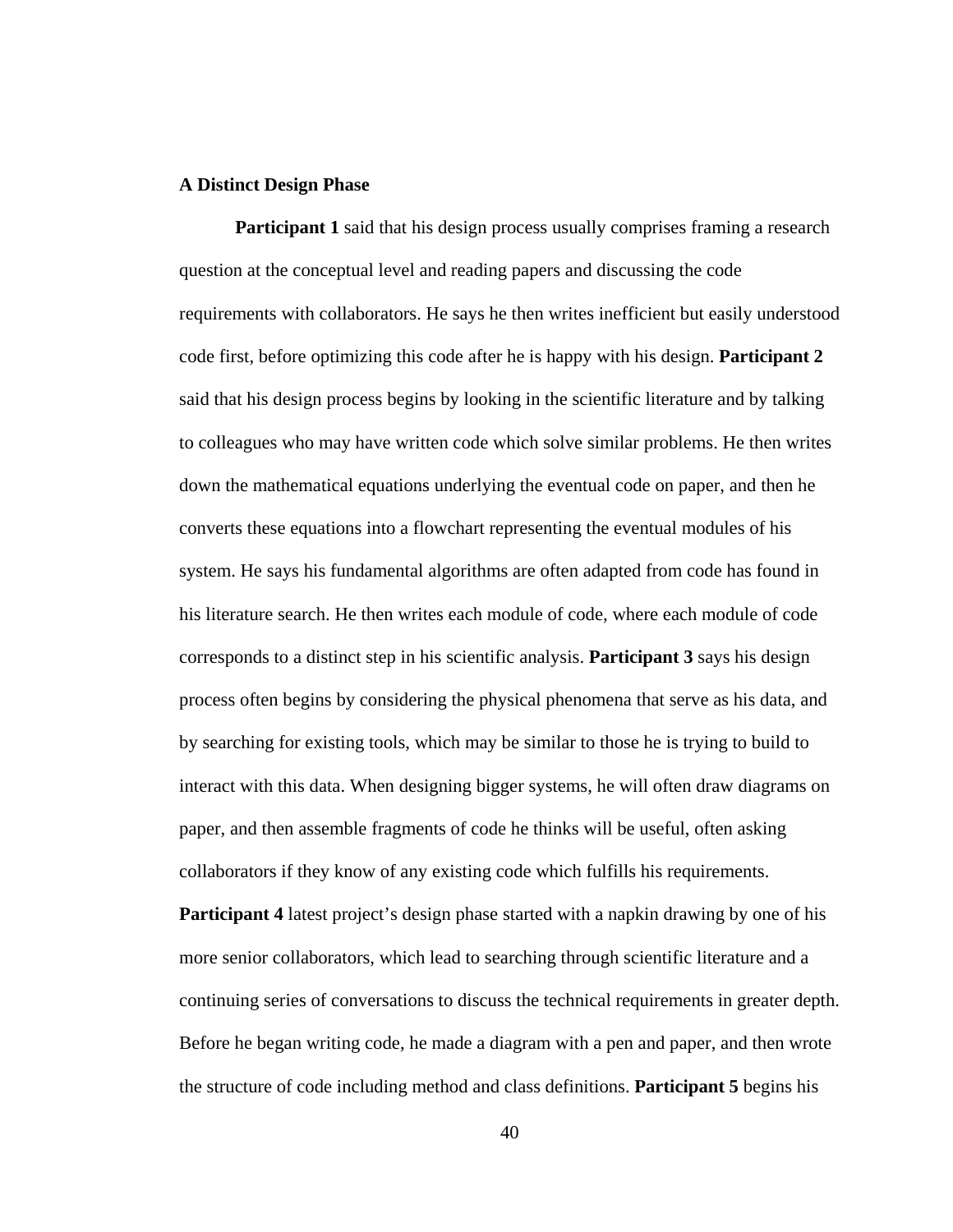design process by talking with collaborators, and by seeing if any code he has written before or may find in a public repository may fulfill a similar purpose to that which he is considering writing. He also looks at the data he has, and considers the form in which he wants the data to be in after being processed. **Participant 6** usually applies for funding for a research project which he knows will require the use of code, so he has thus already given quite a bit of thought to the design of his code before he begins building the system. His research often requires collaboration from an interdisciplinary team, and this team will often design the model to be built in code around a whiteboard over about two days. After collaborating with his less technically inclined colleagues, he then translates the model they agree on into pseudocode, and then his post doc (Participant 8) who is even more technically inclined will translate this pseudocode into real code. **Participant 7** usually begins by looking at what libraries may exist which align with her conceptual requirements. Based on what she finds, she does additional reading to understand similar solutions to the one she has in mind. She says that this often occurs in an iterative process of design, between lab meetings and discussion and prototype testing with volunteers. **Participant 8** works as a post doctoral research assistant recruited for his programming skills to work under Participant 6. Though he is not the one who is responsible for determining the original design, he often reads through a lot of literature to determine the technical design details after being passed the conceptual design by Participant 6. He will often read through graph theory literature to understand how the design of his model may borrow concepts from graph theory. **Participant 9**'s design process is minimal, because his code project began to investigate the possibility of implementing an information theory in a biological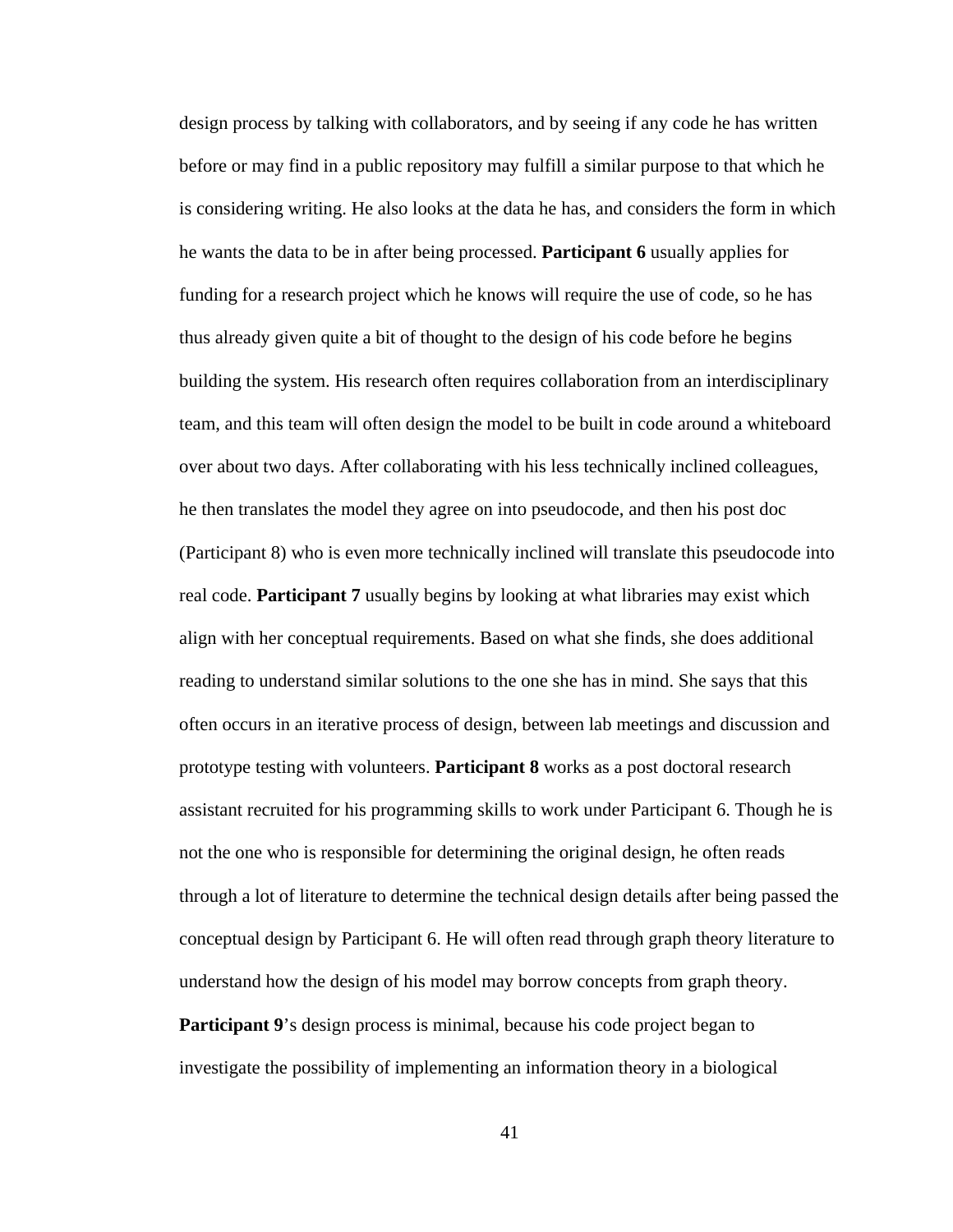context. He says that he did not design his system first, but instead began by creating a prototype and recruiting students to flesh out parts of the system. **Participant 10** designed his system by first considering the physical phenomena he wanted to model in code. Once he had worked out the mathematics underpinning his model, he then designed his code by writing a flowchart outline on a piece of paper in collaboration with a colleague working on the same project. **Participant 11** begins his design process with a literature review to see what similar problems have been solved using code, but is frustrated because he rarely is able to find the actual code used. After this, he chooses the mathematical functions he will have to implement, and then after this abbreviated design process, he begins building his system.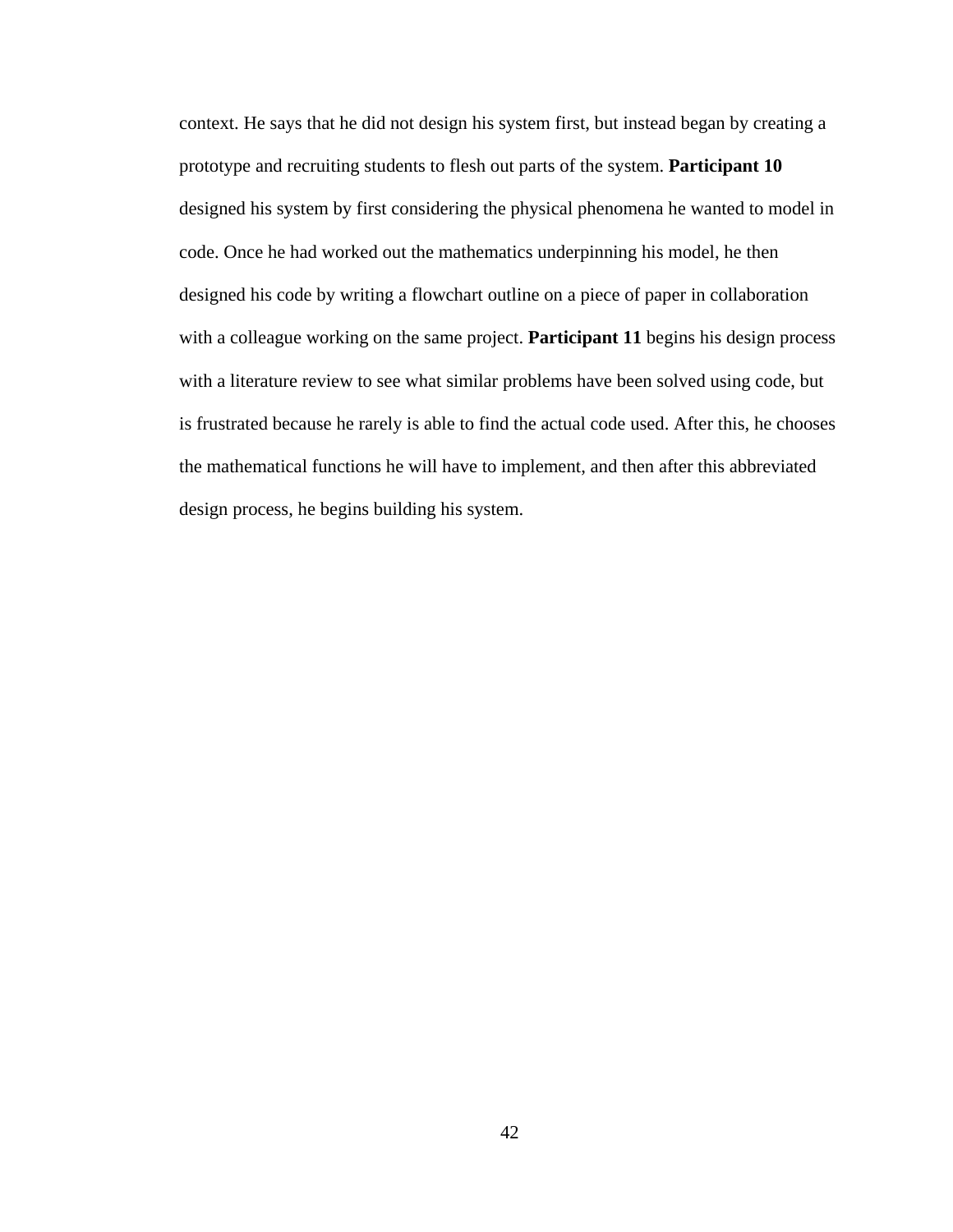

**Figure 2:** An example of Participant 6's conceptual models drawn on his whiteboard, forming part of his design process.

Due to the nature of academic research, there is often a natural and deliberate yet brief and informal design phase before coding starts: usually code requirements are often decided in response to a research question, and code requirements and design often arise organically out of the literature review and methodology design research processes. Thus we witness that the scientific programmers we studied usually have some sort of design process, but these processes are varied and often informal. All of our participants recognized the importance of having a design process, even if this resulted in wildly different levels of formality. Their design processes often included collaborators in their field, and also often included those with less coding experience than themselves.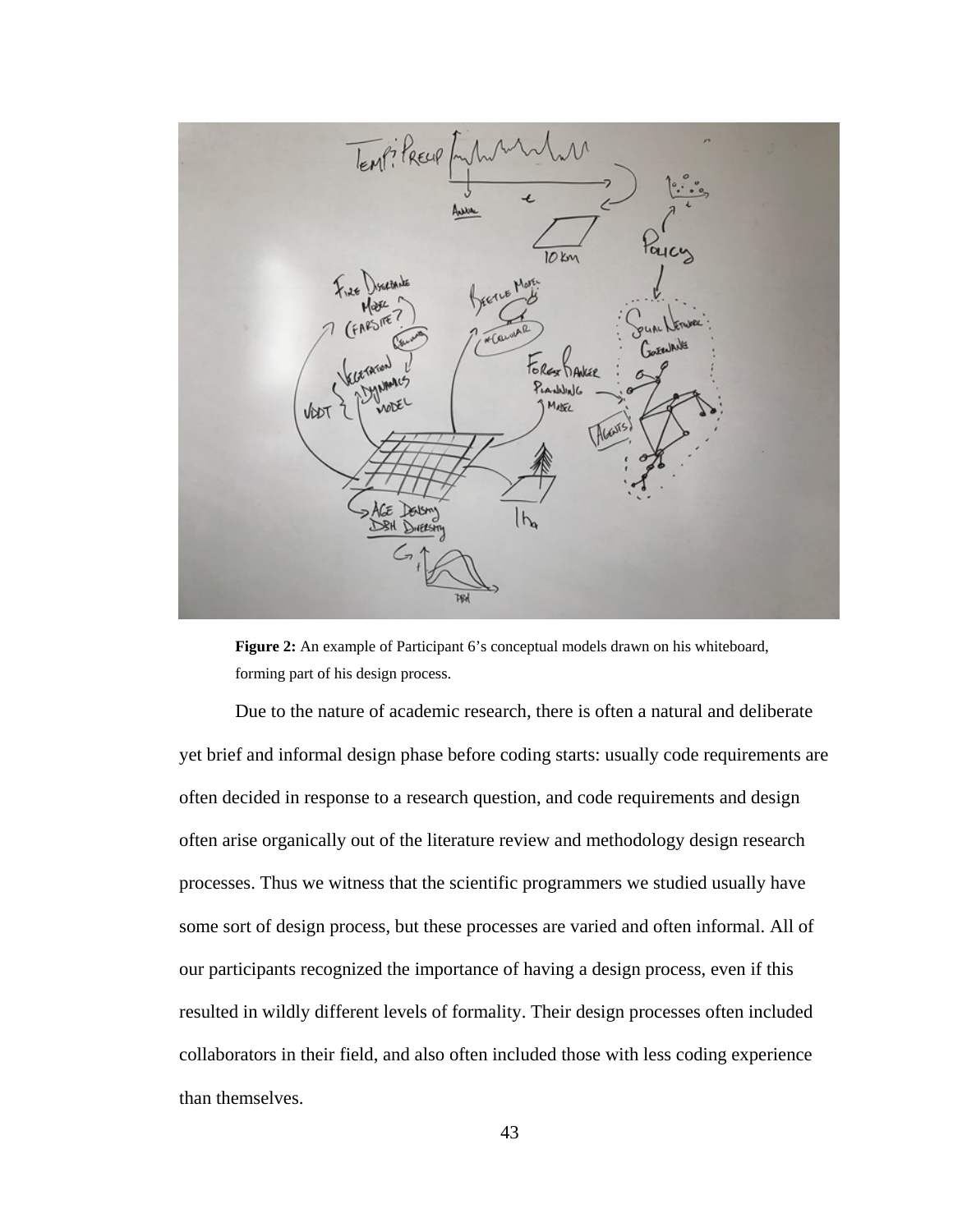### **Documentation**

**Participant 1** talked at length about why he does not document his code rigorously. In his view, the only documentation his job (Professor) incentivizes him to produce is the research paper his code supports, which only documents the results and purpose of his code at a very high level. He thus is incentivized to move on to producing more research rather than taking the time to document his code. He also mentions that if he tries to include snippets in his submitted papers, an editor will invariably ask that he remove it. As a result, he finds it difficult to understand old code he has written. This tension between the pressure to move on to publishing new research and the benefits of rigorous documentation is a theme expressed by many other participants. **Participant 3** explained that one of his biggest challenges was ensuring that his code is "easily reviewable and readable" by others. He says that he believes that collaborators reviewing each other's code is an important vetting process necessary to doing good science. He says that sometimes code is not transparent or its function is not obvious and thus people have to go back and improve their documentation. He often will use a wiki page for high level documentation. **Participant 4** mentioned that one of the reasons he uses Jupyter Notebooks is because it allows him to write code with interspersed rich text, allowing him to easily document his code. **Participant 5** mentions that he often writes code from scratch even though he knows he has written similar code before but does not want to do what he calls "code archeology" required to find and understand it. He also mentions that he is excited by a new tool called "R Studio", an online interface for the R programming language, which allows embedding of documentation and visualization in R code. However, he does not yet use this new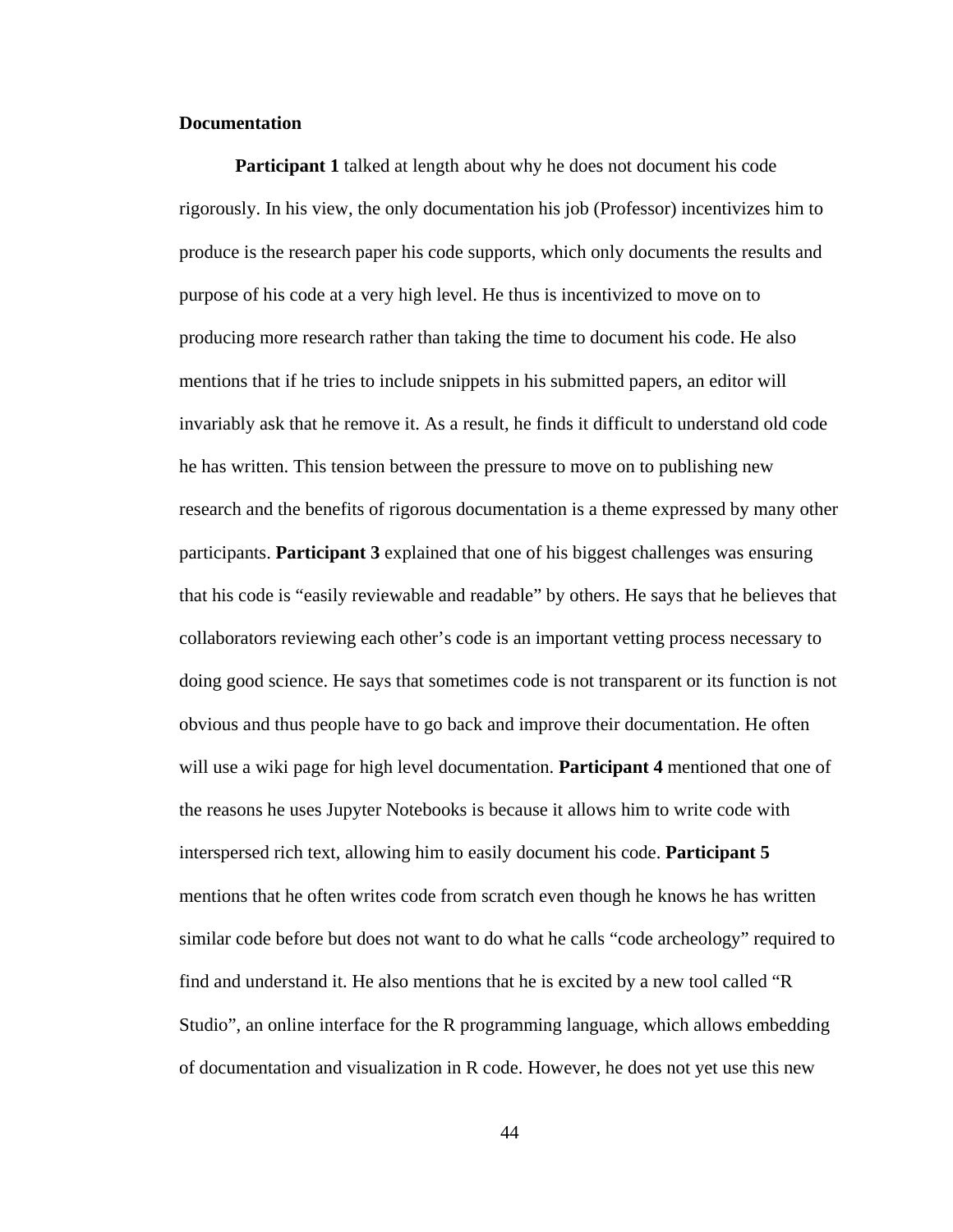platform. **Participant 7** discussed how code quality seems to be less important of a concern when producing research software. Comparing her experience writing research software to her past experience writing code in industry, she stated that "research software is 'good enough', once it works you don't go back to clean it up or comment it". **Participant 8** mentioned how he has found it difficult to reuse scientific modeling code because he found it poorly documented and commented. He advises that people who are learning to program use good commenting style, should they ever need to understand their old code. **Participant 9** keeps a "lab journal" of sorts by describing his progress on his coding project in a plain text file as he progresses. He also sometimes uses Jupyter Notebooks in his research because he likes that he can easily integrate documentation with his code. **Participants 2, 6, 10 and 11** did not discuss their documentation processes when talking about their development process.

Attitudes towards and practices of producing documentation to accompany the code researchers write were mixed. Many participants produced documentation as part of their design process as discussed previously, but few preserved this documentation for the lifetime of their project or documented other parts of their development process. Four participants did not discuss documentation while talking about their development processes. Many scientific programmers do not recognize the importance of documenting their code, or recognized the importance of doing so but explained that external factors made it less of a priority. Two participants even talked at length about the problems neglecting to document their code directly causes them, yet still they do choose not to document their code.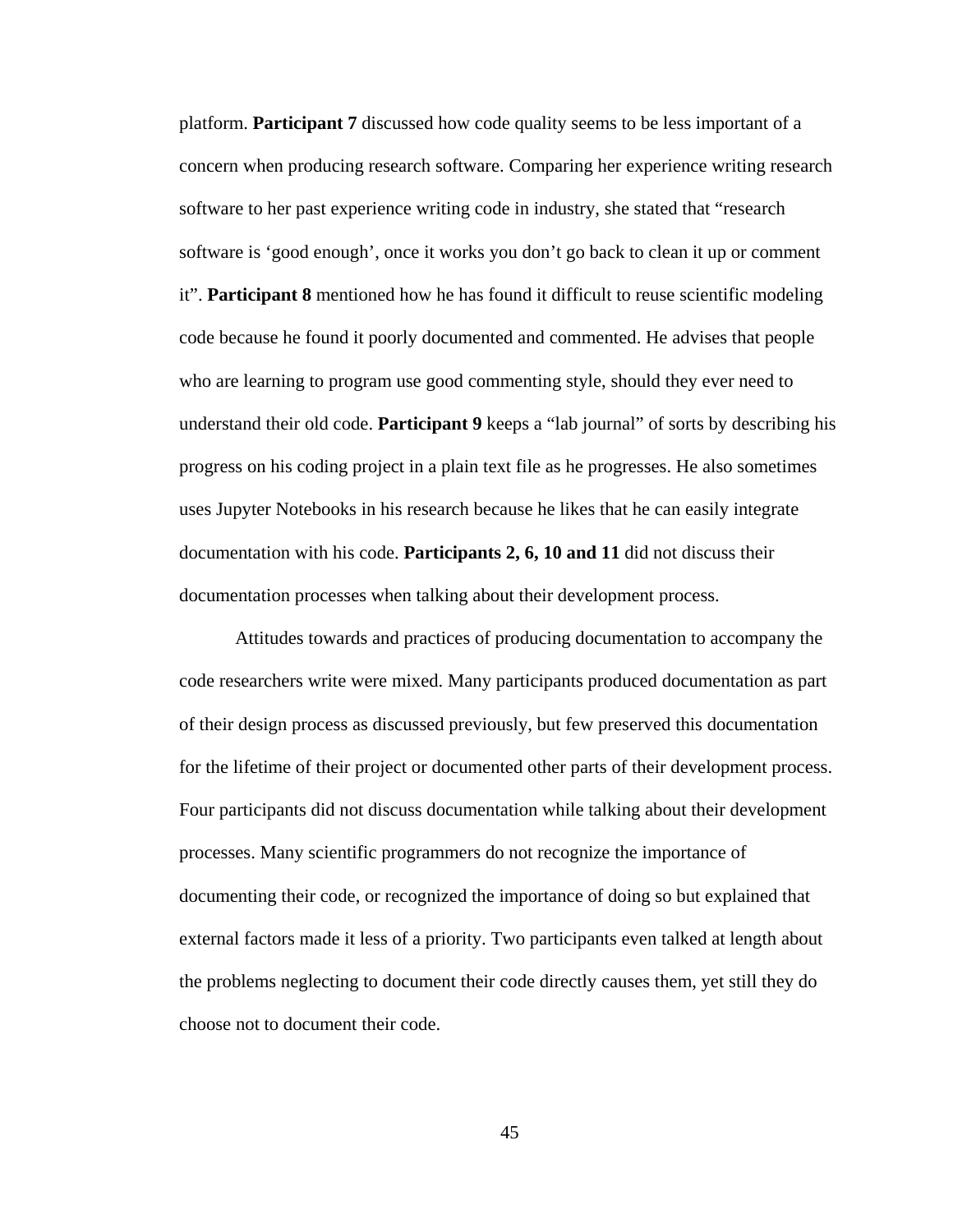### **Use Existing, Trustworthy Code**

**Participant 1** says that he always tries to find a Sage library which will perform the mathematical functionality he wants to implement, and will only write code from scratch if his search is unsuccessful. He also wishes that Sage libraries were better indexed, because he often finds it difficult to determine if his desired functionality already exists in a sage library. **Participant 2**'s codebase is based on hydrodynamics simulation code written in the 1980s, which his lab has taken and significantly modified. He also describes how he reuses code in a less strict sense, for example by talking to colleagues about how they may have solved a coding problem on a conceptual level, and then implementing their conceptual solutions in code. **Participant 3** contributes to a codebase with many (thousands) of distributed collaborators, and the code he uses in his own experiments is often pulled from this codebase. **Participant 4** uses many Python APIs in his code such as NumPy, Pandas and MatPlotLib.

**Participant 5**'s level of code reuse depends on the language he is using. He says that he rarely reuses code when using Fortran but occasionally uses examples from textbooks when using R, and when using a visualization language named NCR, he often has to reuse code because he finds it too "clunky and difficult" to compose from scratch. **Participant 7** that if she is automating a well established data processing pipeline, she will reuse scripts from other research labs, but if she is writing software, she will start from scratch but use libraries as appropriate. **Participant 8**'s current project was adapted from code written from a previous Post Doctoral Researcher in his role, but he states that his current codebase bears little resemblance to the code he inherited.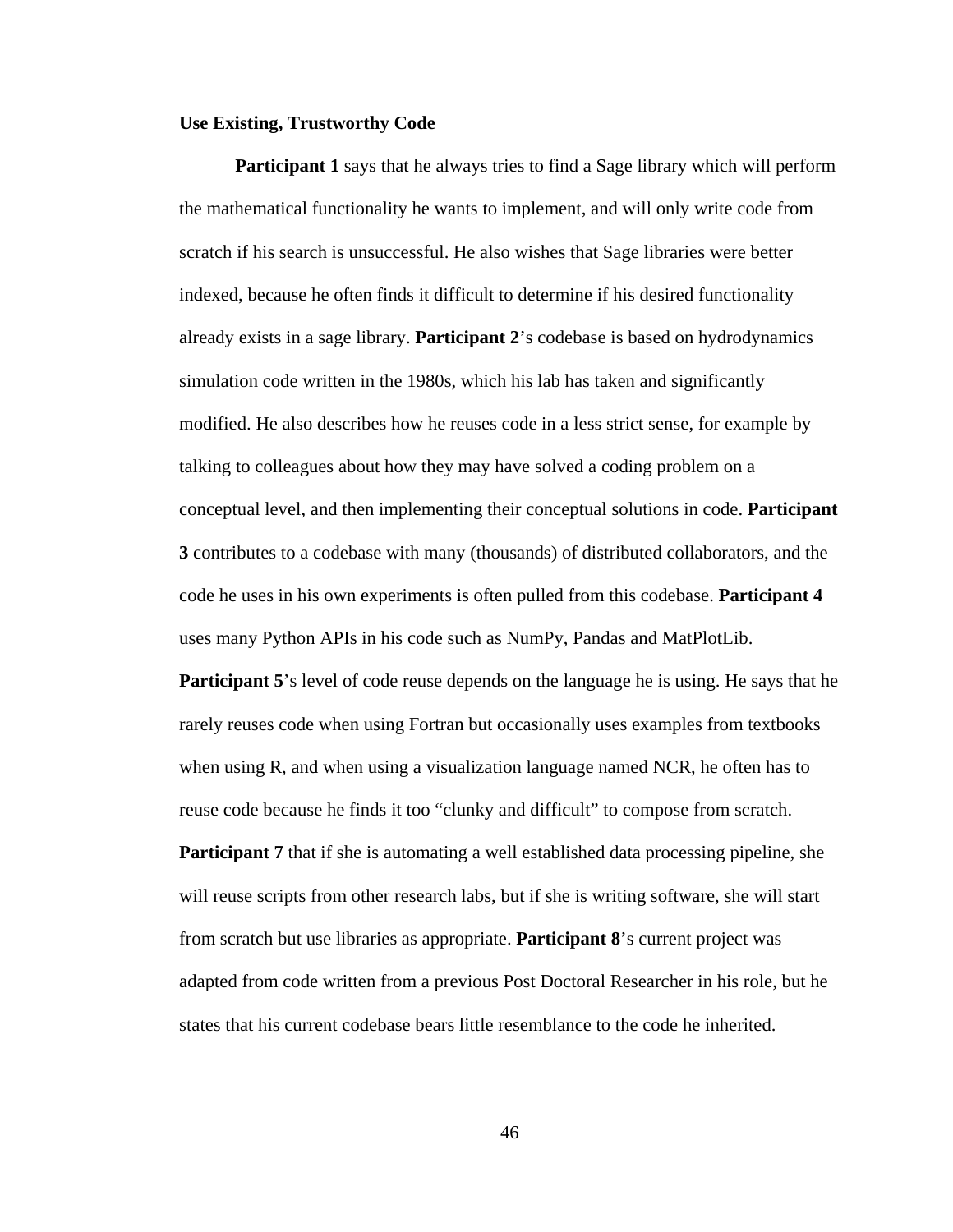**Participant 9** only sometimes reuses code, finding on fellow academic's websites or downloading it from GitHub. **Participants 6, 10 and 11** say that they do not reuse code.

Seven of our eleven participants reuse code in some form, but this reuse runs the gamut from occasionally using scripts downloaded from other academics' websites, to making extensive use of libraries for the core functionality of their codebases. Participants often talked about considering code reuse as early as the design stage, as discussed above, where they would look for code that might help implement their conceptual goals. However, the majority of participants who reused code did so superficially. Two participants used libraries, and two participants' systems are adaptions from legacy code, which bear little resemblance to the original.

#### **Use Formal Version Control**

**Participants 1, 2, 3, 4, 6, 8 and 9** use Git for at least one of their projects, and of those, **2, 4, 6 and 8** host their code on GitHub. **Participant 2** says that he usually does version control "very loosely, informally" for the bulk of his code, but uses GitHub for one of his projects but he finds it hard to convince everyone to use it. **Participant 5** says he simply records the version number and the date for each code file he writes, but does not use a more formal method of version control because most of what he writes is in his words "write once, use once". **Participant 7** stores her code in a repository, typically using the Apache Subversion tool. **Participant 10** does not use any version control for his project, which has been in development for 15 years. He believes that version control systems add too much overhead. **Participant 11** does version control very informally, storing different versions of his code in different folders.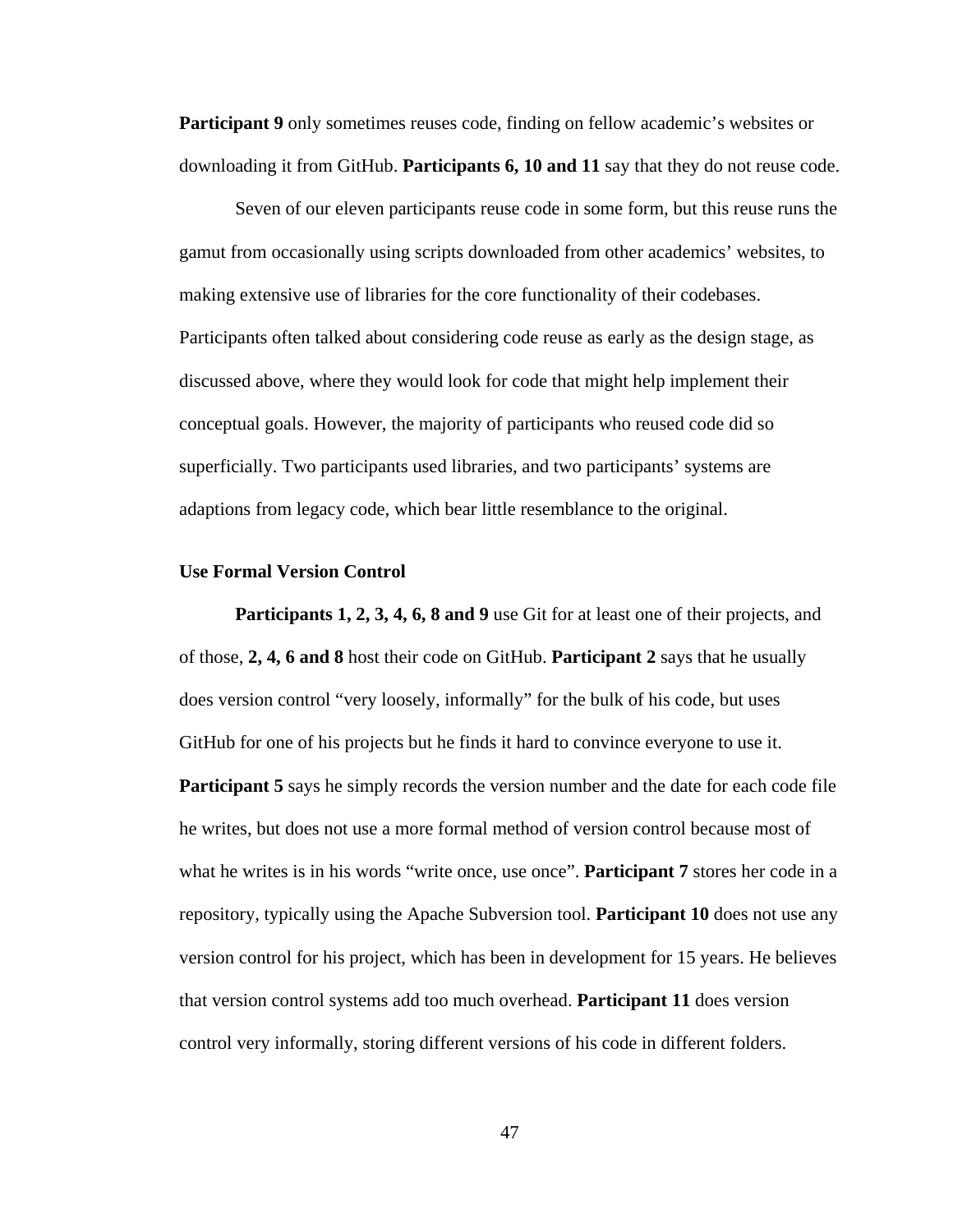Participants often said that they used a version control system, but later when talking about their process, they did not talk about how this version control system integrated with their process, suggesting low degree of commitment to using their chosen version control system. This was confirmed when a few participants enumerated perceived flaws of version control systems, such as the introduction of unnecessary overhead and the difficulty of achieving "buy in" from their whole project's team. Most participants are aware of version control systems and have used Git in some context. Four of these participants also say they release their code publicly on GitHub (discussed below), suggesting a higher degree of commitment to version control. At the same time, these participants did not articulate how they use these version control systems when talking about how they develop software.

## **Testing**

**Participant 1** says that he tries to adhere to Test Driven Development practices, but usually fails. Instead, he usually does unit tests after writing his code. Also, because he usually uses his code to compute sequences, he will compute the first few elements in the sequence by hand, and will compare them those his code generates. **Participant 2** says that he will create test problems based on known measurements of the physical phenomena he studies. He also has different modules strung together in a pipeline to output results, and he notes that he tests each one separately, doing the math by hand. **Participant 3** tests his code similarly, testing for known outcomes. **Participant 4** says he writes specific test cases with known values. **Participant 5** merely inspects his output to see if he finds them to be "reasonable results". **Participant 6**, who uses code to model natural phenomena, uses a technique called "sensitivity analysis" to test his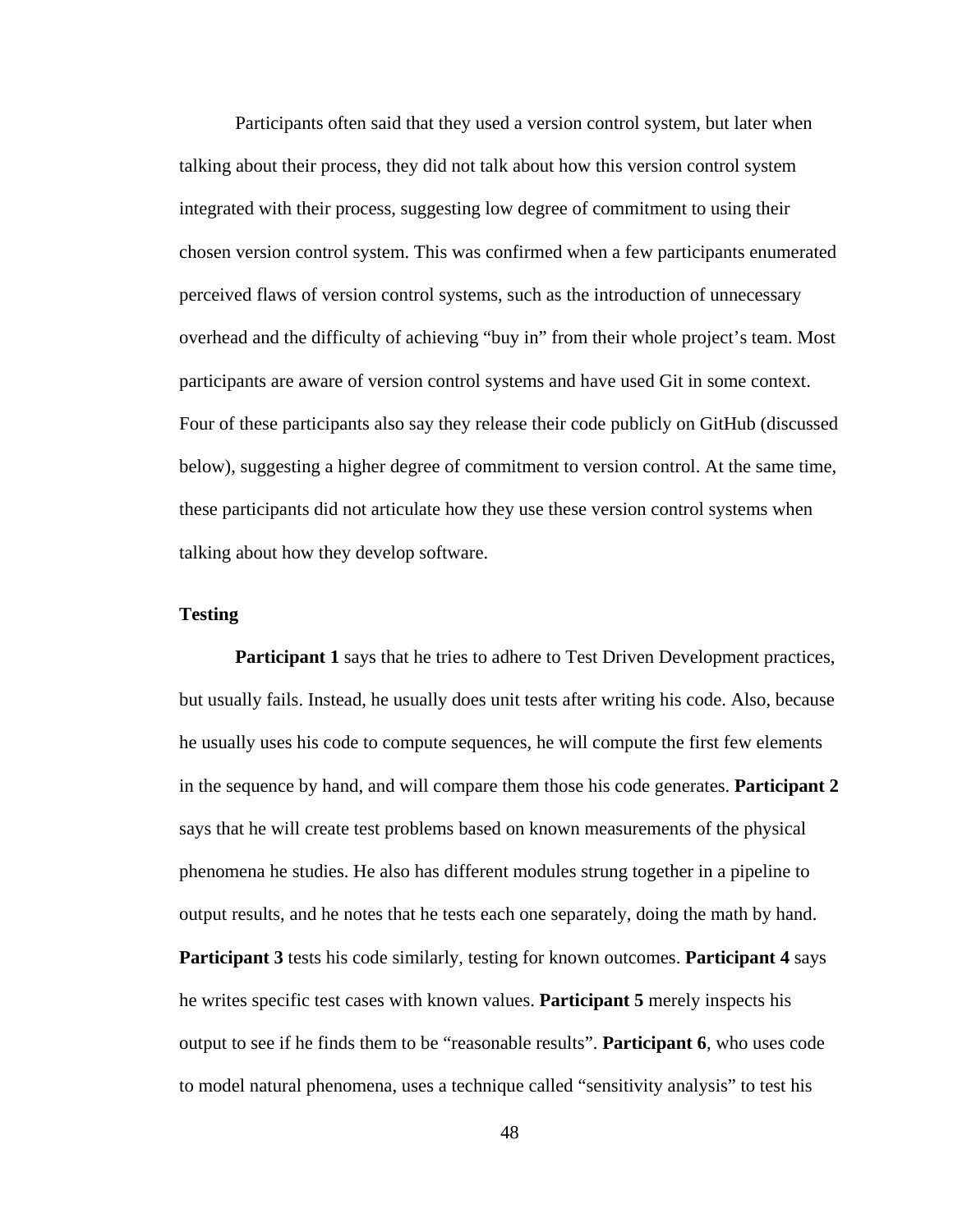system. This technique is used to determine the how much of the uncertainty in the output of his model can be apportioned to the uncertainty of each provided input.

**Participant 7** uses a "paper logic check" where she traces the logic of her code on paper, and also will make her program provide verbose output while running different pieces of her code to confirm each is working. **Participant 8** unit tests his code using JUnit. **Participant 9** builds ad-hoc test suites to test his code. **Participant 10** will generate fake data with known answers, and make sure that his code will replicate these known answers. He makes sure to include extreme (but correct) results in his tests. **Participant 11** will verify the mathematical results of the formulae his code implements manually, step by step.

Seven of our eleven participants said they tested their systems with some sort of data with known expected outputs, with varying degrees of formality and rigor. One used a dedicated testing tool (JUnit), but the rest tested their code with test data manually. Two of our eleven participants tested their system by merely inspecting its output. Two others tested their system by using a method suited specifically suited to their use case (sensitivity analysis, mathematical verification).

#### **Public Release**

**Participants 1, 2, 4 and 9** all release their code publicly on GitHub.

**Participant 1** notes that he does not attempt to package it nicely before doing so, and also notes that he wishes the journals he submits to were more open to accepting code as part of his submissions (discussed earlier). **Participant 9** will also release his code on his lab's website. **Participant 5** releases his Fortran and NCL code informally to collaborators and those who ask via email and FTP, but does not post it in a public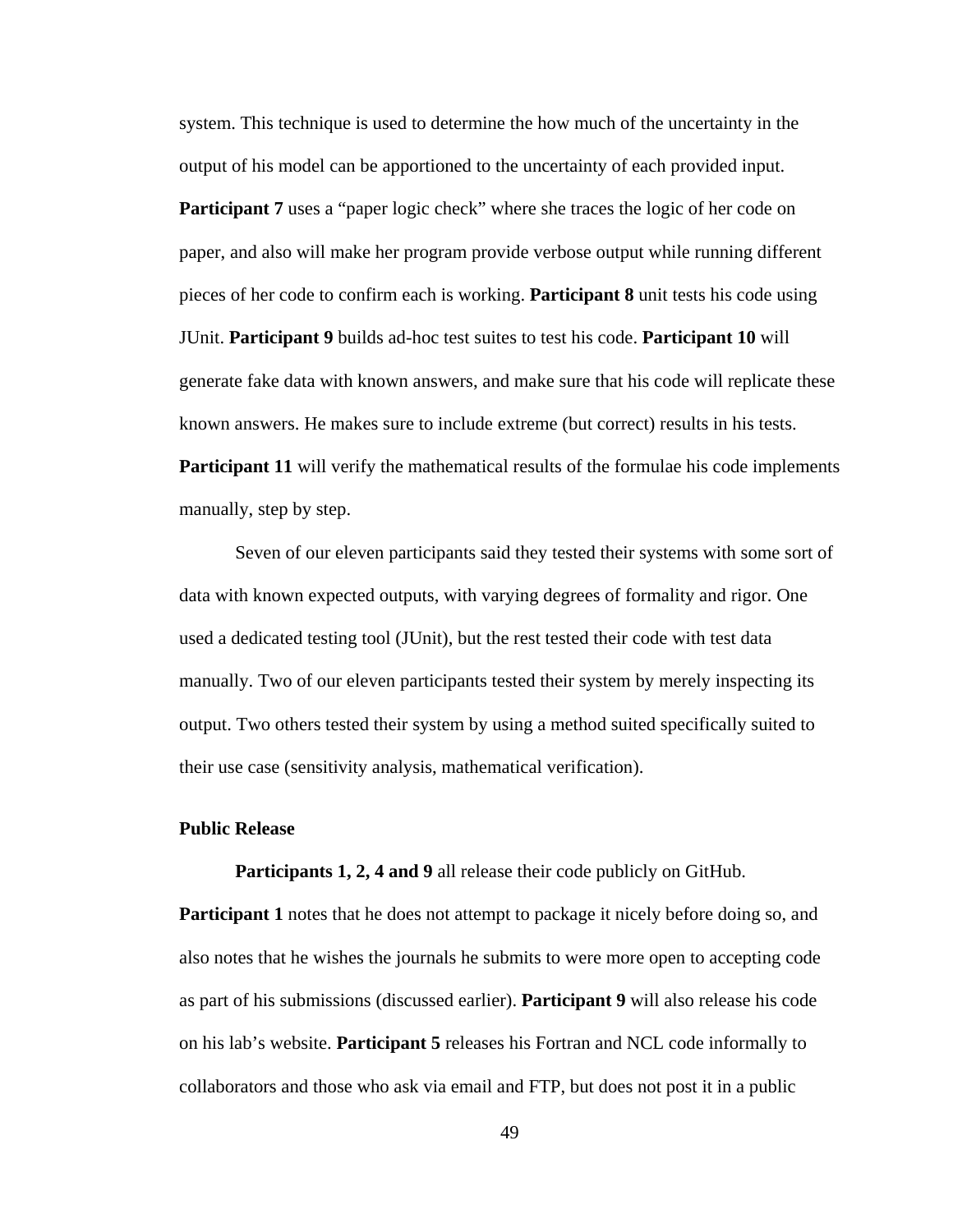location. He hosts his R code on RMarkdown HTML websites. **Participant 7** releases her code via ScholarsBank and via her lab's website. **Participant 8** has released his code as supplemental material in publications, and he has also shared his code directly with peers. **Participant 10** releases his code via journals which accept and publish his code separately, but notes that not all journals do this. **Participants 3, 6, and 11** do not release their code publicly.

Seven of our eleven participants release their code publicly at least in some cases, and one of the remaining four shares his code when asked but does not release it publicly. Two of these seven participants submit code as part of their journal or conference submissions, and one additional participants wishes he could do so. We see that there is a high degree of willingness to release code among our participants.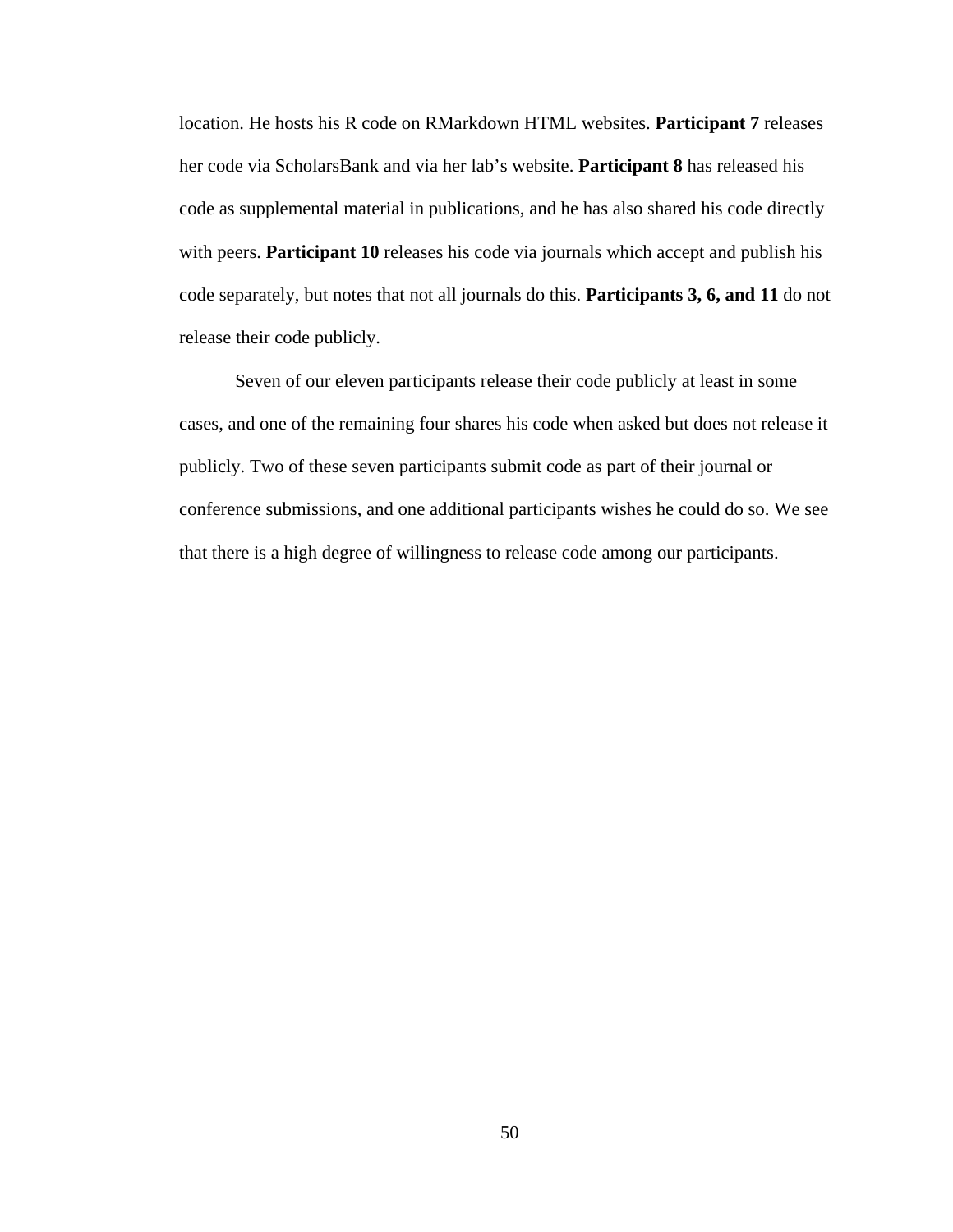## **Conclusions**

On the whole, a low degree of adherence to best practices was observed. Nonetheless, a few noteworthy cases of the creative implementation of best practices leave room for optimism, and such cases be used as examples of what processes are likely to work in scientific programming contexts. Additionally, in interviews, participants often discussed problems which could be solved by adhering to best practices, and even directly and independently expressed the will to learn how to conform to the best practices we studied, suggesting that scientific programmers may be receptive to education about and the codification of such best practices.

Of the best practices we studied, the existence of a formal Design stage was the one we observed to be most closely adhered to. All participants recognized the importance of an explicit design stage, but not everyone produced tangible documents in response to this. We noticed that larger teams were more likely to produce written design documents, and that most design activity occurred in a collaborative meeting format involving all stakeholders in the research process. Therefore, we suggest that taking minutes at these meetings may be a first step to formalizing more intuitive, ad hoc design processes.

Overall, the importance and scope of Documentation was poorly understood. Many participants spoke of how they advise new coders to learn to comment their code, and many also complained about problems ostensibly resulting from poor documentation. One participant explicitly analyzed the reason he gives so little attention to documenting his code. Only two participants documented their process with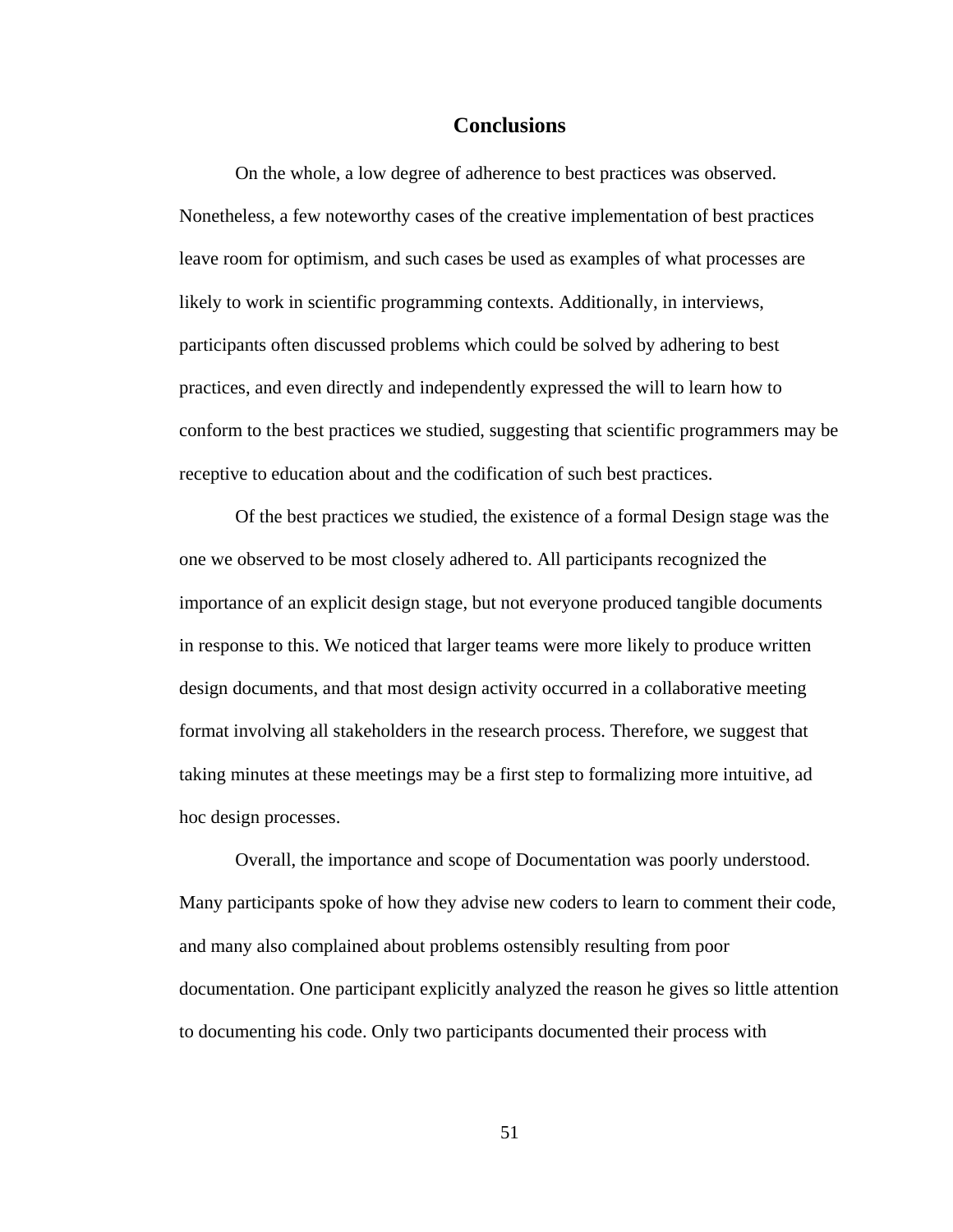significant rigor, and both related their rigorous documentation process to their need to communicate with the rest of their development team.

The use of Existing, Trustworthy Code was rare. Only two participants made use of Libraries at all, four participants did not reuse code at all, and the rest mentioned code reuse that was insignificant. Of the two participants who did use libraries, both used languages known for an abundance of libraries, perhaps suggesting that the use of more modern and mainstream languages may encourage more to reuse code. However, not all participants who used such languages reused code, suggesting that increased education about the benefits and method of reusing code may help increase adherence to this best practice.

Many participants had heard of Formal Version Control systems, but few talked about them as if they were an integral part of their process, and many also expressed problems which could be solved by using version control systems, suggesting a low degree of commitment to their use. Increased education as well as more flexibility on the part of version control tools, will likely help scientists adhere to this best practice.

Most participants engaged in a reasonably methodical Testing procedure involving manually writing and running test cases, except for two participants for whom this method would not make sense, and two participants who had a much less methodical test procedure. Because writing and repeatedly running test cases is time consuming and can easily be automated using existing tools, increased education about such tools would likely lead to time savings and increased rigor.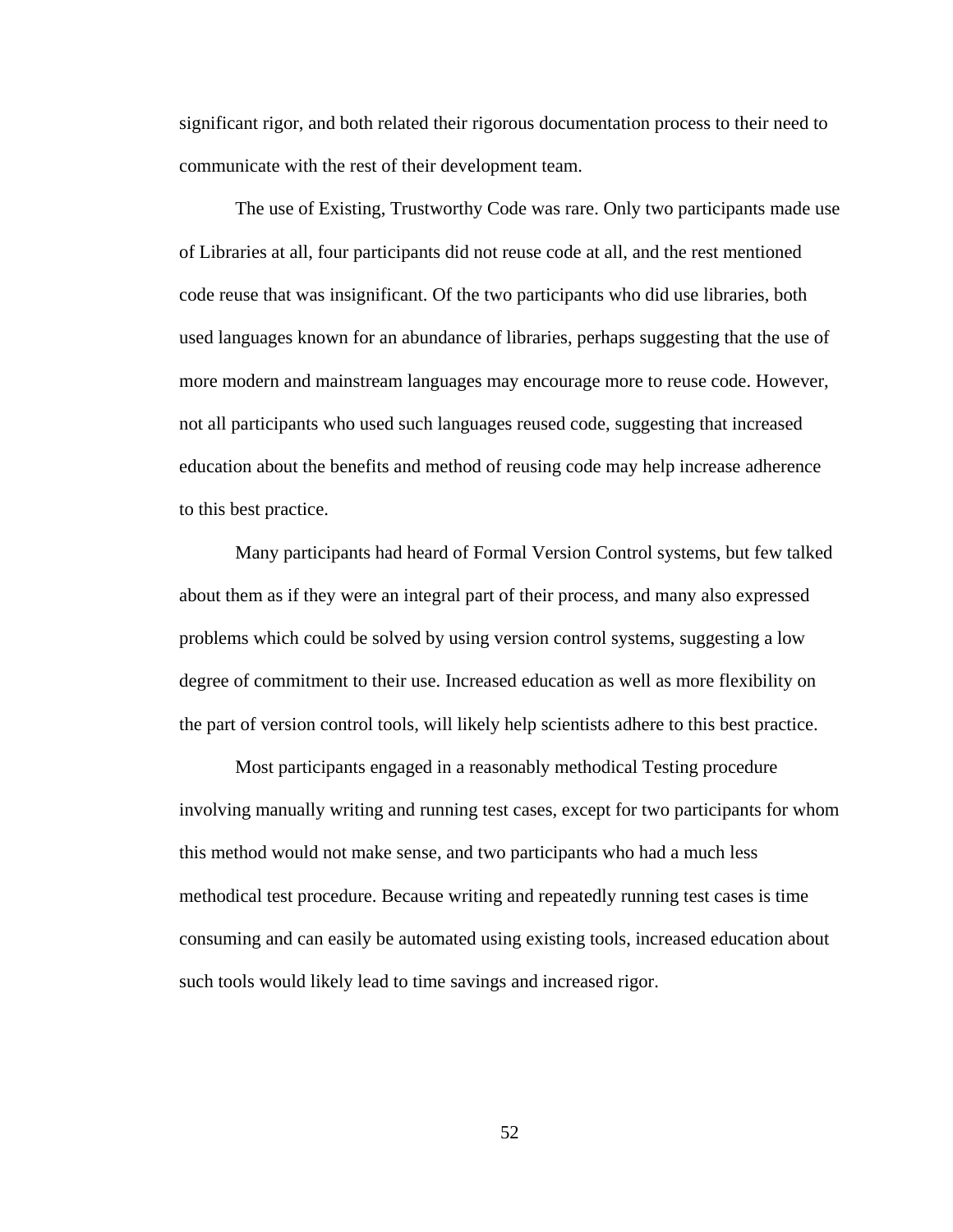Participants displayed a surprising willingness to Publicly Release their code. Eight participants publicly released their code in some form, and of those, three did so in a formal manner accompanying published papers.

By and large, it is our opinion that increased adherence to best practices could be achieved by a three-pronged approach: education, adaption and incentive. Many participants had problems, which existing tools and processes could solve with no modification, but they did not know of these tools or did not know how to use them. Increased **education**, both about the range of tools and processes available and about how to use specific tools and processes, can help solve these problems. A few participants said that they know of tools which almost but do not quite meet their needs, often because they were overly complex or designed with the needs of professional software engineers in mind. Therefore, the **adaption** of existing tools could help solve these problems. Finally, participants discussed a lack of **incentive**: their job was not set up to incentivize adherence to these best practices we identify. To solve this, relevant decisions, including those involving tenure and journal article acceptance could integrate the contribution of code, which adheres to these best practices. One way to do this would be to mandate that authors submit code to accompany the associated journal article it was used for, so that the code could be judged in the existing peer review framework.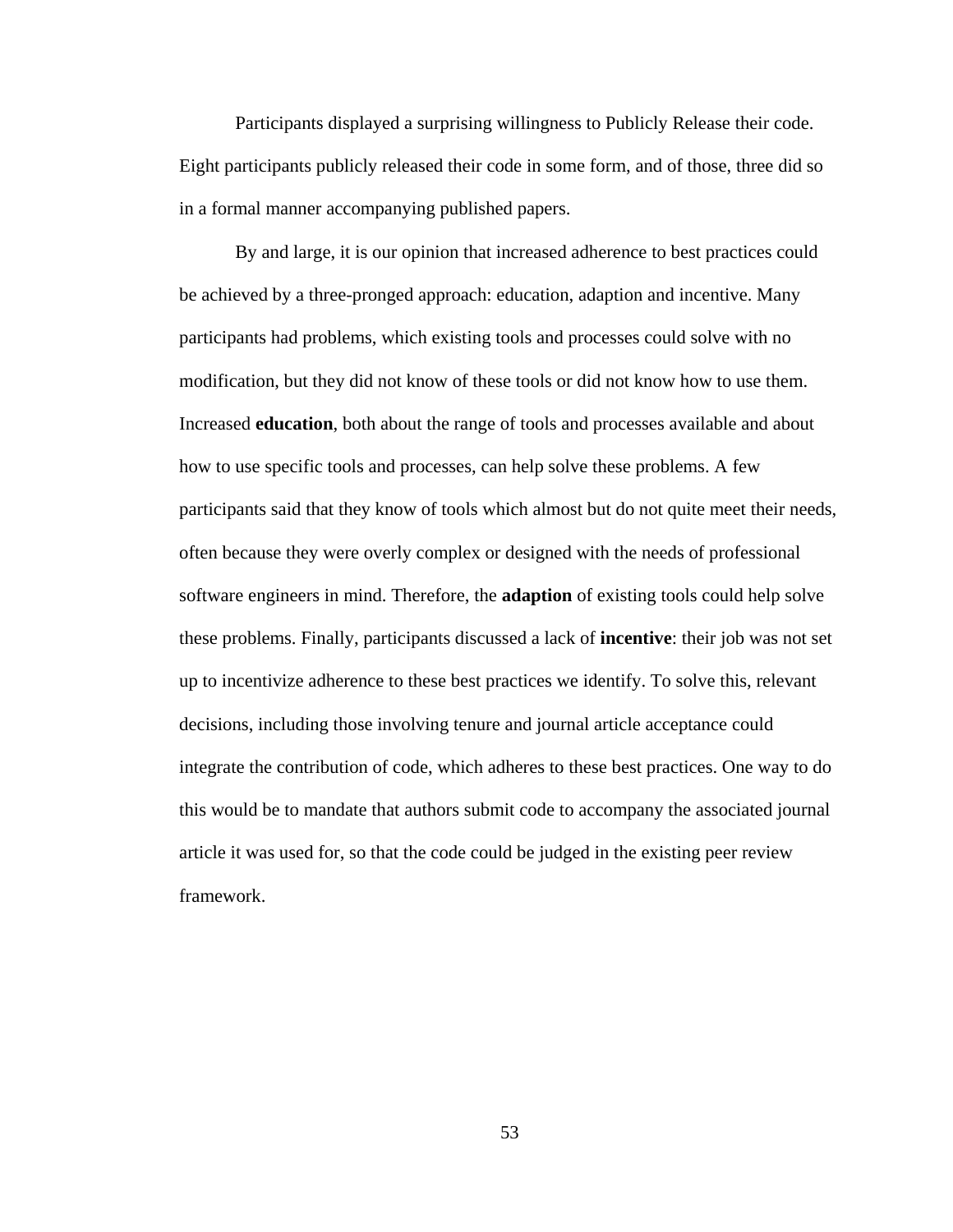Participants' development processes were creative and extremely varied, such that determining whether a participant's activities were in accordance with a given best practice required the use of considerable subjective interpretive judgment. More work in the way of defining best practices in concrete granular detail, within the scope of the scientific process and in collaboration with scientific coders, would go a long way towards removing this subjectivity.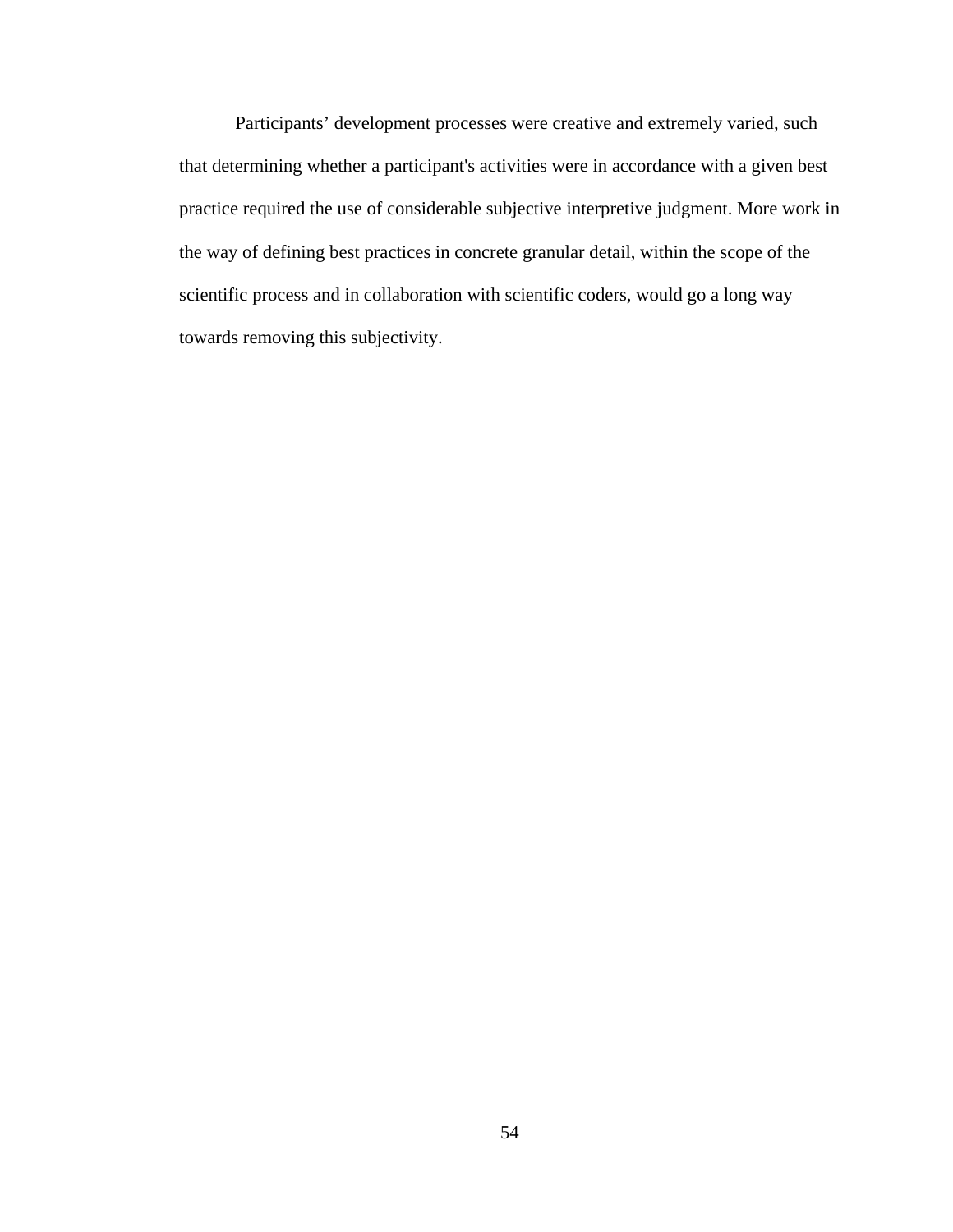# **Appendix**

## **Pre-Interview Questionnaire**

- 1. What is your field of research?
- 2. What is your job title?
- 3. What and in which field is your highest degree? (eg: MS Computer Science, or PhD Physics)
- 4. For what percent of your time at work do you write code?
- 5. How many other people work on the same code project at your work? (enter 0 if solo project)
- 6. If other people work on the same code project, do you lead the project?
- 7. How did you learn to write code? (check as many as apply, feel free to describe other methods in the other box)
- 8. Which programming languages do you use in your research? (choose up to 3)
- 9. What is the purpose of the code you write at work? Feel free to list many. (eg: end user software, machine learning algorithms, robot control code, database code, web design)
- 10. Do you ever write code for personal or non work related purposes?
- 11. Is your system based on code from someone else? If so, where did it come from?
- 12. How did you determine the goals you wanted your system to satisfy?
- 13. What did you do to design your system before you began writing actual code?
- 14. How do you keep track of different versions of your system?
- 15. What process do you use to test your code?
- 16. What software or tools do you use to write your code?
- 17. What process do you use to update or maintain your code?
- 18. Do you release your code publicly? If so, how do you package and release it?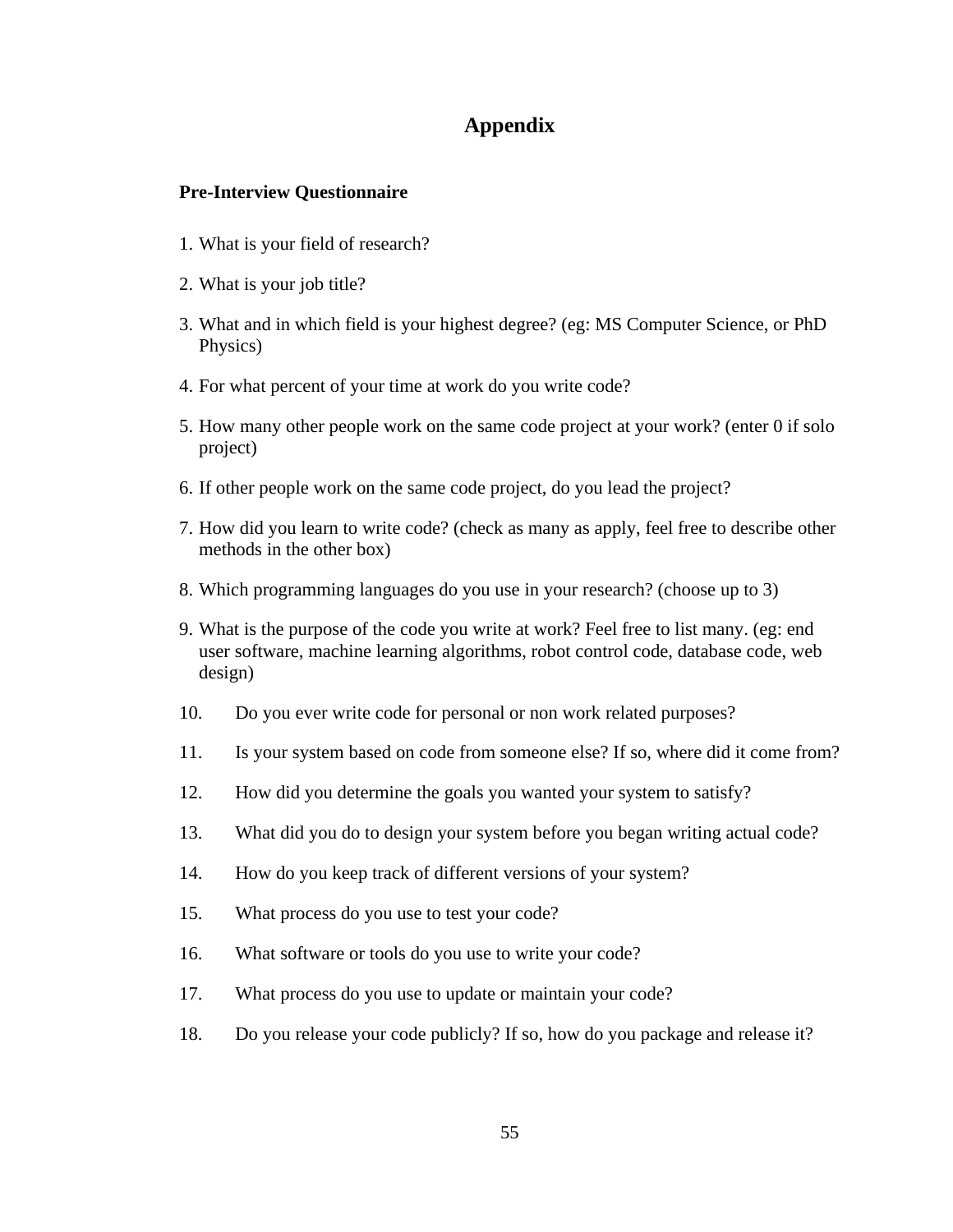# **Interview Script**

- 1. What does your code do? What does it allow you to do that you couldn't do without writing code? What created the need?
- 2. How did your code project start? What were the first steps you took to fill this need?
- 3. What are the three hardest parts about building or maintaining your code?
- 4. What tools do you use to build your code (list all)? Why did you choose these tools? What do they do well? Where do they fall short?
- 5. If you had several years of experience as a software engineer how do you think this would change the way you build code? If you had a CS degree?
- 6. What resources have you used to learn how to build code? If you were to coach someone else in your discipline on how to learn to code, what advice would you give them? What would you tell them to do?
- 7. What role will code play in future advances in your field? Do you think that coding will soon become a required skill in order to conduct high quality research?
- 8. Additional questions and follow ups as needed.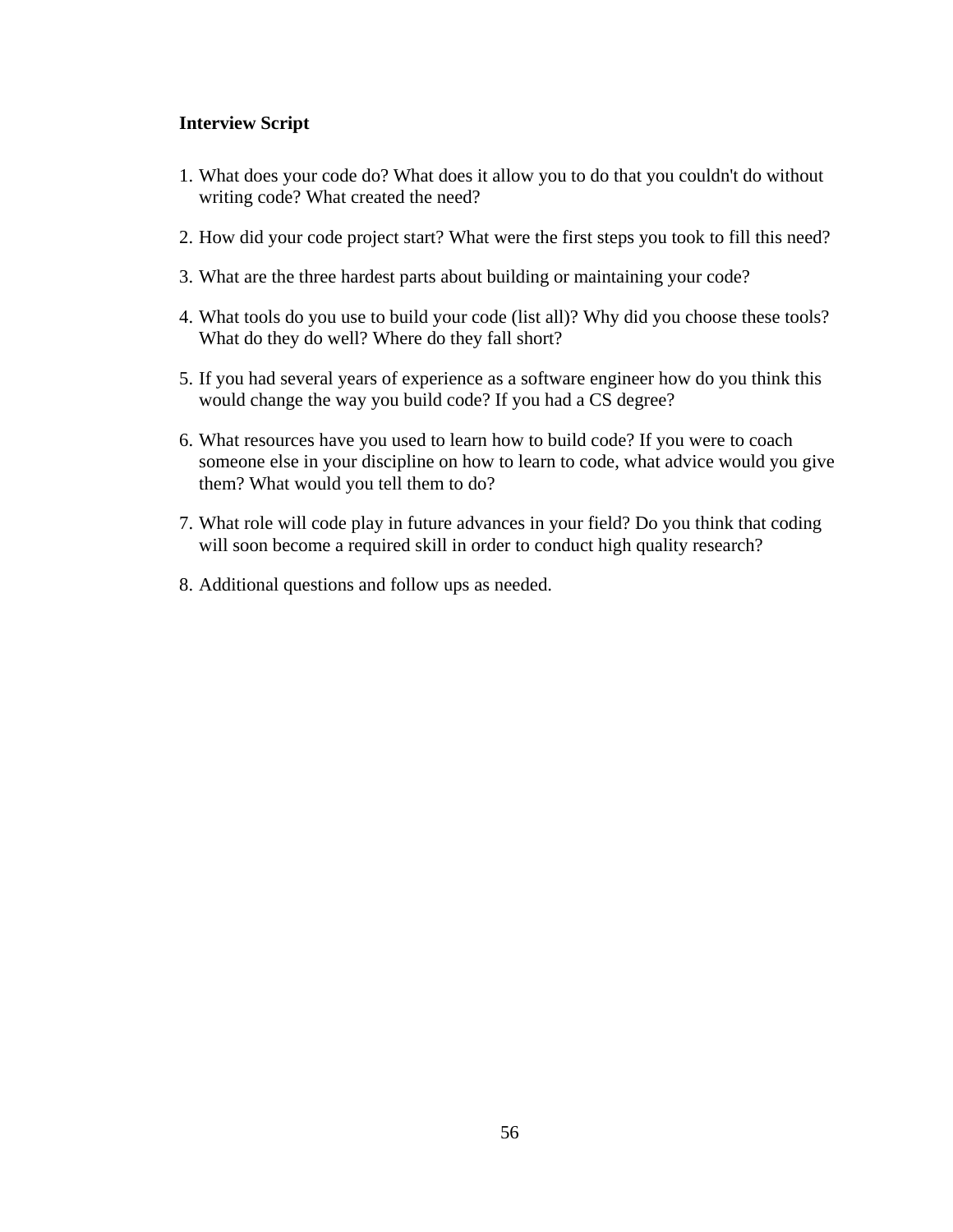# **Bibliography**

- Adrion, W. Richards, Martha A. Branstad, and John C. Cherniavsky. "Validation, verification, and testing of computer software." ACM Computing Surveys (CSUR) 14.2 (1982): 159-192.
- Barnes, Nick. "Publish your computer code: it is good enough." Nature 467.7317 (2010): 753.
- Baxter, Susan M., et al. "Scientific software development is not an oxymoron." PLoS Comput Biol 2.9 (2006): e87.
- Carey, Stephen S. A beginner's guide to scientific method. Cengage Learning, 2011.
- Carver, Jeffrey C., et al. "Software development environments for scientific and engineering software: A series of case studies." Software Engineering, 2007. ICSE 2007. 29th International Conference on. Ieee, 2007.
- Guo, Philip J., and Margo Seltzer. "BURRITO: Wrapping Your Lab Notebook in Computational Infrastructure." TaPP 12 (2012): 7-7.
- Guo, Philip Jia. Software tools to facilitate research programming. Diss. Stanford University, 2012.
- Hames, Irene. Peer review and manuscript management in scientific journals: guidelines for good practice. John Wiley & Sons, 2008.
- Morling, Beth. Research methods in psychology: Evaluating a world of information. WW Norton & Company, 2014.
- Myers, Brad A., Andrew J. Ko, and Margaret M. Burnett. "Invited research overview: end-user programming." CHI'06 extended abstracts on Human factors in computing systems. ACM, 2006.
- Myers, Brad A., Andrew J. Ko, and Margaret M. Burnett. "Invited research overview: end-user programming." CHI'06 extended abstracts on Human factors in computing systems. ACM, 2006.
- National Academy of Sciences, National Academy of Engineering, and Institute of Medicine. 1992. Responsible Science, Volume I: Ensuring the Integrity of the Research Process. Washington, DC: The National Academies Press. doi:https://doi.org/10.17226/1864.
- Ruparelia, Nayan B. "Software development lifecycle models." ACM SIGSOFT Software Engineering Notes 35.3 (2010): 8-13.
- Ruparelia, Nayan B. "Software development lifecycle models." ACM SIGSOFT Software Engineering Notes 35.3 (2010): 8-13.